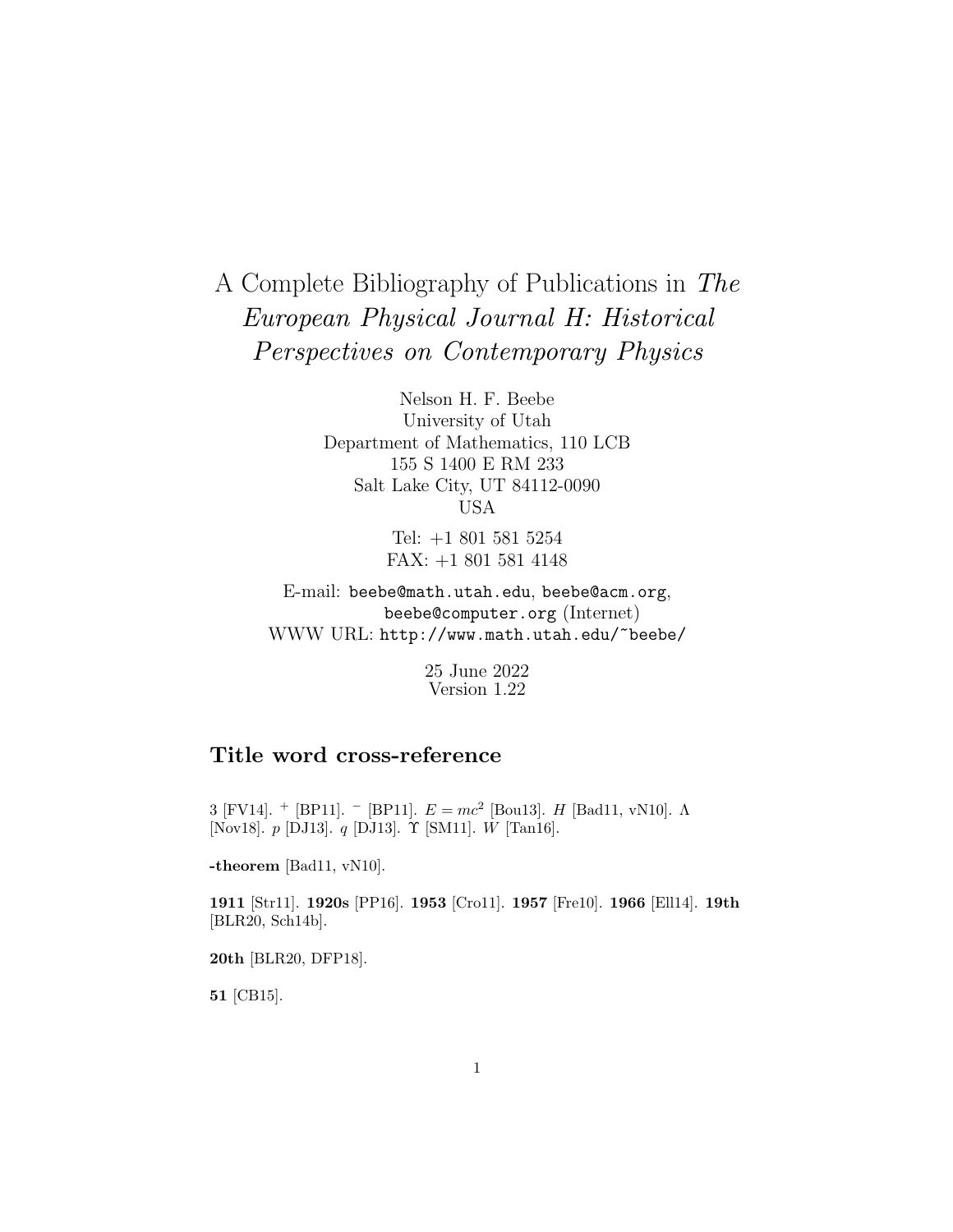**60** [Kik18]. **60s** [Sch10].

**70s** [Sch10]. **76** [FBB14].

**abandoned** [OMNM14]. **abstract** [Bor13]. **abundances** [Tri10]. **accelerator** [DLL19]. **accelerators** [Sch12]. **achieve** [Kik18]. **achievements** [Haa10b]. **across** [Nar18]. **action** [Ish17, PB17]. **Adams** [Ell14]. **after** [Des18, ZLK11]. **against** [Hel21]. **age** [Tip13]. **air** [Dah15, KW12]. **Alder** [BC18]. **algebra** [Pie11]. **algebras** [Fre10, Haa10b]. **almost** [FV14]. **American** [RBM14]. **amplifier** [dDD<sup>+</sup>19]. **Analysis** [PB17, BH17, OM14, PAP21]. **angle** [DLL16]. **Anglo** [RBM14]. **Annotation** [FBB14]. **anode** [Dit16]. **anti** [Dit15b]. **anti-Dirac** [Dit15b]. **antiproton** [Rub12]. **antiquity** [Lev16]. **application** [CM12]. **applied** [RMS21]. **approach** [BR13]. **approximation** [Ste16]. **Arguments** [Hel21]. **Arrhenius** [Kra13a]. **Aspects** [Gal13]. **assumption** [Fic13]. **assumptions** [Kre15]. **astrometry** [Per12]. **Astronomer** [RBM14]. **astronomy** [LW12, Spi12b]. **astrophysics** [Bon17, KKS12, MC18]. **asymptotic** [Haa10a]. **atom** [Eck14]. **Atomic** [Cro11, Bai13, Kra11]. **atoms** [Hol21]. **attempt** [Sch19, Sch20]. **Attempts** [JN14]. **axiom** [Haa10a].

**b** [CB15]. **back** [Haa10b]. **Bagn`eres** [Cro11]. **Balmer** [Som14b]. **Bang** [Pee14]. **Bartoli** [BLR20]. **based** [Dua12]. **basis** [vS21]. **be** [Sch19, Sch20]. **beam** [CM12]. **beams** [DLL19, Per16]. **became** [Sch19, Sch20]. **before** [Bon17, Tri10]. **beginning** [MC18]. **beginnings** [DB14]. **behavior** [GLTZ10]. **Berni** [BC18]. **Bethe** [FBB14]. **between** [BLR20, DD13, Hol21, Rad13, Sch19, Sch20]. **beyond** [LJ15]. **Big** [Pee14]. **Bigorre** [Cro11]. **binary** [Ken17]. **Binder** [Mar19]. **Birkeland** [Kra13a]. **Birth** [Cro11, Piz16, Eck10, Fre10]. **blossoming** [LR20]. **bodies** [SKL14]. **Bohr** [Eck14, Kra11, PP16]. **Boltzmann** [Bad11]. **Bonn** [Pau13]. **boson** [Bor15]. **Bothe** [Fic13]. **boundary** [Hol21]. **bounds** [MP13]. **Braking** [Bet14, FBB14]. **branches** [Kre11]. **Bremsformel** [Bet32]. **bridge** [Sch19, Sch20]. **bridge-building** [Sch19, Sch20]. **brief** [Des18, JN14]. **Brownian** [Gen20]. **Bruno** [BP11]. **Bryce** [BH17]. **bubble** [Per16]. **building** [Sch19, Sch20].

**ca** [Kra16]. **campaign** [Sch14b]. **canonical** [RB15]. **career** [TS19]. **Cartan** [Sch20, Sch19]. **case** [BLR20, CD11, PI22]. **Cauchy** [FV14]. **caused** [HS16]. **centennial** [OONM17]. **centuries** [BLR20]. **Century** [Nov18, Bor13, DFP18, Haa10c, Sch14b]. **CERN** [H¨ub12, Per16, Pla12, Ric12, Sch12]. **chamber** [Per16]. **Chandra** [RBM14]. **chaos** [Esc18]. **charged** [SKL14]. **Charles** [Joh20]. **Charm** [MB17a, Dor12]. **chemical** [Tri10]. **Clarifying** [DD13]. **Classical** [SKL14, GG19, Hel21, Kre15, LJ15, PP19, vS21]. **cofounder** [Dit15a]. **collaborative** [SGD20]. **collapse** [Alm20]. **College** [Rob19]. **collider**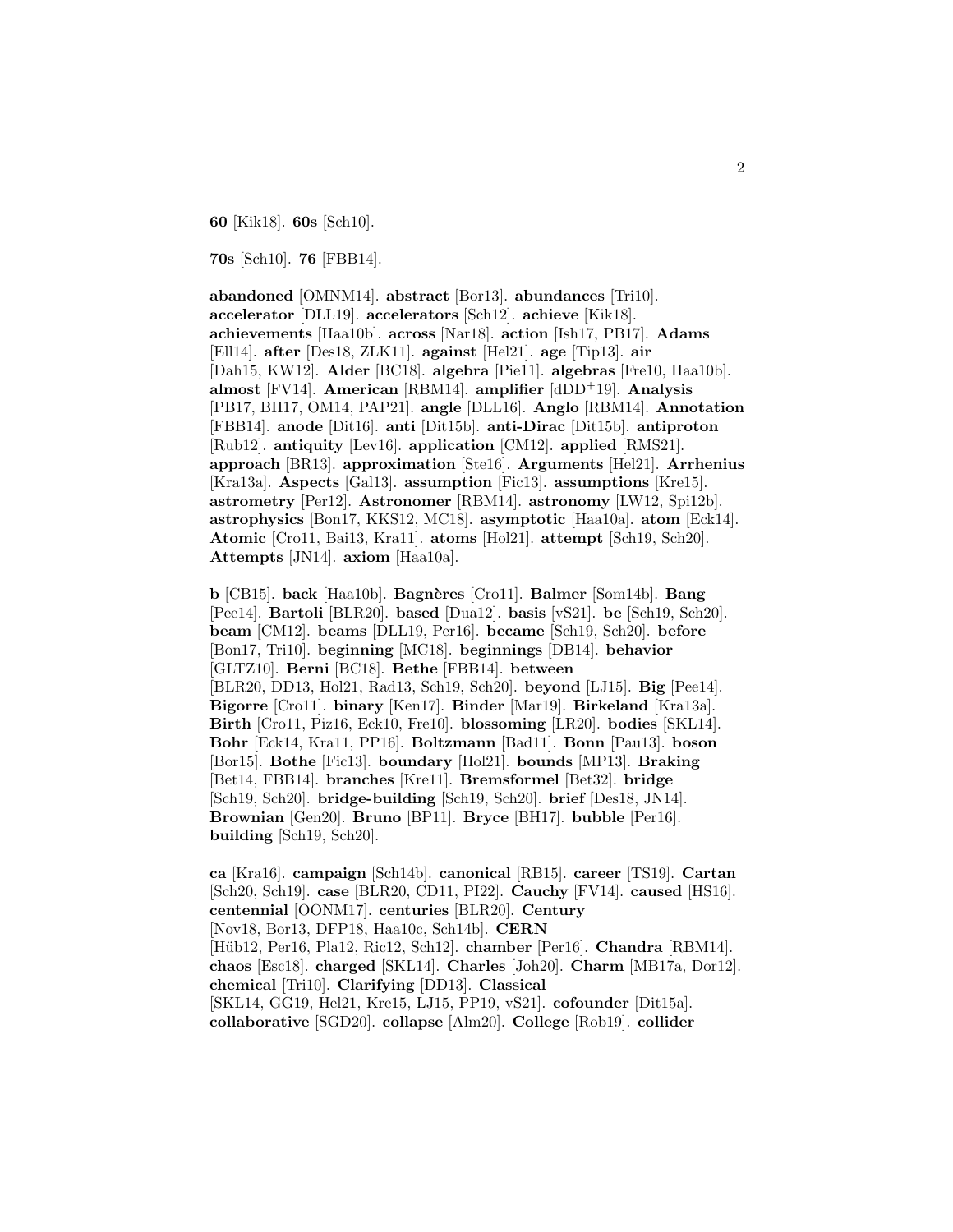[BP11, Tan18]. **colliders** [Ric12, Rub12]. **commitment** [Haa10c]. **Como** [Mar19]. **compact** [Bon17]. **composite** [Haa10a]. **Computational** [Mar18, LH19, SGD20]. **computers** [Hol21]. **concept** [Fre10, Gen20]. **Conceptual** [Kra11]. **condensed** [DB14]. **conditions** [Kre15]. **Conference** [Cro11]. **confinement** [HM18, Wag18]. **Congress** [Str11]. **Connection** [RBM14]. **constant** [Fra13, JN14, OONM18]. **constrained** [SS17]. **Constructive** [Shl12]. **contemporary** [FGV17]. **context** [LR20]. **continued** [Pla12]. **continuum** [Hol21]. **Contour** [DPP<sup>+</sup>12]. **contributed** [Tan18]. **contributions** [Sch10]. **controversy** [Ken17]. **conundrum** [Hic12, Sch13]. **conversion** [Nus14]. **cooling** [CM12]. **Copenhagen** [BH17]. **Corbino** [BLR20]. **cornerstone** [Kre15]. **correction** [IN16]. **correspondences** [PP16]. **Cosmic** [Cro11, Spi12a, CD11, KW12, Mül12, OM14, WW12]. **cosmical** [Kra13a]. **cosmogonies** [Kra13a]. **cosmological** [OONM18]. **cosmology** [Hel21, Nar18, OONM15]. **cosmos** [OMNM14, OONM15]. **Cosserats** [Sch20, Sch19]. **CP** [Cro12]. **credible** [Ste16]. **criteria** [Shl12]. **critical** [Ble12, SM11]. **criticality** [Mar19]. **crystals** [SCS22]. **cultural** [Ben10].

**Curie** [Rad13]. **current** [Pie11]. **curvature** [Sch19, Sch20].

**D** [FV14]. **dark** [OONM18]. **Darwin** [Joh20]. **dawn** [Fic13]. **day** [Lev16]. **days** [Pic12]. **decades** [Nar18]. **decelerated** [HS16]. **dedicated** [TWZ19]. **Definitions** [MPP<sup>+</sup>12]. **deflection** [Sch14a]. **Department** [Dor13]. **detectors** [Piz16]. **determination** [JN14]. **determine** [Sch14b]. **determinism** [vS21]. **deterministic** [vS21]. **detonation** [Kre11]. **develop** [TWZ19]. **development** [Ina15, Pla12, Tan18, Wei21, ZLK11]. **developments** [Piz16]. **DeWitt** [BH17]. **diagrams** [Dar19]. **Dicke** [Pee17]. **different** [CM12]. **Dirac** [Dit15b, PI22]. **Direct** [M¨ul12]. **discipline** [Goe17]. **discovered** [Smi13]. **Discovery** [Pee14, AK11, CD11, CB15, Cro12, Eck12, Pen13, Per14, Söd10, Ste16, SM11]. **Discussion** [Haa10a, Rad13]. **dispersion** [Joh20, LL14, Tal20]. **do** [Kra11]. **dozen** [Iof13]. **Dynamical** [GS12]. **dynamics** [FGV17, SS17]. **Dyson**

[Ble12].

**E.** [Rad13, Sch19, Sch20]. **Early** [Bai13, LJ15, Mar18, Per16, WW12, Bad11, Bor15, Haa10b, Kra13b, PP16, Per13, PAP21, Pie11, TS19]. **Editorial** [Bei10, BG14, BGLR17, DFP18]. **effect** [Eck12, Smi13]. **effective** [Wei21]. **Ehrenfest** [PP16]. **Einstein** [BGLR17, Sch20, Nus14, OM14, OMNM14, OONM15, OONM17, OOM21, Sau19, Sch19, Sch13]. **Elections** [Bet32]. **electrodynamics** [Dar19]. **electromagnetic** [SKL14]. **Electron** [Ric12, Pel12]. **Electrons** [FBB14, Bet14, Kra11]. **Elektronen** [Bet32]. **elements** [AM12, Kra13b, PI22, Tri10]. **emergence** [Kre11]. **energy** [KW12, Kra16, LW12, Mas14, OONM18, Spi12b, TWZ19]. **engineering** [Kre11]. **enhancement** [CM13]. **ensemble** [Ina15]. **entanglement** [Dua12]. **entropies** [DD13]. **episode** [Pen13]. **equation** [FV14]. **equations** [Dar10].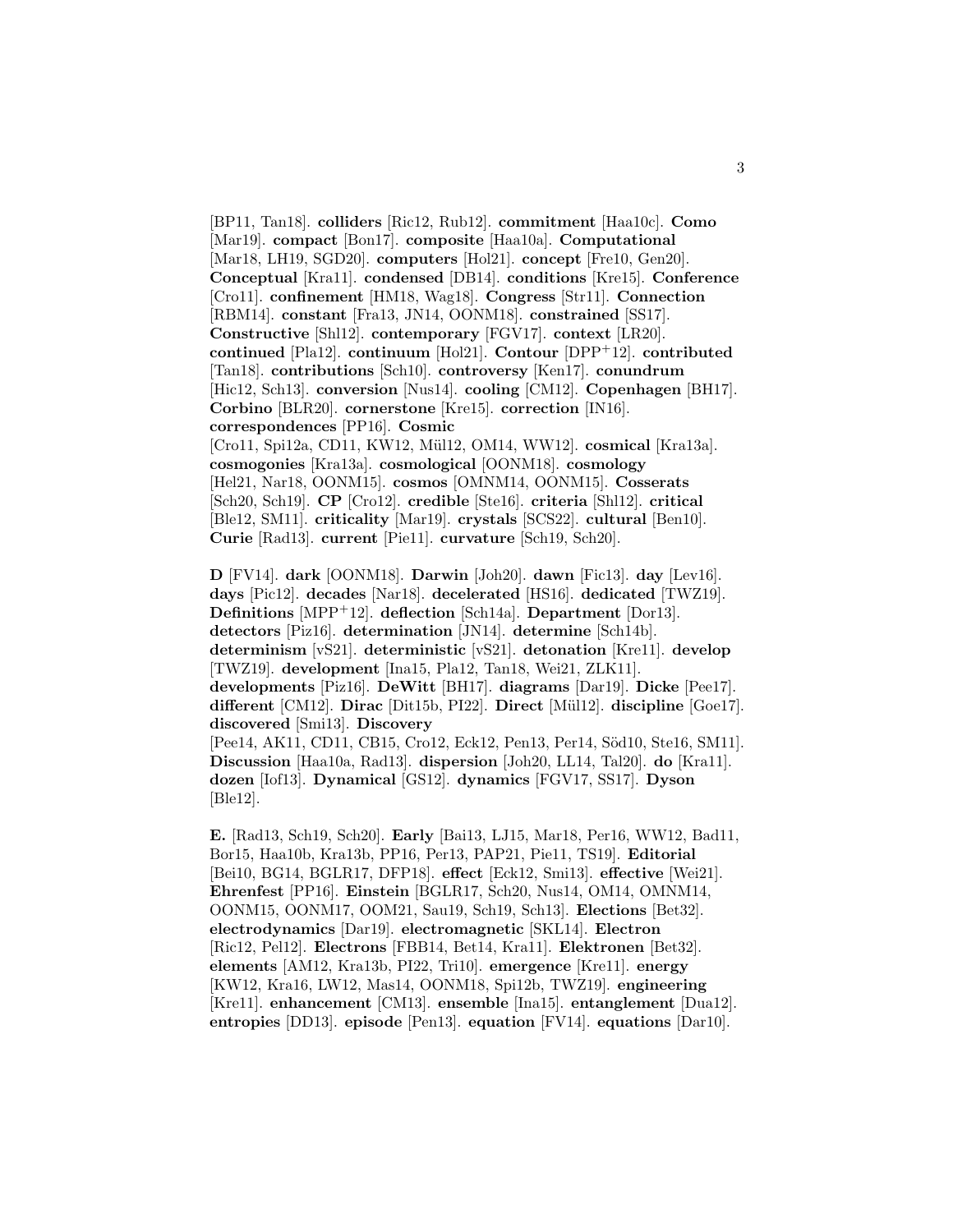**Equilibrium** [Gal16, Alm20, LJ15]. **era** [MC18]. **ergodic** [vN10]. **Ergodicity** [Gal16]. **Erratum** [Sch20, Zag13]. **erroneous** [Ste16]. **Essay** [Ell14]. **estimation** [Bis15]. **ether** [Dar10]. **Euler** [Bis15, FV14]. **European** [Reb18]. **ever** [vS21]. **Everett** [Wu21]. **everything** [Sin12]. **evolution** [Nar18]. **exemplifies** [Mou13]. **existence** [MPP<sup>+</sup>12]. **Exoplanets** [MC18]. **expanding** [Nus14]. **experience** [CB15]. **experiment** [KKS12, Per13, SBSL<sup>+</sup>16]. **experimental** [AM12, Pau13, Pee17]. **experiments** [Dor13, Dua12, Per16, Piz16, Sch12, Tan18, TWZ19]. **exploration** [LJ15]. **Exploratory** [DeW17]. **Exploring** [Hol21]. **extended** [Eck14, LJ15, SKL14]. **Extensive** [KW12].

**facets** [DM11, Mou13]. **fast** [HS16]. **Father** [RMS21, BP11]. **Felici** [BLR20]. **Fermi** [PI22, Zag11, Zag13]. **few** [Pic12]. **Feynman** [Dar19, Zeh11, dDD<sup>+</sup>19]. **field** [Dar19, DeW17, Dit15a, DM11, Fic13, GG19, Haa10a, Sau19, Sch10, Sch11, Wei21]. **field-less** [Dar19]. **fields** [MPP<sup>+</sup>12, Ros17]. **fifth** [Fis15]. **fight** [Kik18]. **fin** [Kra13a]. **fin-de-siècle** [Kra13a]. **fine** [JN14, Som14a]. **fine-structure** [JN14]. **first** [Des18, Iof13, JN14, LR20, Sch14a, Ste16, Str11, Tal20]. **fission** [Kra14, Ste16]. **flatness** [Hel21]. **flow** [FV14]. **fluid** [Cra12, FGV17]. **fluids** [Bis15, VR17]. **force** [Fis15, SKL14]. **forgotten** [FV14, OM14]. **formative** [Kon20]. **Formula** [FBB14, Bet14, Ken17]. **formulation** [FV14]. **formulations** [SKL14]. **Förster** [Mas14]. **foundational** [Sch13]. **foundations** [DJ13]. **fountain** [Bis15]. **four** [Mou13]. **Fractals** [IN16]. **France** [LH19]. **free** [Kra11, Pel12]. **free-electron** [Pel12]. **French** [LPA18]. **frequency** [Lev16]. **FRET** [Mas14]. **friction** [Bis15]. **Fritz** [Bou13]. **frontline** [BT21]. **full** [Kar14]. **function** [Wu21]. **funding** [TWZ19]. **fusion** [Esc18, Kik18].

**G** [RBM14]. **galactic** [M¨ul12]. **Galton** [Joh20]. **gamma** [LW12, Spi12a]. **gamma-ray** [LW12]. **General** [Goe17, Rob19, SS17, VR17]. **genesis** [Blu14, RB15]. **geography** [Des18]. **geometry** [Ben10, Haw14]. **Geon** [Ric18]. **Gerlach** [SBSL<sup>+</sup>16]. **German** [Bet32]. **Germany** [Goe17]. **Geschwindigkeit** [Bet32]. **GeV** [SM11]. **Gibbs** [MPP<sup>+</sup>12]. **gluon** [AK11, Söd10, SM11]. Gravitation [BGLR17, Rob19, Goe17]. gravitational [Alm20, DeW17, Piz16]. **Gravity** [PR18, BH17, Pee17]. **group** [Ble12]. **growth** [Goe17].

**Hacking** [Sch15]. **hadron** [Tan18]. **Hahn** [Ste16]. **half** [Haa10c]. **Hamiltonian** [Esc18, SS17]. **Hankel** [FGV17, VR17]. **Hans** [FBB14, SCS22]. **happened** [Pee14]. **hard** [Tan18]. **hard-scattering** [Tan18]. **Hasenöhrl** [Bou13]. **Hawking** [Ell14]. **Heidelberg** [Wei15]. **heights** [Bis15]. **Hermann** [FGV17, VR17]. **heuristic** [Fic13]. **hierarchical** [Ble12, Ble12]. **Higgs** [Bor15, SZ12]. **high** [KW12, LW12, Spi12b, TWZ19]. **high-energy** [KW12, Spi12b, TWZ19]. **Historical**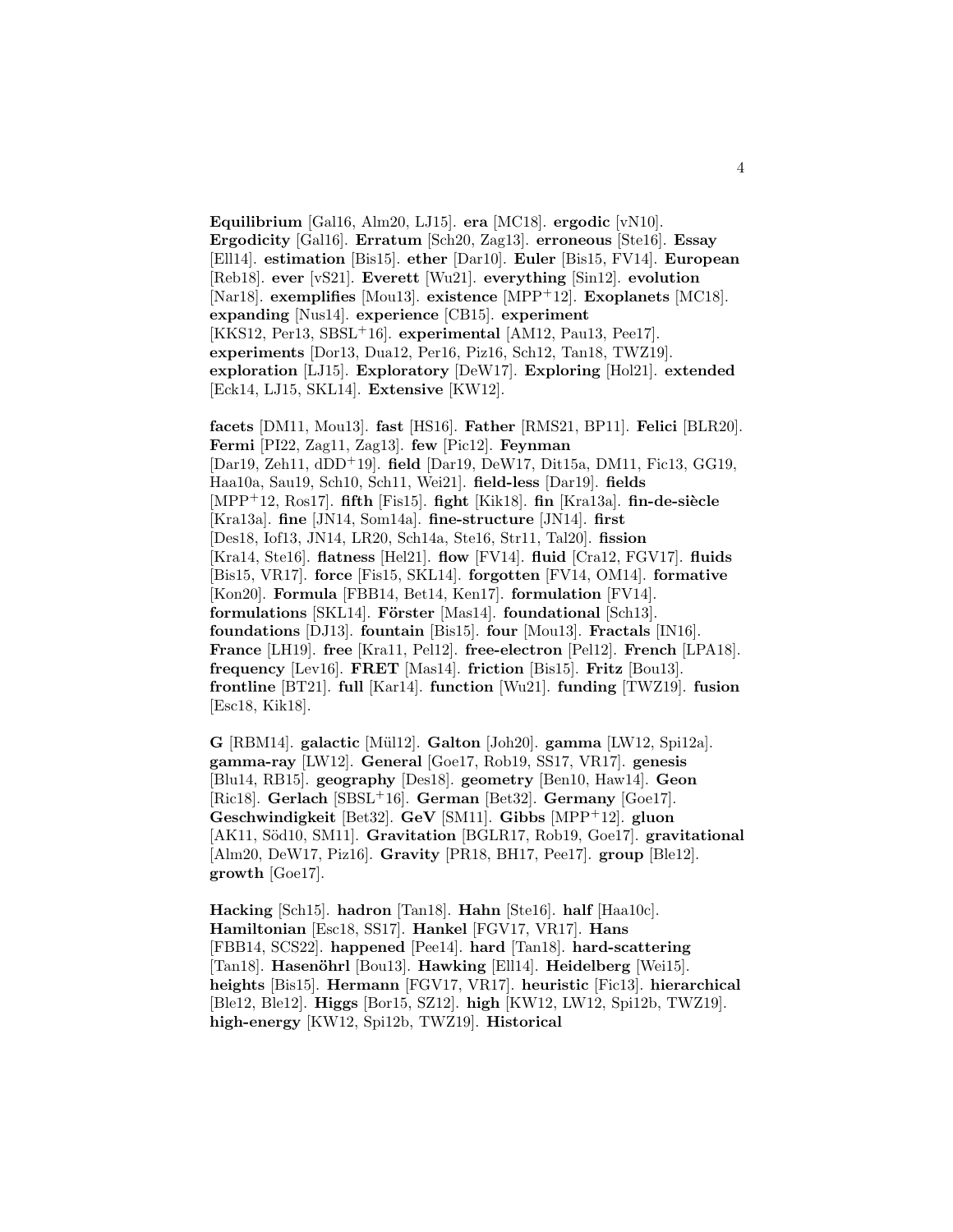[OOM21, AK11, Dor12, Gal16, JN14, KW12, LPA18, vS21]. **History** [CM12, DLL19, Eck12, RD11, Bad11, BCT21, Des18, Fis15, Gen20, Hol21, IN16, Iof13, Kik18, LJ15, Lev16, MAE<sup>+</sup>19, Pel12, Per14, Per12, Pie11, Wag18, WW12, Bil13]. **honor** [DS10]. **hot** [LPA18, Pee14]. **Hughes** [Eck12]. **Hugoniot** [Kre15]. **hundred** [BT21, OONM18]. **hydrodynamic** [Eck10]. **Hydrogen** [Som14a]. **Hydrogen-like** [Som14a]. **hypothesis** [Kra16, Tri10].

**ideal** [Kre15]. **illuminated** [Lor19]. **image** [vS21]. **impact** [AK11]. **implanted** [Kar14]. **important** [Kre15]. **improved** [Wag18]. **incompressible** [FV14]. **Inconsistency** [Zag11, Zag13]. **Indian** [RMS21]. **Indistinguishable** [PI22]. **Inertia** [Lan14, Pfi14]. **infinitely** [GS12]. **initial** [Piz16]. **insomnia** [Bad11]. **institutional** [Ben10]. **integration** [Sch12]. **interactions** [Dor12, DLL16, LPA18, Per16]. **international** [Sch12, Sch14b]. **internationalism** [CD11]. **interpretation** [RD11, Tal20, Zeh11]. **Intersecting** [Hüb12]. **interview** [SD18]. **intriguing**  $[dDD+19]$ . **introduction** [BGLR17, DFP18]. **inverse** [BT21]. **Ireland** [Ben10]. **irradiation** [HS16]. **irreversible** [LJ15, MW12]. **Ishiwara** [PB17]. **isotopes** [HS16]. **ISR** [Hüb12]. **issue** [BGLR17, DFP18]. **Italian** [BLR20, LR20]. **Italy** [LR20]. **ITEP** [Iof13]. **ITER** [PAP21].

**Jack** [Tse12]. **James** [DS10, Dar10, Spe10]. **Japanese** [Kik18]. **JET** [Reb18, Bis15]. **jets** [AK11, AK11]. **Joint** [Reb18]. **Jordan** [Dit15a, DJ13, Sch11, Sch13]. **Jorge** [Sch10]. **journey** [ZLK11]. **JT** [Kik18]. **JT-60** [Kik18]. **jump** [Kre15]. **Jun** [PB17].

**Kamiokande** [KKS12]. **Kelvin** [Cra12, Tip13]. **King** [Rob19]. **known** [Sch19, Sch20]. **Korcak** [IN16]. **Korcak-law** [IN16]. **Kubo** [Kon20]. **Kurt** [Mar19].

**LAA** [TWZ19]. **Laboratories** [Eck12]. **Laboratory** [Iof13]. **Ladenburg** [Tal20]. **Lagrange** [Gal13]. **Lagrangian** [FV14, FGV17]. **land** [Mar19]. **Lange** [Pfi14]. **large** [Kik18]. **laser** [ZLK11]. **lasers** [Pel12]. **late** [Bor13]. **lattice** [MPP<sup>+</sup>12]. **law** [IN16, Lan14, Pfi14]. **legacy** [Gal13, Sch11]. **L´eon** [SS17]. **LEP** [Mye12, Pic12, SZ12, Tse12]. **less** [Dar19]. **LHC** [MB17b, SZ12]. **LHCb** [BCT21]. **life** [LB17]. **Light** [Lor19, RBM14, FK19]. **like** [Som14a]. **Lille** [Fre10]. **limit** [Kra13b]. **lines** [Som14a]. **link** [DD13]. **liquid** [SCS22, Tan18]. **Local** [Haa10b, Fre10, Haa10a, LJ15, Sch13]. **London** [Rob19]. **Long** [GLTZ10, Mar19, ZLK11]. **Long-time** [GLTZ10]. **longitude** [Sch14a]. **look** [FGV17, Haa10b]. **Lord** [Cra12]. **Lorentz** [PP19]. **Lorenz** [FK19]. **lower** [MP13]. **Ludvig** [FK19]. **Ludwig** [Pfi14]. **Luis** [GG19].

**MacCullagh** [Ben10, DS10, Dar10, Spe10]. **macroscopic** [GLTZ10]. **Made** [Com29]. **magic** [Dar19]. **magnetocaloric** [Smi13]. **magnetrons** [Dit16]. **many** [CM12, GS12]. **mass** [Bor15]. **Masters** [BLR20]. **mathematical**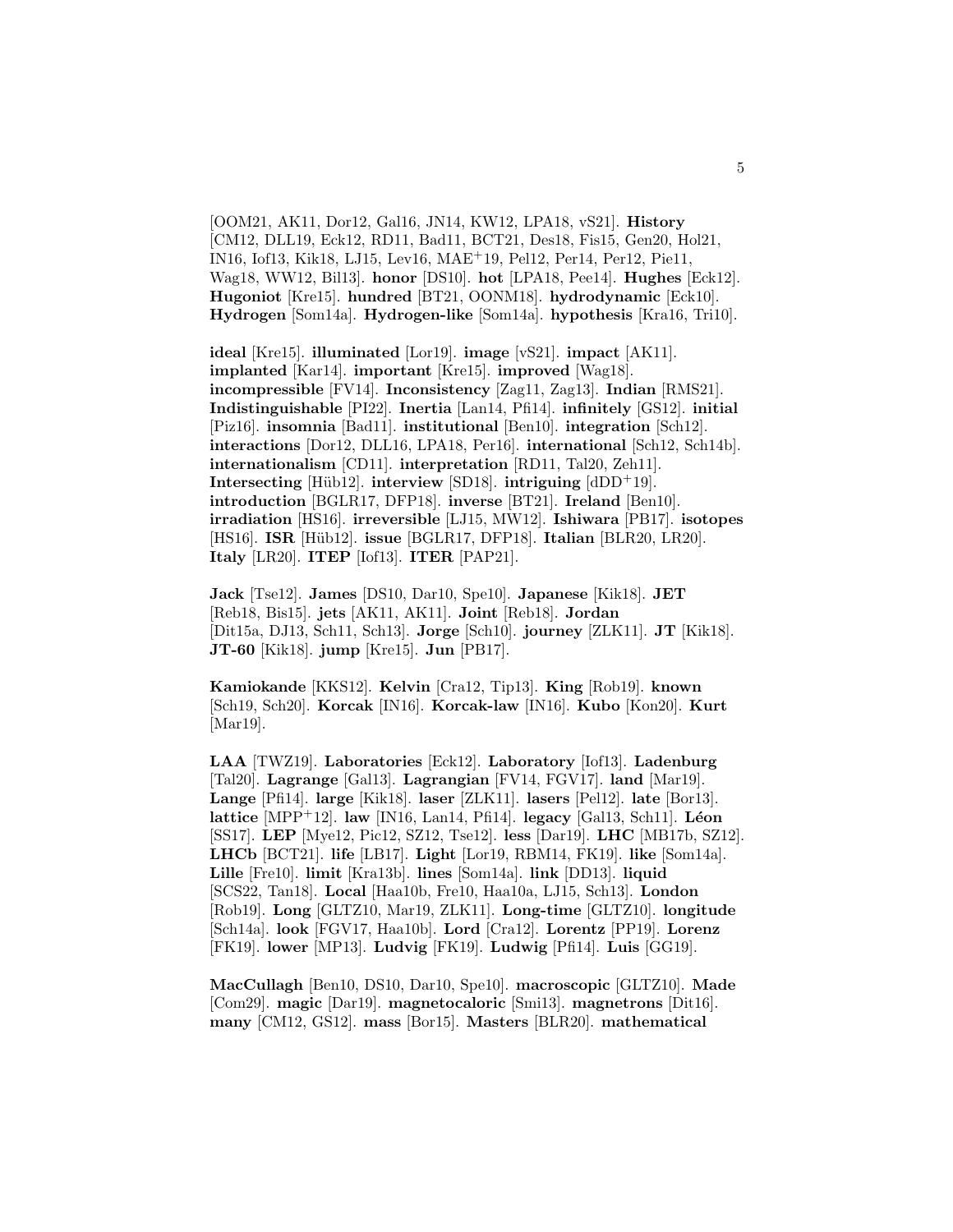[Haa10c, Ble12, DPP<sup>+</sup>12, GS12, MPP<sup>+</sup>12, Shl12, Sin12]. **mathematics** [LL14, RMS21]. **matter** [DB14]. **Maxwell** [Dar10]. **meaning** [Ish17, PB17]. **Measurement** [DLL16, BR13, Fra13, Sch14a]. **measurements** [Dua12, RD11]. **mechanical** [Bai13]. **Mechanics** [Mar18, BR13, Cra12, LR20, LB17, LH19, vN10, Gal13]. **Mechanistic** [Bad11]. **meeting** [BH17]. **Memories** [TS19, Tse12, Pic12]. **metals** [Kar14]. **meteoric** [Kra16]. **microscopy** [CM13]. **Millikan** [Fra13]. **Mind** [DJ13]. **mineral** [SCS22]. **missed** [Haa10b, Per13]. **mission** [Kik18]. **model** [Ble12, Eck14, OM14, OMNM14, OONM15, OONM17, OOM21]. **models** [Bai13, Ble12]. **modern** [Kre15, Nar18]. **Molecular** [SGD20, BC18]. **Moore** [BT21]. **Moscow** [Ble12, DPP<sup>+</sup>12, GS12, MPP<sup>+</sup>12, Shl12, Sin12]. **motion** [Gen20, VR17]. **muon** [Kar14]. **my** [TS19]. **mystery** [dDD<sup>+</sup>19].

**N.** [RMS21]. **naissance** [Pee17]. **names** [Kra14]. **Nationalism** [CD11]. **necessary** [Blu14]. **Neumann** [DD13, DJ13]. **neutral** [PAP21]. **Neutrino** [Bil13, Dor13, Dor12, DLL16, DLL19, KKS12, Per13, Per14, Per16, Spi12b]. **neutrinos** [Spi12a]. **neutrons** [HS16]. **Never** [DJ13]. **nineteenth** [Bor13]. **Nonequilibrium** [Gal16]. **Nordic** [Kra13a]. **note** [PP19]. **Nuclear** [Wei15, Ric18, Ste16]. **numerous** [Kre11].

**objections** [Kra11]. **objects** [Bon17]. **oblateness** [RD11]. **observables** [Fre10]. **observations** [Mül12]. **One** [OONM18]. **ongoing** [Sch11, Sch13]. **opening** [AM12]. **operation** [Mye12, Pla12]. **opportunities** [Haa10b]. **optical** [Dar10, Joh20, Tal20]. **organization** [HM18]. **origin** [Bor15, Dua12, KKS12, LH19]. **origins** [PI22, Tri10]. **oscillations** [Per14]. **overview** [JN14].

**P.** [Rad13]. **paper** [Dit15b, FBB14]. **paradigm** [AM12]. **parallax** [Sch14b]. **particle** [Bil13, BP11, Bor15, LPA18, Pau13, PAP21, WW12]. **particles** [Dor12, GS12, Haa10a]. **Pasadena** [Tri10]. **Pascual** [Dit15a, Sch11]. **past** [MW12]. **Paths** [Mas14]. **Paul** [RB15]. **Pauli** [Dit15b]. **pedestrian** [BR13]. **Peering** [Fri12]. **Pegasi** [CB15]. **pendulums** [Dah15]. **Penrose** [BT21]. **pentaquark** [Hic12]. **people** [Haa10c]. **perfect** [Tan18]. **periodic** [Kra13b]. **Perry** [Tip13]. **personal** [DB14, Fis15, Hol21, MB17b, Nar18, Pau13, Wei15]. **perspective** [Gal16, OONM15]. **phenomena** [Ble12]. **philosophical** [OOM21]. **photon** [Kra14]. **physicist** [BP11, Kon20, Ric18]. **Physics** [BLR20, Ble12, Cro11, DPP<sup>+</sup>12, Dor12, GS12, Iof13, MB17a, MPP<sup>+</sup>12, Shl12, Sin12, BT21, Ben10, Bor15, DB14, DFP18, Haa10c, Kra13a, Kra14, Kre11, Kre15, Mou13, PP19, Pau13, Pee17, SD18, Sch13, TWZ19, TS19, WW12, Wei15, vS21, Dor13]. **Physik** [FBB14]. **pioneering** [BC18, FGV17]. **Planck** [Fra13]. **plane** [Lor19]. **plasma** [HM18, Kra14, SD18, DFP18]. **plasmas** [LPA18]. **players** [DFP18]. **plus** [CB15]. **PLUTO** [SM11]. **point** [LPA18]. **polarisability** [MP13]. **polarization** [Dua12]. **positive** [Kar14]. **possible** [Blu14]. **prehistory** [PR18]. **present** [Lev16, MW12, Sch10]. **principles**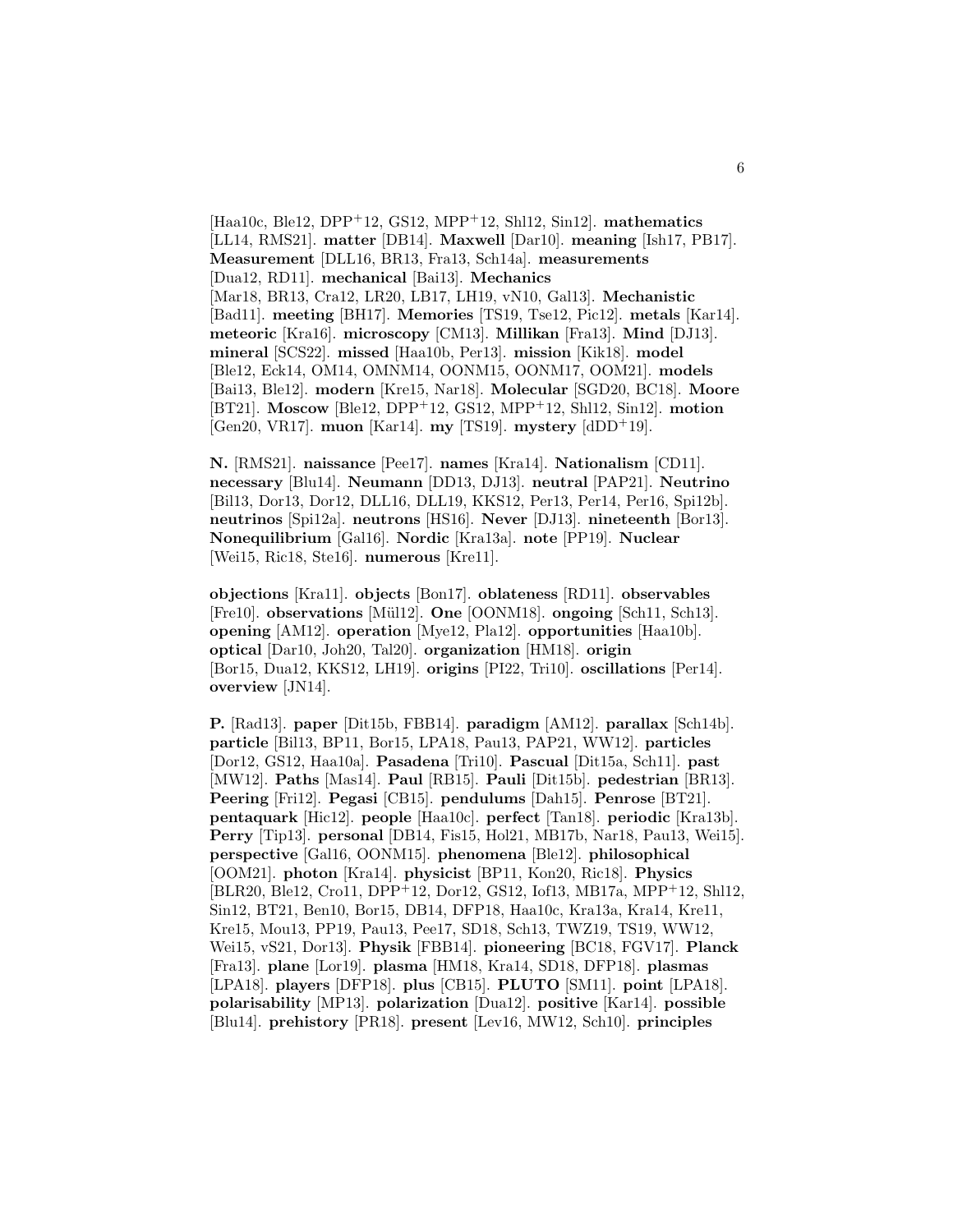[JN14]. **Prize** [Ell14]. **probability** [Zag11, Zag13]. **problem** [BR13, Eck10, Hel21]. **problems** [Haa10c]. **processes** [MW12]. **produced** [Dor12]. **production** [HS16]. **project** [TWZ19]. **projects** [CM12, SGD20]. **Proof** [vN10]. **propagation** [Lor19]. **properties** [Haa10a]. **Proton** [Rub12, Fri12, Pla12]. **Proton-antiproton** [Rub12]. **Prout** [Tri10]. **PS** [Tse12]. **pulsar** [Ken17]. **pulsars** [Pen13].

**QCD** [AK11, Tan18]. **QED** [Dar19]. **quadrupole** [Ken17]. **quantization** [DeW17, RB15, Ros17]. **Quantum** [PR18, Bai13, BH17, BR13, Dit15a, DM11, Dua12, DJ13, Fic13, GLTZ10, Ish17, Joh20, LR20, PB17, PI22, Sch10, Sch11, Sch13, Sch15, Tal20, Zag11, Zag13, Zeh11, vN10]. **quark** [AK11, Per13]. **quarks** [Per16]. **question** [Ber20].

**R** [RMS21]. **R.** [RBM14]. **radioactive** [Kra16]. **radium** [HS16]. **radius** [RD12]. **Raman** [Eck12]. **random** [MPP<sup>+</sup>12]. **Rankine** [Kre15]. **rapid** [ZLK11]. **rational** [Mou13]. **Ray** [Cro11, LW12, Pel12]. **rays** [CD11, KW12, M¨ul12, Spi12a]. **Real** [Ber20]. **reality** [Kre15]. **recollection** [Dor12, MB17b, Pau13, SM11]. **recollections** [Wei15]. **reference** [dDD<sup>+</sup>19]. **Reflections** [Mou13, OOM21]. **regimes** [Wag18]. **relation** [Sch13]. **relations** [LL14]. **Relativistic** [Bet32, FBB14, Bet14, Bon17, DM11]. **relativistischer** [Bet32]. **relativity** [Goe17, PP19, Rob19, TS19]. **relevance** [Sch10]. **reliable** [Pla12]. **remarkable** [Per14]. **remembrance** [DB14]. **Renaissance** [BGLR17]. **renormalisation** [Ble12]. **report** [BH17]. **Research**

[Eck12, BT21, DeW17, Kik18, Sch10, Sch11, Sch13, Spi12a, Wag18]. **resistance** [Dah15]. **Resolution** [CM13]. **resonance** [Mas14]. **resonant** [Piz16]. **response** [dDD<sup>+</sup>19]. **results** [SM11]. **review** [AK11, Hel21, KW12, OONM15, OONM17]. **revisited** [OM14, SBSL<sup>+</sup>16]. **revolution** [Sch15]. **Rights** [RD12]. **Rings** [H¨ub12]. **Roald** [SD18]. **Robert** [Pee17]. **Rome** [Dor13, DB14]. **roots** [LR20]. **Rosenfeld** [SS17]. **route** [Dar10]. **Routes** [Bor13]. **Rudolf** [Tal20]. **Russia** [SD18]. **Rutherford** [Rad13]. **Ryogo** [Kon20].

**'s** [DJ13, BH17]. **Sagdeev** [SD18]. **Santal´o** [GG19]. **Sapienza** [Dor13]. **scattering** [FK19, Tan18, Bet32]. **science** [CD11, Kre11]. **search** [Sau19]. **Searching** [SZ12, dDD<sup>+</sup>19, Piz16]. **seen** [Nar18]. **self** [HM18, SKL14]. **self-force** [SKL14]. **self-organization** [HM18]. **seminar** [Ble12, DPP<sup>+</sup>12, GS12, MPP<sup>+</sup>12, Shl12, Sin12]. **Sen** [RMS21]. **series** [Som14b]. **session** [DeW17]. **SETI** [Pen13]. **sheets** [Sau19]. **Shock** [Kre11, Kre15]. **showers** [KW12]. **siècle** [Kra13a]. **simulation** [BC18, SGD20]. **simultaneity** [PP19]. **Singularities** [Haw14]. **Sitter** [OONM15, OOM21]. **six** [Nar18]. **slumber** [Bad11]. **solar** [Kra16, RD11, RD12, Sch14b]. **Solvay** [Str11]. **Some** [Haa10c, Haa10b]. **Sommerfeld** [Eck10, Eck14]. **source** [Kra16]. **space** [Ben10]. **spacetime**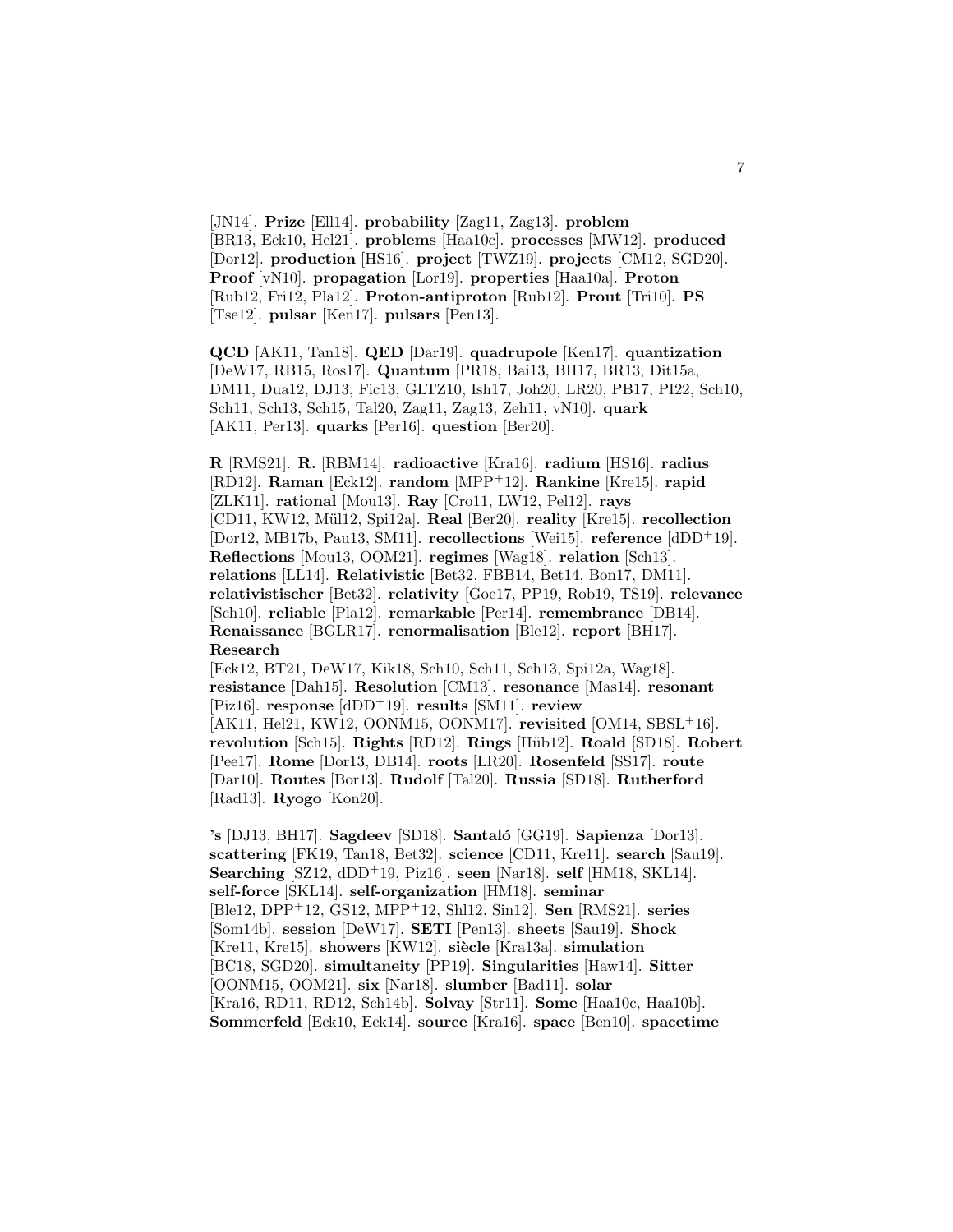[Haw14, Ric18]. **special** [BGLR17, DFP18, PP19]. **speculations** [Kra13b, Kra16]. **Speed** [FBB14, Bet14]. **sphere** [Lor19]. **spheres** [FK19]. **spin** [Blu14]. **split** [Dit16]. **split-anode** [Dit16]. **spreading** [LR20]. **stability** [Eck10]. **started** [Sin12]. **State** [Ble12, DPP<sup>+</sup>12, GS12, MPP<sup>+</sup>12, Shl12, Sin12, OMNM14]. **states** [Zag11, Zag13]. **static** [Nus14, OONM17]. **Statistical** [Ble12, DPP<sup>+</sup>12, GS12, Mar18, MPP<sup>+</sup>12, Shl12, Sin12, Bad11, LB17, LH19]. **statistics** [Blu14, PI22]. **steady** [OMNM14]. **steady-state** [OMNM14]. **Steinberger** [Tse12]. **Stellar** [Alm20, Bon17]. **Stephen** [Ell14]. **steps** [Per16]. **Stern** [SBSL<sup>+</sup>16]. **stimulated** [Eck12]. **stimulus** [Kre11]. **stochastic** [CM12]. **Storage** [Hüb12]. **story** [Bor15, Kar14, SD18]. **Stracciati** [BLR20]. **Strassmann** [Ste16]. **Strong** [HM18]. **structure** [Bon17, JN14, Som14a]. **students** [BLR20]. **stunt** [OONM18]. **Sub** [Cro11, Goe17]. **sub-discipline** [Goe17]. **substructure** [Per13]. **sun** [Tip13]. **superfluous** [OONM18]. **Supergravity** [Des18]. **Superheavy** [Kra13b, AM12]. **surprises** [Kar14]. **survey** [Spi12a]. **Swieca** [Sch10]. **symmetry** [Mou13]. **synchrotron** [Pla12]. **systems** [GLTZ10, GS12].

**table** [Kra13b]. **Tales** [PR18]. **technics** [DPP<sup>+</sup>12]. **techniques** [CM13]. **technology** [TWZ19]. **telecommunication** [MAE<sup>+</sup>19]. **temporal** [RD12]. **their** [Gal13, Per16, Sch10]. **theorem** [Bad11, Blu14, vN10]. **Theoretical** [Iof13, MB17a, DB14, dDD<sup>+</sup>19]. **Theory** [BGLR17, Bis15, Dit15a, Dit16, DM11, DJ13, Eck10, Fic13, GG19, Haa10a, Ina15, Joh20, Kra11, LJ15, Mas14, OMNM14, SS17, Sau19, Sch10, Sch11, Som14b, VR17, Wei21, Wu21, Zeh11]. **thermodynamic** [DD13]. **Thermodynamics** [MW12, Bor13, LJ15]. **thermonuclear** [Esc18]. **Things** [Com29]. **thinking** [Mou13]. **time** [GLTZ10, Lev16]. **timeline** [MB17b]. **times** [BC18]. **tokamak** [Kik18]. **tokamaks** [PAP21]. **told** [DFP18]. **Tomonaga** [Dit16]. **torsion** [Sch19, Sch20]. **Torus** [Reb18]. **Touschek** [BP11]. **transfer** [Mas14]. **transformations** [PP19, PP16]. **translation** [OM14]. **translational** [Sch19, Sch20]. **transport** [LJ15]. **traveling** [MAE<sup>+</sup>19]. **traveling-wave** [MAE<sup>+</sup>19]. **treatise** [FK19]. **troublesome** [Eck10]. **tube** [MAE<sup>+</sup>19]. **turbulence** [Eck10, HM18].

**ultra** [KW12]. **underlying** [LL14]. **unified** [Sau19]. **unique** [Bil13]. **uniqueness** [MPP<sup>+</sup>12]. **universal** [Ish17, PB17, Wu21]. **universe** [Nus14, OM14, OONM17]. **universities** [LR20]. **University** [Ble12, DPP<sup>+</sup>12, Dor13, GS12, MPP<sup>+</sup>12, Shl12, Sin12]. **upper** [Kra13b]. **uranium** [HS16]. **using** [Per16, TWZ19].

**Varenna** [Mar19]. **variability** [RD12]. **Velocity** [Bet32, Gen20]. **versus** [DJ13]. **vertical** [Sch14a]. **Very** [LW12]. **Very-high** [LW12]. **view** [LPA18]. **violation** [Cro12]. **vs** [Alm20, Bad11, Kre15].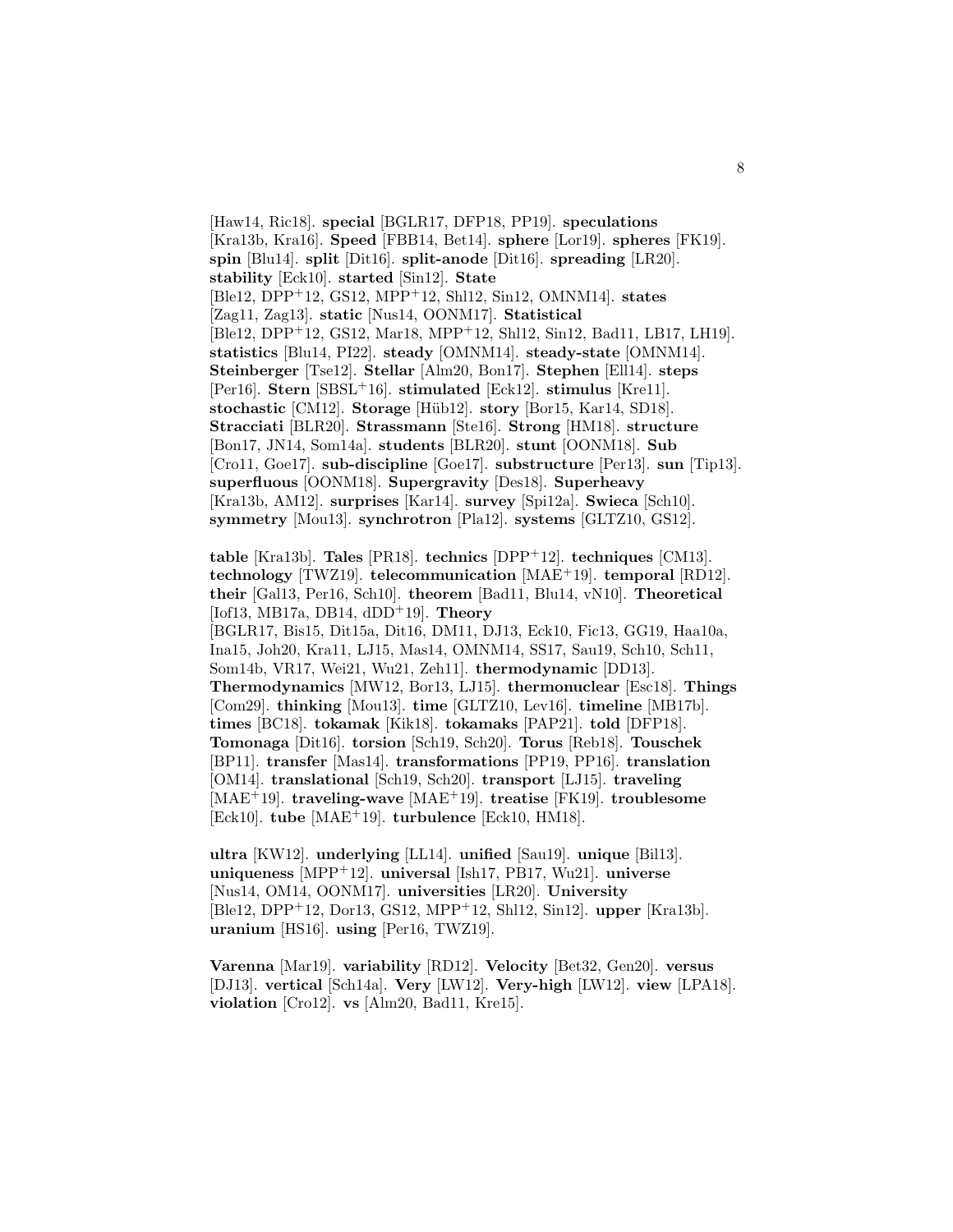**Waiting** [Tan16]. **walk** [Mar19, Nar18]. **Was** [vS21]. **Wave** [LPA18, Kre11, Kre15, MAE<sup>+</sup>19, Ros17, Wu21]. **waves** [Lor19, Piz16]. **Weber** [Tri17]. **weeks** [Des18]. **Weinberg** [DLL16]. **Weiss** [RB15]. **Weisskopf** [Dit15b]. **Wheeler** [Ric18]. **Who** [Smi13]. **will** [Kra11]. **Wired** [Tri17]. **work** [FGV17]. **working** [Sau19]. **world** [AM12]. **wrongs** [RD12].

**X** [Pel12]. **X-ray** [Pel12].

**Years** [Pau13, PAP21, BT21, Haa10b, Iof13, Kon20, Mar18, OONM18, Pla12, Spi12a, Wei15]. **Youth** [CB15].

**Zeitschrift** [FBB14]. **Zocher** [SCS22].

# **References**

# **Ali:2011:JQH**

[AK11] A. Ali and G. Kramer. JETS and QCD: a historical review of the discovery of the quark and gluon jets and its impact on QCD. European Physical Journal H, 36(2):245–326, September 2011. CODEN EPJHAD. ISSN 2102-6459 (print), 2102- 6467 (electronic). URL http://link.springer.com/article/10. 1140/epjh/e2011-10047-1.

# **Almeida:2020:SEV**

[Alm20] Carla Rodrigues Almeida. Stellar equilibrium vs. gravitational collapse. European Physical Journal H, 45(1):25–48, July 2020. CODEN EPJHAD. ISSN 2102-6459 (print), 2102-6467 (electronic). URL http://link.springer.com/article/10.1140/ epjh/e2019-100045-x; http://link.springer.com/content/ pdf/10.1140/epjh/e2019-100045-x.pdf.

#### **Armbruster:2012:EPO**

[AM12] P. Armbruster and Gottfried Münzenberg. An experimental paradigm opening the world of superheavy elements. European Physical Journal H, 37(2):237–309, July 2012. CODEN EPJHAD. ISSN 2102-6459 (print), 2102-6467 (electronic). URL http:// link.springer.com/article/10.1140/epjh/e2012-20046-7.

#### **Badino:2011:MSV**

[Bad11] M. Badino. Mechanistic slumber vs. statistical insomnia: the early history of Boltzmann's H-theorem (1868–1877). European Physical Journal H, 36(3):353–378, November 2011. CODEN EPJHAD.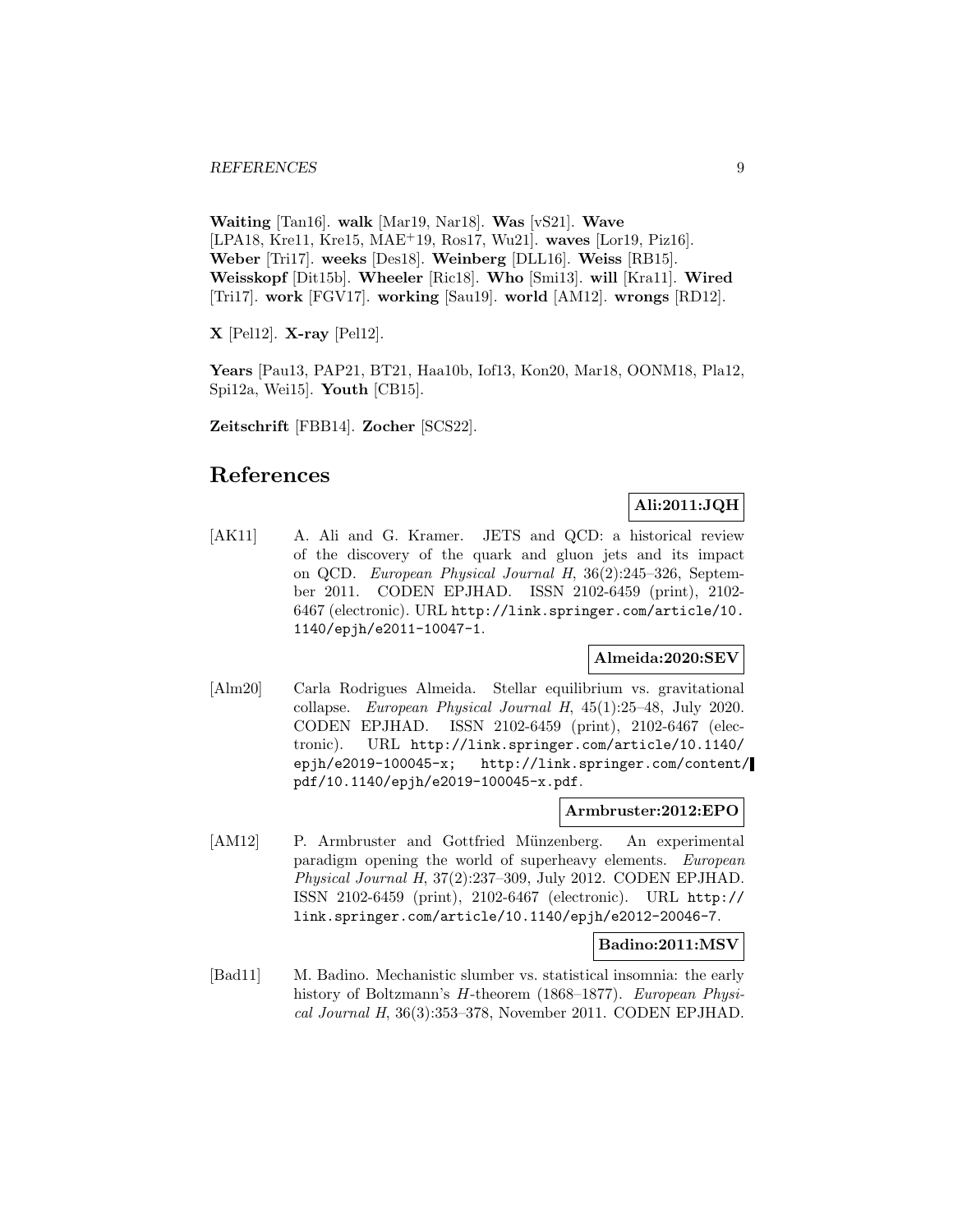ISSN 2102-6459 (print), 2102-6467 (electronic). URL http:// link.springer.com/article/10.1140/epjh/e2011-10048-5.

# **Baily:2013:EAM**

[Bai13] C. Baily. Early atomic models — from mechanical to quantum (1904–1913). European Physical Journal H, 38(1):1–38, January 2013. CODEN EPJHAD. ISSN 2102-6459 (print), 2102- 6467 (electronic). URL http://link.springer.com/article/10. 1140/epjh/e2012-30009-7.

# **Battimelli:2018:BAP**

[BC18] Giovanni Battimelli and Giovanni Ciccotti. Berni Alder and the pioneering times of molecular simulation. European Physical Journal H, 43(3):303–335, August 2018. CODEN EPJHAD. ISSN 2102- 6459 (print), 2102-6467 (electronic). URL http://link.springer. com/article/10.1140/epjh/e2018-90027-5.

# **Belyaev:2021:HL**

[BCT21] I. Belyaev, G. Carboni, and F. Teubert. The history of LHCb. European Physical Journal H, 46(1):??, December 2021. CODEN EPJHAD. ISSN 2102-6459 (print), 2102-6467 (electronic). URL https://link.springer.com/article/10.1140/ epjh/s13129-021-00002-z.

# **Beiglbock:2010:E**

[Bei10] Wolf Beiglböck. Editorial. European Physical Journal H, 35(1):1-2, July 2010. CODEN EPJHAD. ISSN 2102-6459 (print), 2102-6467 (electronic). URL http://link.springer.com/content/pdf/10. 1140/epjh/e2010-00005-y.pdf.

#### **Bennett:2010:MII**

[Ben10] J. Bennett. MacCullagh's Ireland: the institutional and cultural space for geometry and physics. European Physical Journal H, 35 (2):123–132, November 2010. CODEN EPJHAD. ISSN 2102-6459 (print), 2102-6467 (electronic). URL http://link.springer.com/ article/10.1140/epjh/e2010-00011-4.

#### **Bertlmann:2020:RRQ**

[Ber20] Reinhold A. Bertlmann. Real or not real that is the question ... . European Physical Journal H, 45(2–3):205–236, September 2020. CODEN EPJHAD. ISSN 2102-6459 (print), 2102-6467 (electronic). URL https://link.springer.com/article/10.1140/ epjh/e2020-10022-x.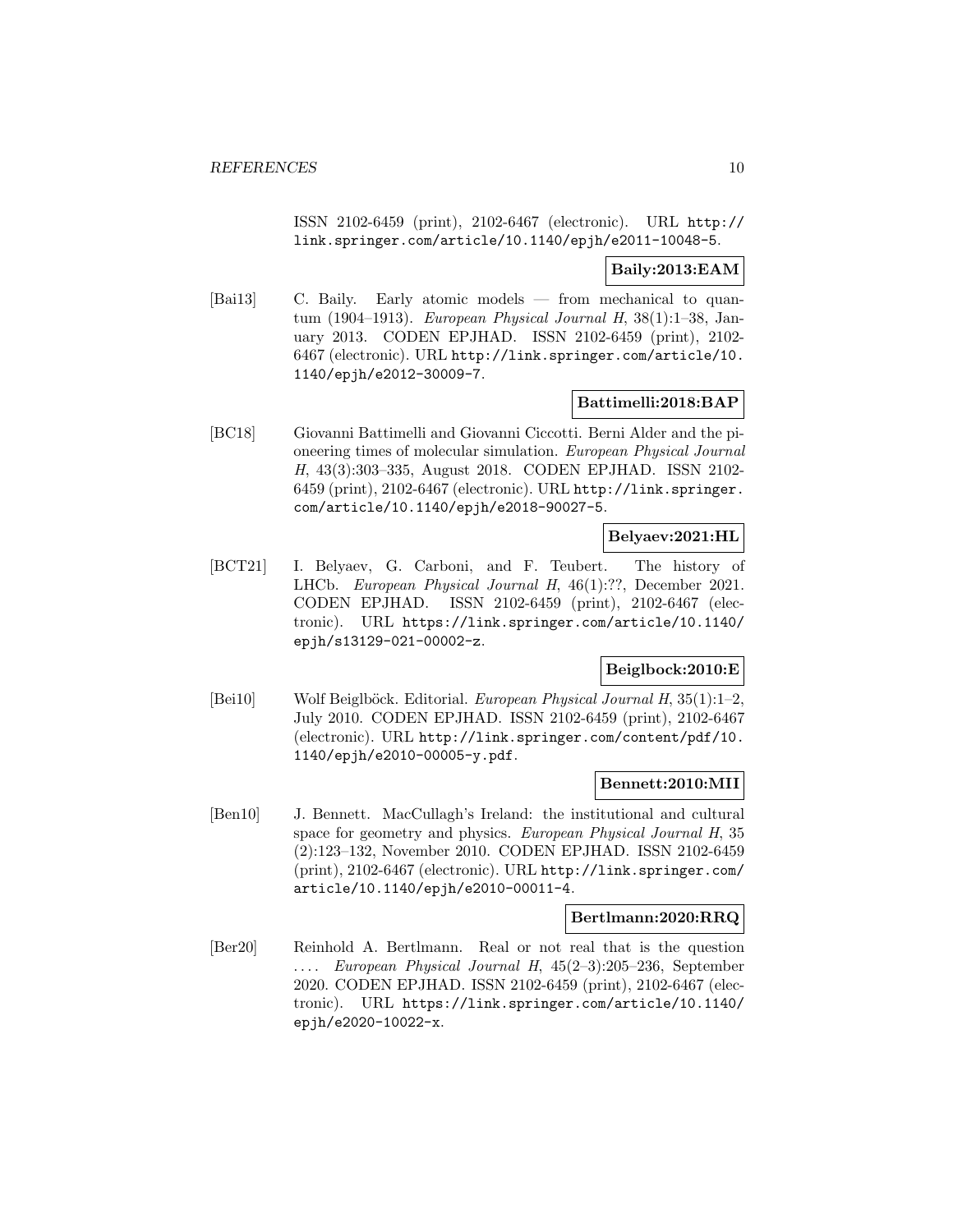#### **Bethe:1932:BER**

[Bet32] Hans A. Bethe. Bremsformel für Elektronen relativistischer Geschwindigkeit. (German) [Scattering of elections of relativistic velocity]. Zeitschrift für Physik, 76(5–6):293–299, ???? 1932. CO-DEN ZEPYAA. ISSN 0044-3328. See annotation [FBB14].

# **Bethe:2014:BFE**

[Bet14] Hans Bethe. Braking formula for electrons of relativistic speed. European Physical Journal H, 39(5):537–542, December 2014. CODEN EPJHAD. ISSN 2102-6459 (print), 2102-6467 (electronic). URL http://link.springer.com/article/10.1140/ epjh/e2014-50028-5. See annotation [FBB14].

# **Beiglbock:2014:E**

[BG14] Wolf Beiglböck and Francesco Guerra. Editorial. European Physical Journal H, 39(1):1, February 2014. CODEN EPJHAD. ISSN 2102- 6459 (print), 2102-6467 (electronic). URL http://link.springer. com/content/pdf/10.1140/epjh/e2014-50005-y.pdf.

#### **Blum:2017:EIS**

[BGLR17] Alexander Blum, Domenico Giulini, Roberto Lalli, and Jürgen Renn. Editorial introduction to the special issue "The Renaissance of Einstein's Theory of Gravitation". European Physical Journal H, 42(2):95–105, June 2017. CODEN EPJHAD. ISSN 2102-6459 (print), 2102-6467 (electronic). URL http://link.springer.com/ content/pdf/10.1140/epjh/e2017-80023-3.pdf.

# **Blum:2017:QGM**

[BH17] Alexander Blum and Thiago Hartz. The 1957 quantum gravity meeting in Copenhagen: An analysis of Bryce S. DeWitt's report. European Physical Journal H, 42(2):107–157, June 2017. CO-DEN EPJHAD. ISSN 2102-6459 (print), 2102-6467 (electronic). URL http://link.springer.com/content/pdf/10.1140/epjh/ e2017-80015-8.pdf.

# **Bilenky:2013:NHU**

[Bil13] S. M. Bilenky. Neutrino. History of a unique particle. European Physical Journal H, 38(3):345–404, April 2013. CODEN EPJHAD. ISSN 2102-6459 (print), 2102-6467 (electronic). URL http:// link.springer.com/article/10.1140/epjh/e2012-20068-9.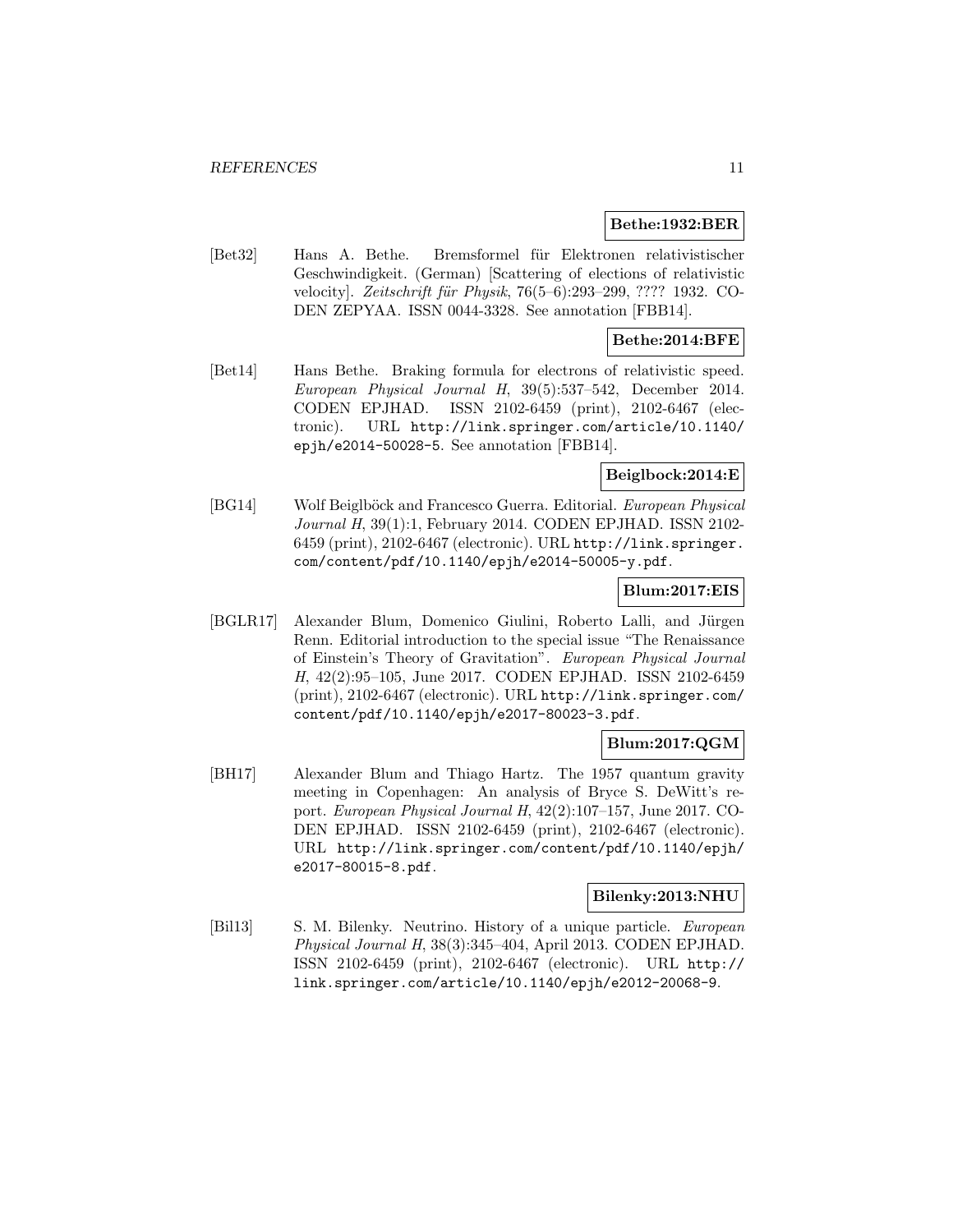#### **Bistafa:2015:EFF**

[Bis15] Sylvio R. Bistafa. Euler's friction of fluids theory and the estimation of fountain jet heights. European Physical Journal H, 40 (3):375–384, September 2015. CODEN EPJHAD. ISSN 2102-6459 (print), 2102-6467 (electronic). URL http://link.springer.com/ article/10.1140/epjh/e2015-60031-2.

# **Bleher:2012:SMS**

[Ble12] Pavel Bleher. From the seminar on Mathematical Statistical Physics in Moscow State University, 1962–1994. Hierarchical models and renormalisation group critical phenomena in the Dyson hierarchical model and renormalisation group. European Physical Journal H, 37 (4):605–618, September 2012. CODEN EPJHAD. ISSN 2102-6459 (print), 2102-6467 (electronic). URL http://link.springer.com/ article/10.1140/epjh/e2012-10053-x.

# **Battimelli:2020:MSI**

[BLR20] Giovanni Battimelli, Adele La Rana, and Paolo Rossi. Masters and students in Italian physics between the 19th and 20th centuries: the Felici–Bartoli–Stracciati–Corbino case. European Physical Journal H, 45(2–3):107–121, September 2020. CODEN EPJHAD. ISSN 2102-6459 (print), 2102-6467 (electronic). URL https://link. springer.com/article/10.1140/epjh/e2020-10016-y.

# **Blum:2014:NPG**

[Blu14] Alexander Blum. From the necessary to the possible: the genesis of the spin–statistics theorem. European Physical Journal H, 39 (5):543–574, December 2014. CODEN EPJHAD. ISSN 2102-6459 (print), 2102-6467 (electronic). URL http://link.springer.com/ article/10.1140/epjh/e2014-50022-5.

#### **Bonolis:2017:SSC**

[Bon17] Luisa Bonolis. Stellar structure and compact objects before 1940: Towards relativistic astrophysics. European Physical Journal H, 42(2):311–393, June 2017. CODEN EPJHAD. ISSN 2102-6459 (print), 2102-6467 (electronic). URL http://link.springer.com/ content/pdf/10.1140/epjh/e2017-80014-4.pdf.

#### **Bordoni:2013:RTA**

[Bor13] Stefano Bordoni. Routes towards an abstract thermodynamics in the late nineteenth century. European Physical Journal H, 38(5): 617–660, December 2013. CODEN EPJHAD. ISSN 2102-6459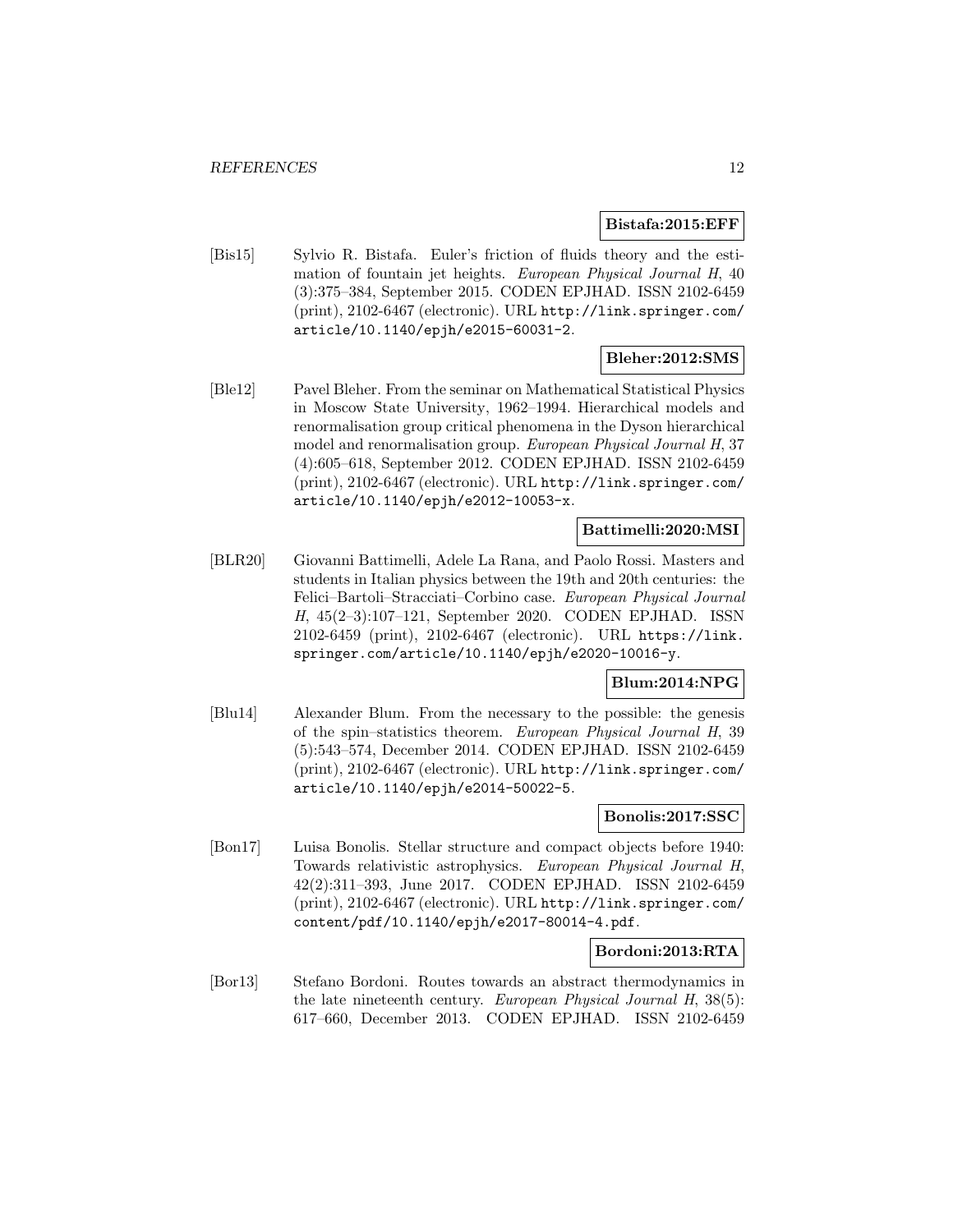(print), 2102-6467 (electronic). URL http://link.springer.com/ article/10.1140/epjh/e2013-40028-7.

### **Borrelli:2015:SHB**

[Bor15] Arianna Borrelli. The story of the Higgs boson: the origin of mass in early particle physics. European Physical Journal H,  $40(1):1-52$ , March 2015. CODEN EPJHAD. ISSN 2102-6459 (print), 2102- 6467 (electronic). URL http://link.springer.com/article/10. 1140/epjh/e2014-50026-9.

# **Boughn:2013:FHM**

[Bou13] Stephen Boughn. Fritz Hasenöhrl and  $E = mc^2$ . European Physical Journal H, 38(2):261–278, March 2013. CODEN EPJHAD. ISSN 2102-6459 (print), 2102-6467 (electronic). URL http:// link.springer.com/article/10.1140/epjh/e2012-30061-5.

#### **Bonolis:2011:BTP**

[BP11] Luisa Bonolis and Giulia Pancheri. Bruno Touschek: particle physicist and father of the  $e^+$  e<sup>-</sup> collider. European Physical Journal H, 36(1):1–61, July 2011. CODEN EPJHAD. ISSN 2102-6459 (print), 2102-6467 (electronic). URL http://link.springer.com/ article/10.1140/epjh/e2011-10044-1.

# **Boughn:2013:PAM**

[BR13] Stephen Boughn and Marcel Reginatto. A pedestrian approach to the measurement problem in quantum mechanics. European Physical Journal H, 38(4):443–470, September 2013. CODEN EPJHAD. ISSN 2102-6459 (print), 2102-6467 (electronic). URL http:// link.springer.com/article/10.1140/epjh/e2013-40004-9.

#### **Baksalary:2021:MPI**

[BT21] Oskar Maria Baksalary and Götz Trenkler. The Moore–Penrose inverse: a hundred years on a frontline of physics research. European Physical Journal H, 46(1):??, December 2021. CO-DEN EPJHAD. ISSN 2102-6459 (print), 2102-6467 (electronic). URL https://link.springer.com/article/10.1140/ epjh/s13129-021-00011-y.

# **Cenadelli:2015:YPE**

[CB15] Davide Cenadelli and Andrea Bernagozzi. Youth plus experience: the discovery of 51 Pegasi b. European Physical Journal H, 40(4– 5):527–552, December 2015. CODEN EPJHAD. ISSN 2102-6459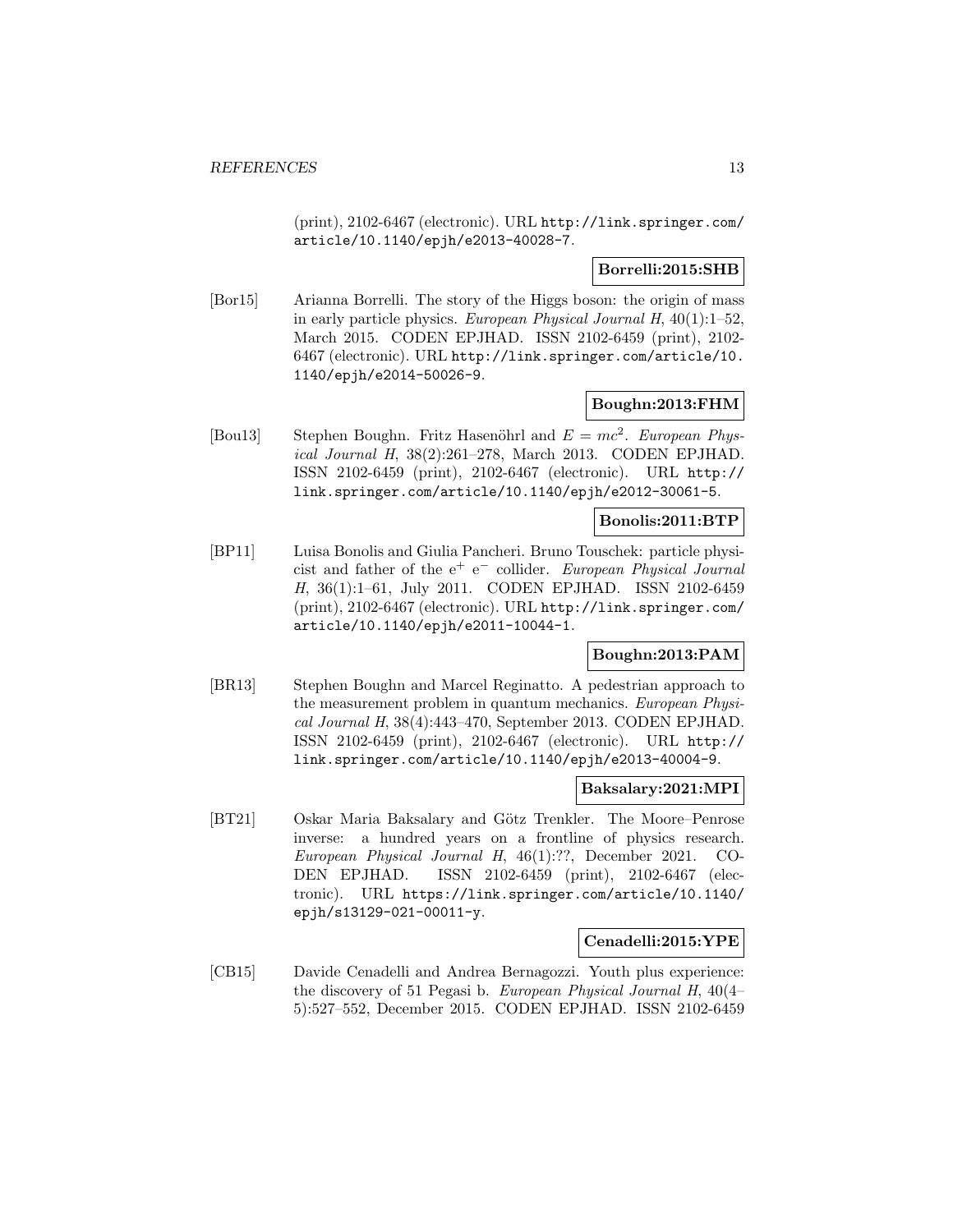(print), 2102-6467 (electronic). URL http://link.springer.com/ article/10.1140/epjh/e2015-60041-5.

# **Carlson:2011:NIS**

[CD11] Per Carlson and Alessandro De Angelis. Nationalism and internationalism in science: the case of the discovery of cosmic rays. European Physical Journal H, 35(4):309–329, April 2011. CODEN EPJHAD. ISSN 2102-6459 (print), 2102-6467 (electronic). URL http://link.springer.com/article/10.1140/ epjh/e2011-10033-6.

# **Caspers:2012:HSB**

[CM12] F. Caspers and D. Möhl. History of stochastic beam cooling and its application in many different projects. European Physical Journal H, 36(4):601–632, March 2012. CODEN EPJHAD. ISSN 2102-6459 (print), 2102-6467 (electronic). URL http://link.springer.com/ article/10.1140/epjh/e2012-20037-8.

#### **Cremer:2013:RET**

[CM13] Christoph Cremer and Barry R. Masters. Resolution enhancement techniques in microscopy. European Physical Journal H, 38(3):281–344, April 2013. CODEN EPJHAD. ISSN 2102-6459 (print), 2102-6467 (electronic). URL http://link.springer.com/ content/pdf/10.1140/epjh/e2012-20060-1.pdf.

# **Compton:1929:WTMa**

[Com29] Arthur H. Compton. What things are made of  $-$  I. Scientific American, 140(2):110–113, February 1929. CODEN SCA-MAC. ISSN 0036-8733 (print), 1946-7087 (electronic). URL http:/ /www.nature.com/scientificamerican/journal/v140/n2/pdf/ scientificamerican0229-110.pdf.

### **Craik:2012:LKF**

[Cra12] Alex D. D. Craik. Lord Kelvin on fluid mechanics. European Physical Journal H, 37(1):75–114, June 2012. CODEN EPJHAD. ISSN 2102-6459 (print), 2102-6467 (electronic). URL http:// link.springer.com/article/10.1140/epjh/e2012-30004-y.

#### **Cronin:2011:CRC**

[Cro11] J. W. Cronin. The 1953 Cosmic Ray Conference at Bagnères de Bigorre: the birth of sub atomic physics. European Physical Journal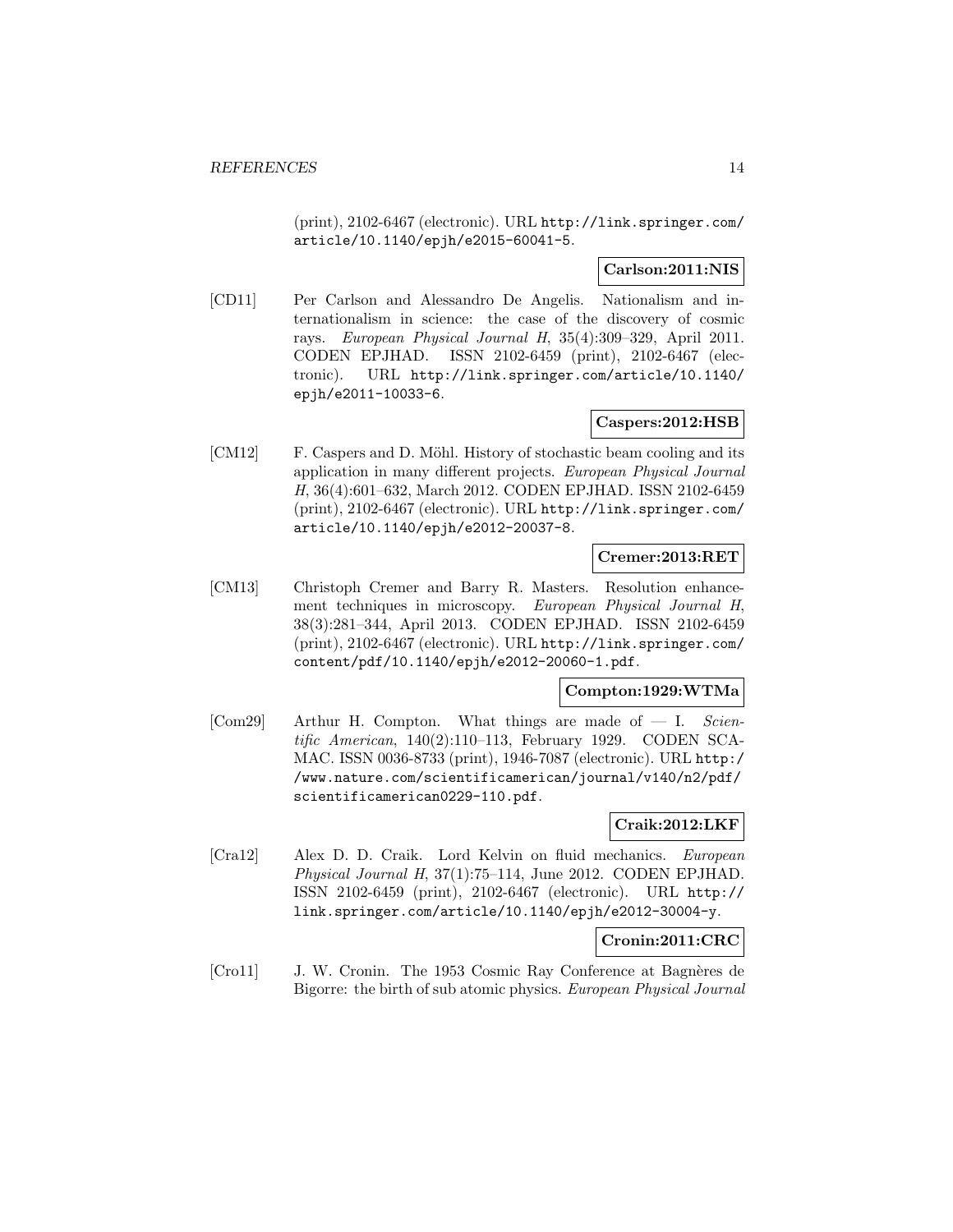H, 36(2):183–201, September 2011. CODEN EPJHAD. ISSN 2102- 6459 (print), 2102-6467 (electronic). URL http://link.springer. com/article/10.1140/epjh/e2011-20014-4.

# **Cronin:2012:DCV**

[Cro12] J. W. Cronin. The discovery of CP violation. European Physical Journal H, 36(4):487–508, March 2012. CODEN EPJHAD. ISSN 2102-6459 (print), 2102-6467 (electronic). URL http:// link.springer.com/article/10.1140/epjh/e2011-20057-4.

# **Dahmen:2015:PAR**

[Dah15] Sílvio R. Dahmen. On pendulums and air resistance. European Physical Journal H, 40(3):337–373, September 2015. CO-DEN EPJHAD. ISSN 2102-6459 (print), 2102-6467 (electronic). URL http://link.springer.com/article/10.1140/ epjh/e2015-50054-8.

# **Darrigol:2010:JME**

[Dar10] Olivier Darrigol. James MacCullagh's ether: An optical route to Maxwell's equations? European Physical Journal H, 35(2):133–172, November 2010. CODEN EPJHAD. ISSN 2102-6459 (print), 2102- 6467 (electronic). URL http://link.springer.com/article/10. 1140/epjh/e2010-00009-3.

# **Darrigol:2019:MFQ**

[Dar19] Olivier Darrigol. The magic of Feynman's QED: from field-less electrodynamics to the Feynman diagrams. European Physical Journal H, 44(4–5):349–369, November 2019. CODEN EPJHAD. ISSN 2102-6459 (print), 2102-6467 (electronic). URL http://link. springer.com/article/10.1140/epjh/e2019-100025-2.

#### **DiCastro:2014:BTC**

[DB14] Carlo Di Castro and Luisa Bonolis. The beginnings of theoretical condensed matter physics in Rome: a personal remembrance. European Physical Journal H, 39(1):3–36, February 2014. CODEN EPJHAD. ISSN 2102-6459 (print), 2102-6467 (electronic). URL http://link.springer.com/article/10.1140/ epjh/e2013-40043-5.

#### **Deville:2013:CLB**

[DD13] Alain Deville and Yannick Deville. Clarifying the link between von Neumann and thermodynamic entropies. European Physical Journal H, 38(1):57–81, January 2013. CODEN EPJHAD. ISSN 2102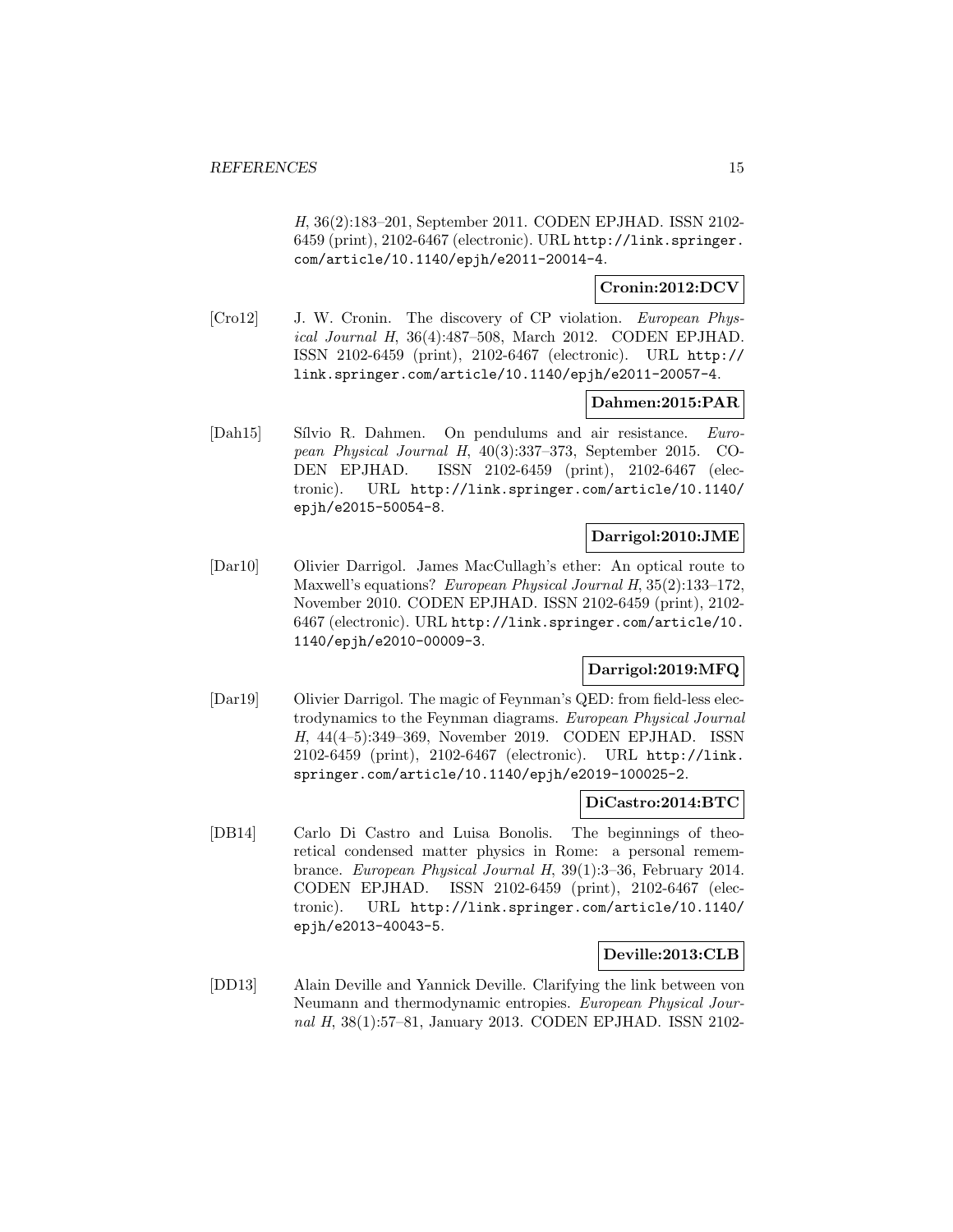6459 (print), 2102-6467 (electronic). URL http://link.springer. com/article/10.1140/epjh/e2012-30032-0.

#### **dAlessandro:2019:SRI**

[dDD<sup>+</sup>19] Vincenzo d'Alessandro, Santolo Daliento, Marco Di Mauro, Salvatore Esposito, and Adele Naddeo. Searching for a response: the intriguing mystery of Feynman's theoretical reference amplifier. European Physical Journal H, 44(4–5):331–347, November 2019. CODEN EPJHAD. ISSN 2102-6459 (print), 2102- 6467 (electronic). URL http://link.springer.com/article/10. 1140/epjh/e2019-90071-6.

# **Deser:2018:BHG**

[Des18] S. Deser. A brief history (and geography) of supergravity: the first 3 weeks ... and after. European Physical Journal H, 43(3):281–291, August 2018. CODEN EPJHAD. ISSN 2102-6459 (print), 2102- 6467 (electronic). URL http://link.springer.com/article/10. 1140/epjh/e2018-90005-3.

# **DeWitt:2017:ERS**

[DeW17] Bryce S. DeWitt. Exploratory research session on the quantization of the gravitational field. European Physical Journal H, 42(2):159–176, June 2017. CODEN EPJHAD. ISSN 2102-6459 (print), 2102-6467 (electronic). URL http://link.springer.com/ content/pdf/10.1140/epjh/e2017-80016-0.pdf.

#### **Diamond:2018:EIS**

[DFP18] Patrick H. Diamond, Uriel Frisch, and Yves Pomeau. Editorial introduction to the special issue "Plasma physics in the 20th century as told by players". European Physical Journal H, 43(4–5):337–353, December 2018. CODEN EPJHAD. ISSN 2102-6459 (print), 2102- 6467 (electronic). URL http://link.springer.com/article/ 10.1140/epjh/e2018-90061-5; http://link.springer.com/ content/pdf/10.1140/epjh%2Fe2018-90061-5.pdf.

#### **Dittrich:2015:CQF**

[Dit15a] Walter Dittrich. The cofounder of quantum field theory: Pascual Jordan. European Physical Journal H, 40(2):241–260, March 2015. CODEN EPJHAD. ISSN 2102-6459 (print), 2102-6467 (electronic). URL http://link.springer.com/article/10.1140/ epjh/e2015-60005-9.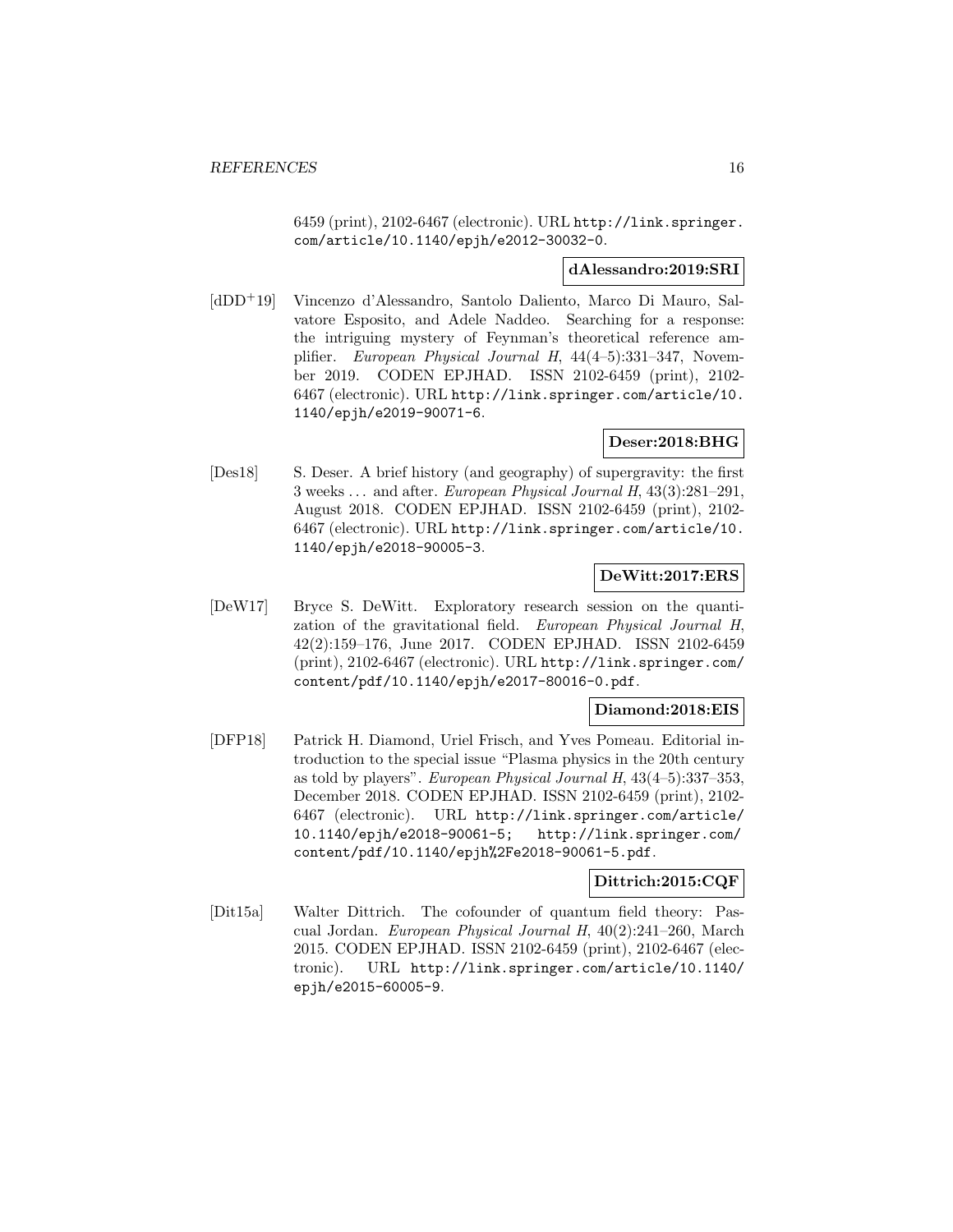#### **Dittrich:2015:PWA**

[Dit15b] Walter Dittrich. On the Pauli–Weisskopf anti-Dirac paper. European Physical Journal H, 40(2):261–278, March 2015. CO-DEN EPJHAD. ISSN 2102-6459 (print), 2102-6467 (electronic). URL http://link.springer.com/article/10.1140/ epjh/e2015-60006-1.

# **Dittrich:2016:TTS**

[Dit16] Walter Dittrich. On Tomonaga's theory of split-anode magnetrons. European Physical Journal H, 41(2):165–180, June 2016. CODEN EPJHAD. ISSN 2102-6459 (print), 2102-6467 (electronic). URL http://link.springer.com/article/10.1140/ epjh/e2016-70005-7.

# **Duncan:2013:NMY**

[DJ13] A. Duncan and M. Janssen. (never) mind your p's and q's: von Neumann versus Jordan on the foundations of quantum theory. European Physical Journal H, 38(2):175–259, March 2013. CODEN EPJHAD. ISSN 2102-6459 (print), 2102-6467 (electronic). URL http://link.springer.com/article/10.1140/ epjh/e2012-30024-5.

# **Dore:2016:MWA**

[DLL16] Ubaldo Dore, Pier Ferruccio Loverre, and Lucio Ludovici. Measurement of the Weinberg angle in neutrino interactions. European Physical Journal H, 41(2):137–155, June 2016. CODEN EPJHAD. ISSN 2102-6459 (print), 2102-6467 (electronic). URL http:// link.springer.com/article/10.1140/epjh/e2016-70006-y.

#### **Dore:2019:HAN**

[DLL19] Ubaldo Dore, Pier Loverre, and Lucio Ludovici. History of accelerator neutrino beams. European Physical Journal H, 44(4–5):271–305, November 2019. CODEN EPJHAD. ISSN 2102-6459 (print), 2102- 6467 (electronic). URL http://link.springer.com/article/10. 1140/epjh/e2019-90032-x.

#### **Dosch:2011:FRQ**

[DM11] H. G. Dosch and V. F. Müller. The facets of relativistic quantum field theory. European Physical Journal H, 35(4):331–375, April 2011. CODEN EPJHAD. ISSN 2102-6459 (print), 2102- 6467 (electronic). URL http://link.springer.com/article/10. 1140/epjh/e2011-10030-6.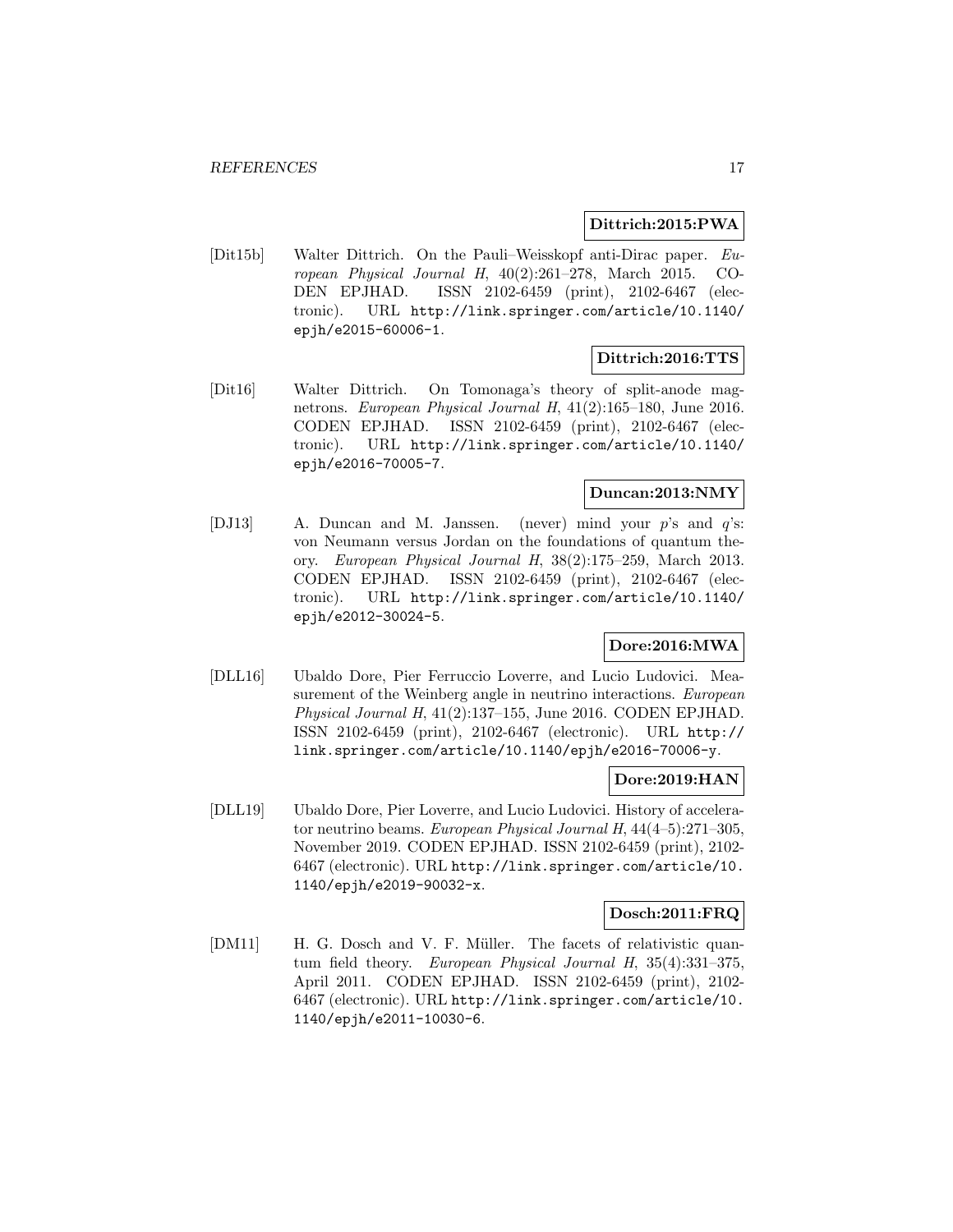### **Dore:2012:PCP**

[Dor12] U. Dore. Physics with charm particles produced in neutrino interactions. A historical recollection. European Physical Journal H, 37(1):115–137, June 2012. CODEN EPJHAD. ISSN 2102-6459 (print), 2102-6467 (electronic). URL http://link.springer.com/ article/10.1140/epjh/e2012-20019-x.

# **Dore:2013:NEP**

[Dor13] Ubaldo Dore. Neutrino experiments in the Physics Department of Rome 'Sapienza' University. European Physical Journal H, 38 (5):703–712, December 2013. CODEN EPJHAD. ISSN 2102-6459 (print), 2102-6467 (electronic). URL http://link.springer.com/ article/10.1140/epjh/e2013-40010-8.

# **Dinaburg:2012:SMS**

[DPP<sup>+</sup>12] E. Dinaburg, E. A. Pechersky, S. A. Pirogov, S. Shlosman, and Yu. M. Suhov. From the seminar on Mathematical Statistical Physics in Moscow State University, 1962–1994. Contour technics. European Physical Journal H, 37(4):619–637, September 2012. CODEN EPJHAD. ISSN 2102-6459 (print), 2102- 6467 (electronic). URL http://link.springer.com/article/10. 1140/epjh/e2012-10052-6.

#### **Darrigol:2010:HJM**

[DS10] Olivier Darrigol and Samson Shatashvili. In honor of James Mac-Cullagh (1809–1847). European Physical Journal H, 35(2):111, November 2010. CODEN EPJHAD. ISSN 2102-6459 (print), 2102- 6467 (electronic). URL http://link.springer.com/content/ pdf/10.1140/epjh/e2010-00010-6.pdf.

#### **Duarte:2012:OQE**

[Dua12] F. J. Duarte. The origin of quantum entanglement experiments based on polarization measurements. European Physical Journal H, 37(2):311–318, July 2012. CODEN EPJHAD. ISSN 2102-6459 (print), 2102-6467 (electronic). URL http://link.springer.com/ article/10.1140/epjh/e2012-20047-y.

#### **Eckert:2010:TBH**

[Eck10] M. Eckert. The troublesome birth of hydrodynamic stability theory: Sommerfeld and the turbulence problem. European Physical Journal H, 35(1):29–51, July 2010. CODEN EPJHAD. ISSN 2102-6459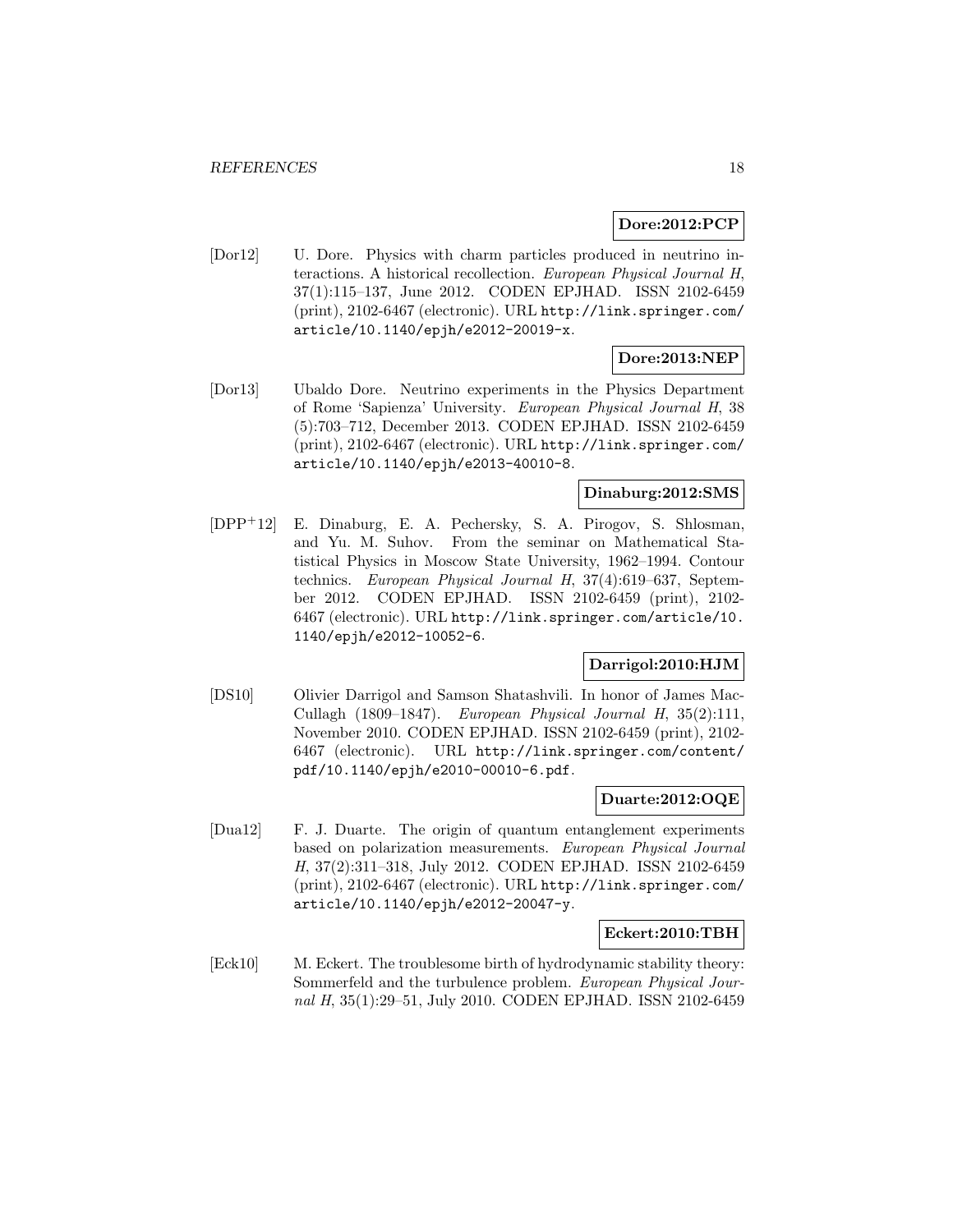(print), 2102-6467 (electronic). URL http://link.springer.com/ article/10.1140/epjh/e2010-00003-3.

# **Eckhardt:2012:HDS**

[Eck12] Gisela Eckhardt. History of the discovery of the stimulated Raman effect at the Hughes Research Laboratories. European Physical Journal H, 37(5):793–796, October 2012. CO-DEN EPJHAD. ISSN 2102-6459 (print), 2102-6467 (electronic). URL http://link.springer.com/content/pdf/10.1140/epjh/ e2012-30025-9.pdf.

# **Eckert:2014:HSE**

[Eck14] Michael Eckert. How Sommerfeld extended Bohr's model of the atom (1913–1916). European Physical Journal H, 39(2):141–156, April 2014. CODEN EPJHAD. ISSN 2102-6459 (print), 2102- 6467 (electronic). URL http://link.springer.com/article/10. 1140/epjh/e2013-40052-4.

# **Ellis:2014:SHA**

[Ell14] George F. R. Ellis. Stephen Hawking's 1966 Adams Prize Essay. European Physical Journal H, 39(4):403–411, November 2014. CODEN EPJHAD. ISSN 2102-6459 (print), 2102-6467 (electronic). URL http://link.springer.com/article/10.1140/ epjh/e2014-50014-x.

# **Escande:2018:TFH**

[Esc18] D. F. Escande. From thermonuclear fusion to Hamiltonian chaos. European Physical Journal H, 43(4–5):397–420, December 2018. CODEN EPJHAD. ISSN 2102-6459 (print), 2102-6467 (electronic). URL http://link.springer.com/article/10.1140/ epjh/e2016-70063-5.

### **Fontes:2014:AHB**

[FBB14] Christopher J. Fontes, Christopher J. Bostock, and Klaus Bartschat. Annotation of Hans Bethe's paper, Zeitschrift für Physik **76**, 293 (1932), "Braking Formula for Electrons of Relativistic Speed". European Physical Journal H, 39(5):517–536, December 2014. CODEN EPJHAD. ISSN 2102-6459 (print), 2102- 6467 (electronic). URL http://link.springer.com/article/10. 1140/epjh/e2014-50027-1. See [Bet32, Bet14].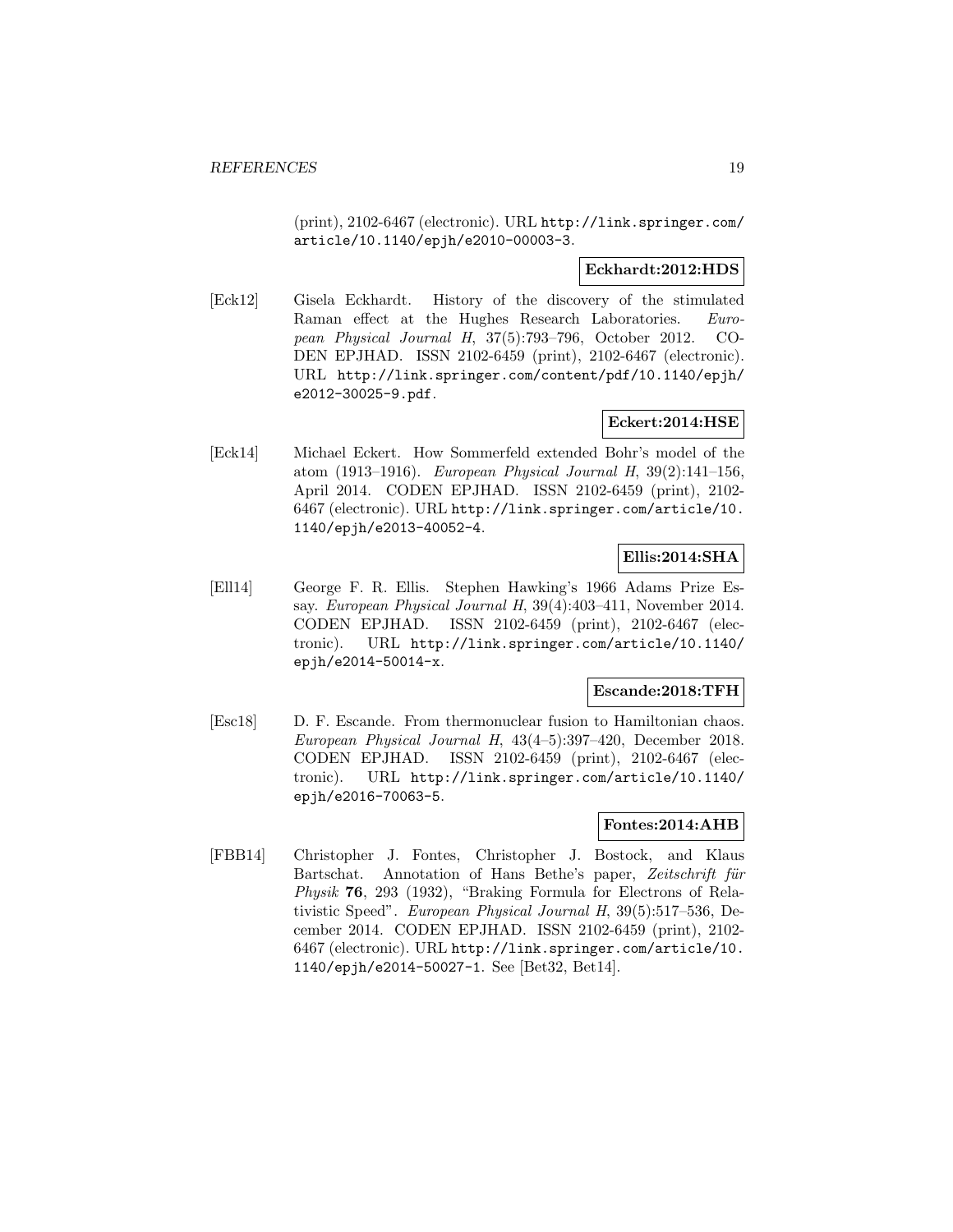### **Frisch:2017:CLH**

[FGV17] Uriel Frisch, Gérard Grimberg, and Barbara Villone. A contemporary look at Hermann Hankel's 1861 pioneering work on Lagrangian fluid dynamics. European Physical Journal H, 42(4–5):537–556, December 2017. CODEN EPJHAD. ISSN 2102-6459 (print), 2102- 6467 (electronic).

# **Fick:2013:BHA**

[Fic13] D. Fick. Bothe's 1925 heuristic assumption in the dawn of quantum field theory. European Physical Journal H, 38(1):39–55, January 2013. CODEN EPJHAD. ISSN 2102-6459 (print), 2102- 6467 (electronic). URL http://link.springer.com/article/10. 1140/epjh/e2012-20023-1.

# **Fischbach:2015:FFP**

[Fis15] Ephraim Fischbach. The fifth force: A personal history. European Physical Journal H, 40(4–5):385–467, December 2015. CODEN EPJHAD. ISSN 2102-6459 (print), 2102-6467 (electronic). URL http://link.springer.com/article/10.1140/ epjh/e2015-60044-5.

# **Frisvad:2019:LLH**

[FK19] Jeppe Revall Frisvad and Helge Kragh. On Ludvig Lorenz and his 1890 treatise on light scattering by spheres. European Physical Journal H, 44(2):137–160, August 2019. CODEN EPJHAD. ISSN 2102-6459 (print), 2102-6467 (electronic). URL http:// link.springer.com/article/10.1140/epjh/e2019-100022-y.

# **Franklin:2013:MMP**

[Fra13] Allan Franklin. Millikan's measurement of Planck's constant. European Physical Journal H, 38(5):573–594, December 2013. CODEN EPJHAD. ISSN 2102-6459 (print), 2102-6467 (electronic). URL http://link.springer.com/article/10.1140/ epjh/e2013-40021-3.

#### **Fredenhagen:2010:LBC**

[Fre10] Klaus Fredenhagen. Lille 1957: The birth of the concept of local algebras of observables. European Physical Journal H, 35(3):239–241, November 2010. CODEN EPJHAD. ISSN 2102-6459 (print), 2102- 6467 (electronic). URL http://link.springer.com/article/10. 1140/epjh/e2010-10040-y.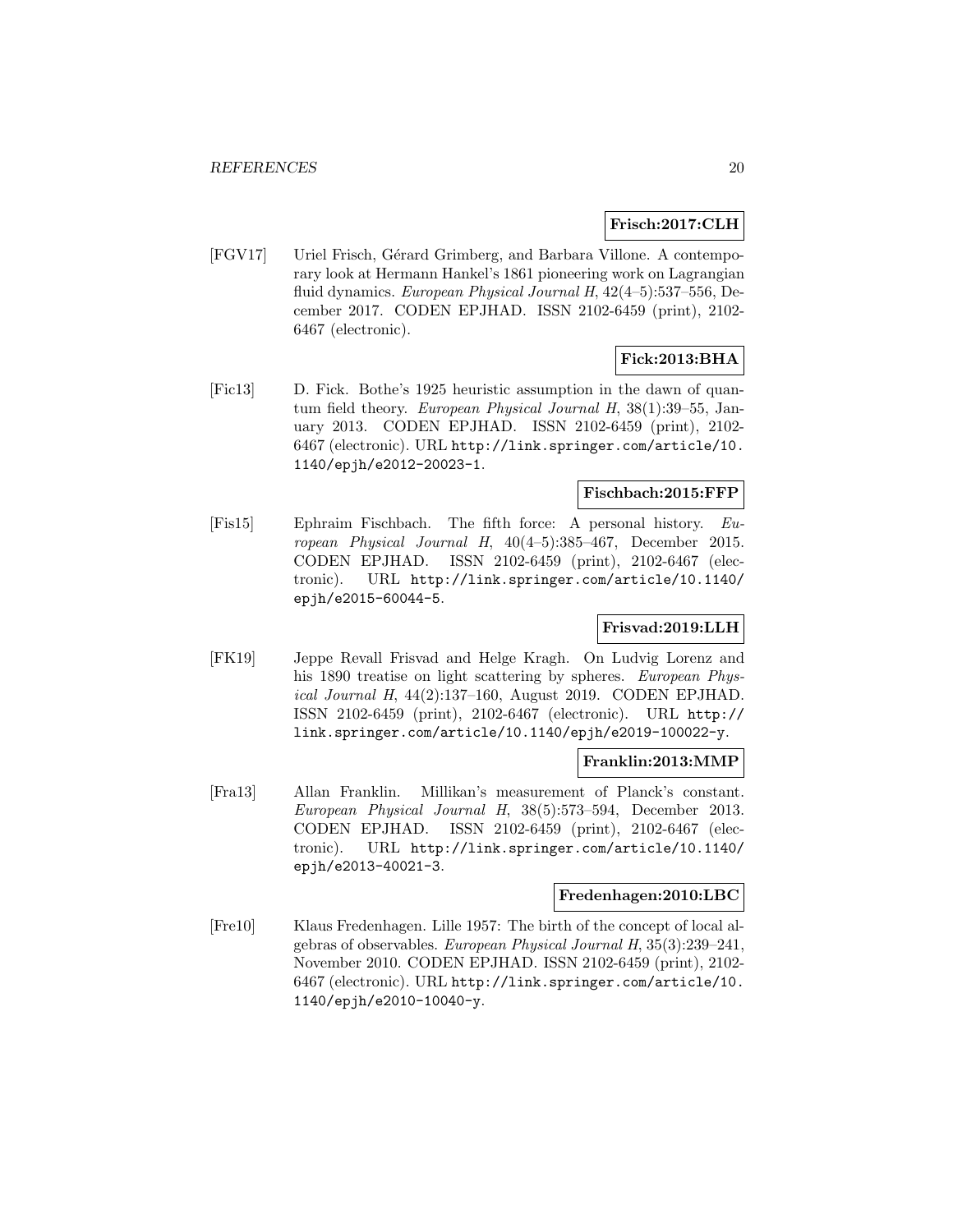#### **Friedman:2012:PIP**

[Fri12] J. I. Friedman. Peering inside the proton. European Physical Journal H, 36(4):469–485, March 2012. CODEN EPJHAD. ISSN 2102- 6459 (print), 2102-6467 (electronic). URL http://link.springer. com/article/10.1140/epjh/e2012-30002-3.

# **Frisch:2014:CAF**

[FV14] Uriel Frisch and Barbara Villone. Cauchy's almost forgotten Lagrangian formulation of the Euler equation for 3D incompressible flow. European Physical Journal H, 39(3):325–351, September 2014. CODEN EPJHAD. ISSN 2102-6459 (print), 2102- 6467 (electronic). URL http://link.springer.com/article/10. 1140/epjh/e2014-50016-6.

# **Gallavotti:2013:ALM**

[Gal13] Giovanni Gallavotti. Aspects of Lagrange's Mechanics and their legacy. European Physical Journal H, 38(5):595–615, December 2013. CODEN EPJHAD. ISSN 2102-6459 (print), 2102- 6467 (electronic). URL http://link.springer.com/article/10. 1140/epjh/e2013-40029-y.

# **Gallavotti:2016:EHP**

[Gal16] Giovanni Gallavotti. Ergodicity: a historical perspective. equilibrium and nonequilibrium. European Physical Journal H, 41(3): 181–259, September 2016. CODEN EPJHAD. ISSN 2102-6459 (print), 2102-6467 (electronic). URL http://link.springer.com/ accesspage/article/10.1140/epjh/e2016-70030-8.

#### **Genthon:2020:CVH**

[Gen20] Arthur Genthon. The concept of velocity in the history of Brownian motion. European Physical Journal H, 45(1):49–105, July 2020. CODEN EPJHAD. ISSN 2102-6459 (print), 2102- 6467 (electronic). URL http://link.springer.com/article/10. 1140/epjh/e2020-10009-8.

#### **Galvagno:2019:LSC**

[GG19] Mariano Galvagno and Gaston Giribet. Luis Santaló and classical field theory. European Physical Journal H, 44(4–5):381–389, November 2019. CODEN EPJHAD. ISSN 2102-6459 (print), 2102- 6467 (electronic). URL http://link.springer.com/article/10. 1140/epjh/e2019-100038-9.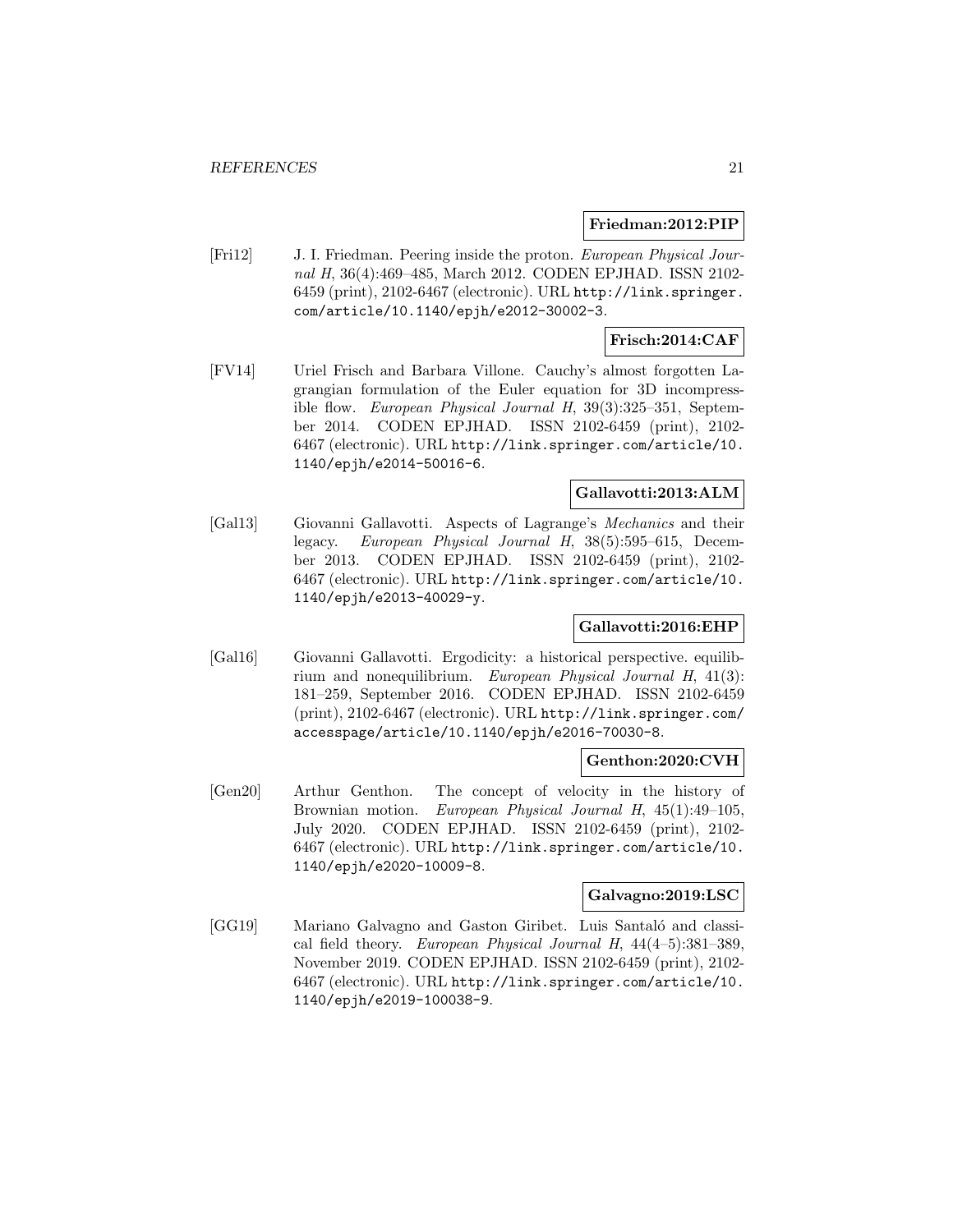#### **Goldstein:2010:LTB**

[GLTZ10] S. Goldstein, J. L. Lebowitz, R. Tumulka, and N. Zanghì. Longtime behavior of macroscopic quantum systems. European Physical Journal H, 35(2):173–200, November 2010. CODEN EPJHAD. ISSN 2102-6459 (print), 2102-6467 (electronic). URL http:// link.springer.com/article/10.1140/epjh/e2010-00007-7.

# **Goenner:2017:GRG**

[Goe17] Hubert Goenner. General relativity and the growth of a subdiscipline "gravitation" in Germany. European Physical Journal H, 42(3):395–430, August 2017. CODEN EPJHAD. ISSN 2102-6459 (print), 2102-6467 (electronic).

#### **Gurevich:2012:SMS**

[GS12] B. M. Gurevich and Y. M. Suhov. From the seminar on Mathematical Statistical Physics in Moscow State University, 1962–1994. Dynamical systems of infinitely many particles. European Physical Journal H, 37(4):639–658, September 2012. CODEN EPJHAD. ISSN 2102-6459 (print), 2102-6467 (electronic). URL http:// link.springer.com/article/10.1140/epjh/e2012-10054-2.

# **Haag:2010:DAA**

[Haa10a] Rudolf Haag. Discussion of the 'axioms' and the asymptotic properties of a local field theory with composite particles. European Physical Journal H, 35(3):243–253, November 2010. CODEN EPJHAD. ISSN 2102-6459 (print), 2102-6467 (electronic). URL http:// link.springer.com/article/10.1140/epjh/e2010-10041-3.

# **Haag:2010:LAL**

[Haa10b] Rudolf Haag. Local algebras. A look back at the early years and at some achievements and missed opportunities. European Physical Journal H, 35(3):255–261, November 2010. CODEN EPJHAD. ISSN 2102-6459 (print), 2102-6467 (electronic). URL http:// link.springer.com/article/10.1140/epjh/e2010-10042-7.

# **Haag:2010:SPS**

[Haa10c] Rudolf Haag. Some people and some problems met in half a century of commitment to mathematical physics. European Physical Journal H, 35(3):263–307, November 2010. CODEN EPJHAD. ISSN 2102-6459 (print), 2102-6467 (electronic). URL http:// link.springer.com/article/10.1140/epjh/e2010-10032-4.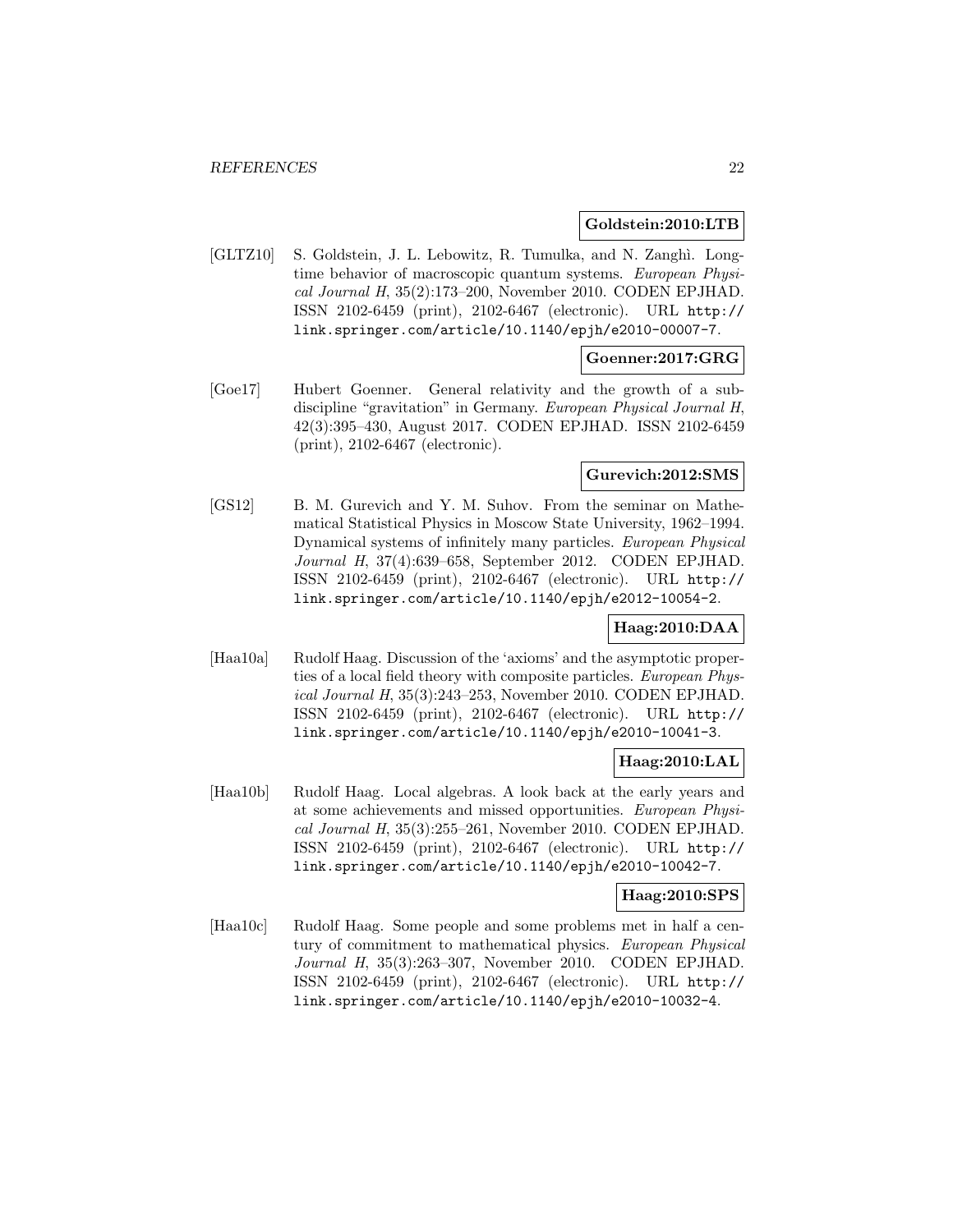#### **Hawking:2014:SGS**

[Haw14] Stephen Hawking. Singularities and the geometry of spacetime. European Physical Journal H, 39(4):413–503, November 2014. CODEN EPJHAD. ISSN 2102-6459 (print), 2102-6467 (electronic). URL http://link.springer.com/article/10.1140/ epjh/e2014-50013-6.

# **Helbig:2021:AAF**

[Hel21] Phillip Helbig. Arguments against the flatness problem in classical cosmology: a review. European Physical Journal H, 46(1):??, December 2021. CODEN EPJHAD. ISSN 2102-6459 (print), 2102- 6467 (electronic). URL https://link.springer.com/article/ 10.1140/epjh/s13129-021-00006-9.

# **Hicks:2012:CP**

[Hic12] Kenneth H. Hicks. On the conundrum of the pentaquark. European Physical Journal H, 37(1):1–31, June 2012. CODEN EPJHAD. ISSN 2102-6459 (print), 2102-6467 (electronic). URL http:// link.springer.com/article/10.1140/epjh/e2012-20032-0.

#### **Hasegawa:2018:STS**

[HM18] Akira Hasegawa and Kunioki Mima. Strong turbulence, selforganization and plasma confinement. European Physical Journal H, 43(4–5):499–521, December 2018. CODEN EPJHAD. ISSN 2102-6459 (print), 2102-6467 (electronic). URL http://link. springer.com/article/10.1140/epjh/e2018-90033-4.

#### **Holian:2021:EBB**

[Hol21] Brad Lee Holian. Exploring the boundary between atoms and the continuum by computers: a personal history. European Physical Journal H, 46(1):??, December 2021. CODEN EPJHAD. ISSN 2102-6459 (print), 2102-6467 (electronic). URL https://link. springer.com/article/10.1140/epjh/s13129-021-00010-z.

#### **Hahn:2016:PRI**

[HS16] O. Hahn and F. Strassmann. On the production of radium isotopes from uranium caused by irradiation with fast and decelerated neutrons. European Physical Journal H, 41(3):261–264, September 2016. CODEN EPJHAD. ISSN 2102-6459 (print), 2102-6467 (electronic). URL http://link.springer.com/accesspage/article/ 10.1140/epjh/e2016-70025-1.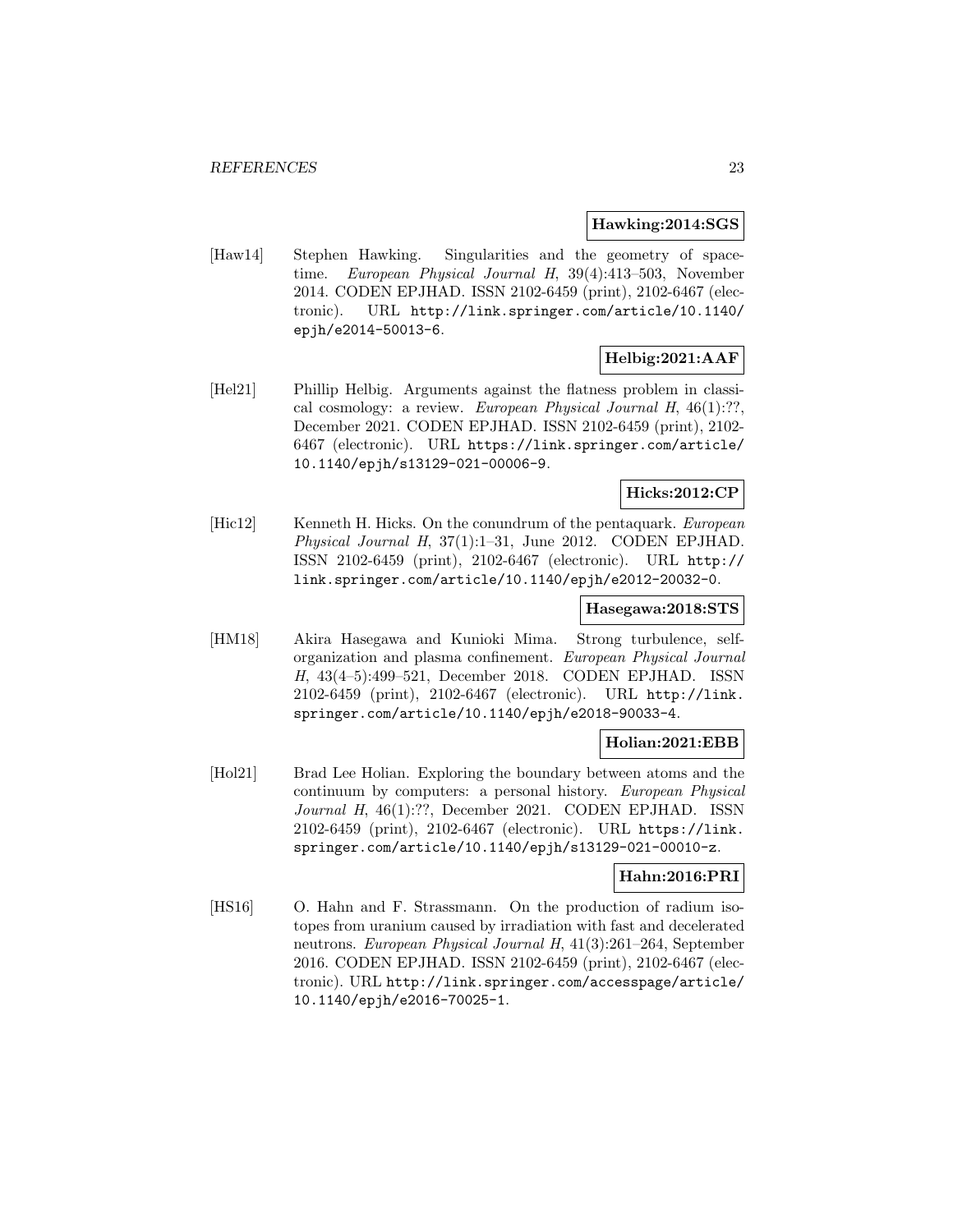#### **Hubner:2012:CIS**

[Hüb12] Kurt Hübner. The CERN Intersecting Storage Rings (ISR). European Physical Journal H, 36(4):509–522, March 2012. CO-DEN EPJHAD. ISSN 2102-6459 (print), 2102-6467 (electronic). URL http://link.springer.com/article/10.1140/ epjh/e2011-20058-8.

# **Imre:2016:FKL**

[IN16] Attila R. Imre and Josef Novotn´y. Fractals and the Korcak-law: a history and a correction. European Physical Journal H, 41(1):69– 91, April 2016. CODEN EPJHAD. ISSN 2102-6459 (print), 2102- 6467 (electronic). URL http://link.springer.com/article/10. 1140/epjh/e2016-60039-8.

# **Inaba:2015:DET**

[Ina15] Hajime Inaba. The development of ensemble theory. European Physical Journal H, 40(4–5):489–526, December 2015. CODEN EPJHAD. ISSN 2102-6459 (print), 2102-6467 (electronic). URL http://link.springer.com/article/10.1140/ epjh/e2015-60034-2.

# **Ioffe:2013:FDY**

[Iof13] B. L. Ioffe. The first dozen years of the history of ITEP Theoretical Physics Laboratory. European Physical Journal H, 38(1):83–135, January 2013. CODEN EPJHAD. ISSN 2102-6459 (print), 2102- 6467 (electronic). URL http://link.springer.com/article/10. 1140/epjh/e2012-30008-3.

#### **Ishiwara:2017:UMQ**

[Ish17] Jun Ishiwara. The universal meaning of the quantum of action. European Physical Journal H, 42(4–5):523–536, December 2017. CODEN EPJHAD. ISSN 2102-6459 (print), 2102-6467 (electronic). URL https://link.springer.com/article/10.1140/ epjh/e2017-80041-1. See analysis [PB17].

#### **Jentschura:2014:ADF**

[JN14] U. D. Jentschura and I. N´andori. Attempts at a determination of the fine-structure constant from first principles: a brief historical overview. European Physical Journal H, 39(5):591–613, December 2014. CODEN EPJHAD. ISSN 2102-6459 (print), 2102- 6467 (electronic). URL http://link.springer.com/article/10. 1140/epjh/e2014-50044-7.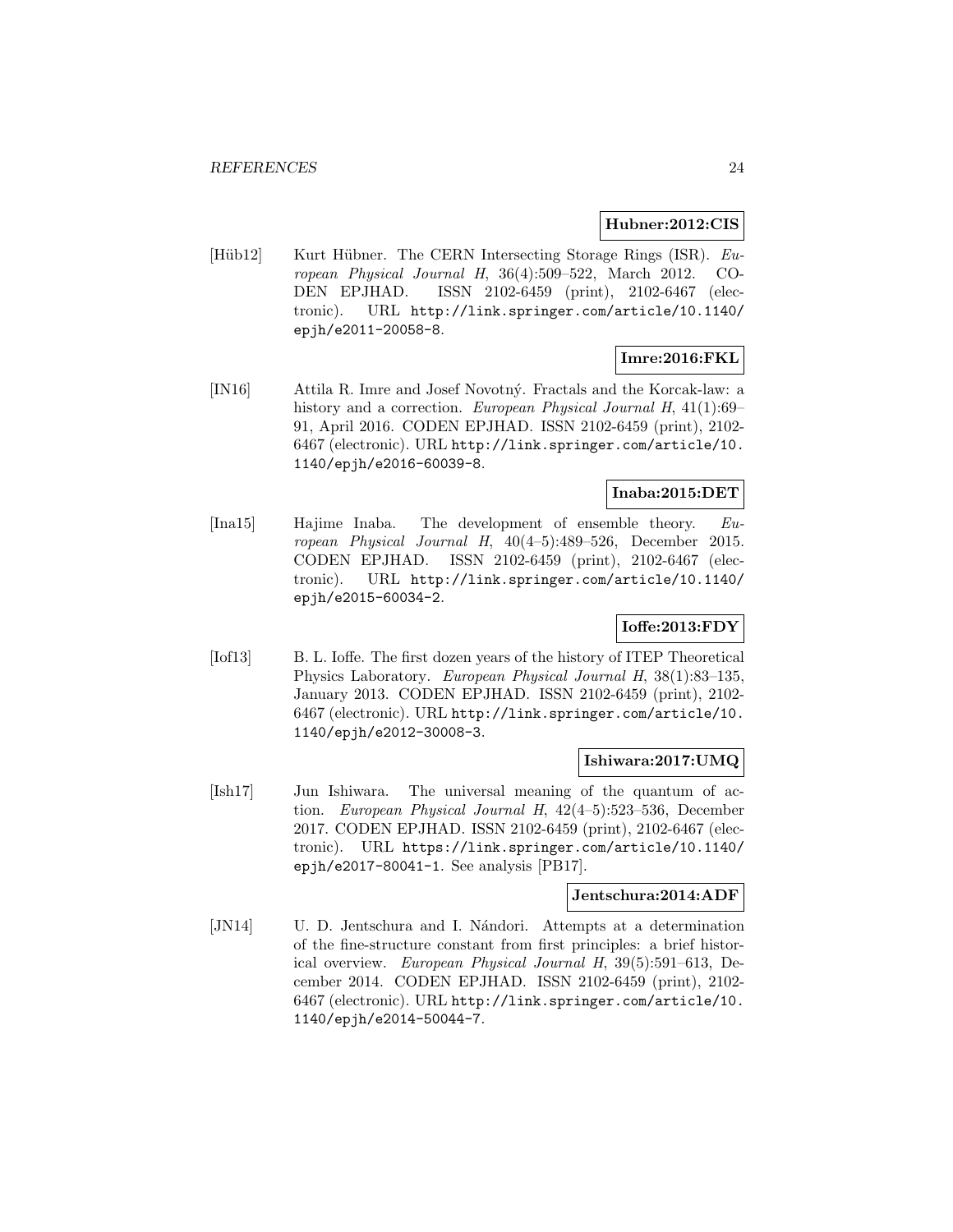#### **Johnson:2020:CGD**

[Joh20] Benjamin Johnson. Charles Galton Darwin's 1922 quantum theory of optical dispersion. European Physical Journal H, 45(1):1–23, July 2020. CODEN EPJHAD. ISSN 2102-6459 (print), 2102- 6467 (electronic). URL http://link.springer.com/article/ 10.1140/epjh/e2020-80058-7; http://link.springer.com/ content/pdf/10.1140/epjh/e2020-80058-7.pdf.

# **Karlsson:2014:PMI**

[Kar14] Erik B. Karlsson. The positive muon implanted in metals — a story full of surprises. European Physical Journal H, 39(3):303–323, September 2014. CODEN EPJHAD. ISSN 2102-6459 (print), 2102- 6467 (electronic). URL http://link.springer.com/article/10. 1140/epjh/e2014-50018-2.

# **Kennefick:2017:BPQ**

[Ken17] Daniel Kennefick. The binary pulsar and the quadrupole formula controversy. European Physical Journal H, 42(2):293–310, June 2017. CODEN EPJHAD. ISSN 2102-6459 (print), 2102-6467 (electronic). URL http://link.springer.com/content/pdf/10. 1140/epjh/e2016-70059-2.pdf.

# **Kikuchi:2018:LTJ**

[Kik18] Mitsuru Kikuchi. The large tokamak JT-60: a history of the fight to achieve the Japanese fusion research mission. European Physical Journal H, 43(4–5):551–577, December 2018. CODEN EPJHAD. ISSN 2102-6459 (print), 2102-6467 (electronic). URL http:// link.springer.com/article/10.1140/epjh/e2018-90054-2.

#### **Kajita:2012:OKE**

[KKS12] T. Kajita, M. Koshiba, and A. Suzuki. On the origin of the Kamiokande experiment and neutrino astrophysics. European Physical Journal H, 37(1):33–73, June 2012. CODEN EPJHAD. ISSN 2102-6459 (print), 2102-6467 (electronic). URL http://link. springer.com/article/10.1140/epjh/e2012-30007-y.

#### **Kono:2020:RKH**

[Kon20] Hiroto Kono. Ryogo Kubo in his formative years as a physicist. European Physical Journal H, 45(2–3):175–204, September 2020. CODEN EPJHAD. ISSN 2102-6459 (print), 2102-6467 (electronic). URL https://link.springer.com/article/10.1140/ epjh/e2020-10003-8.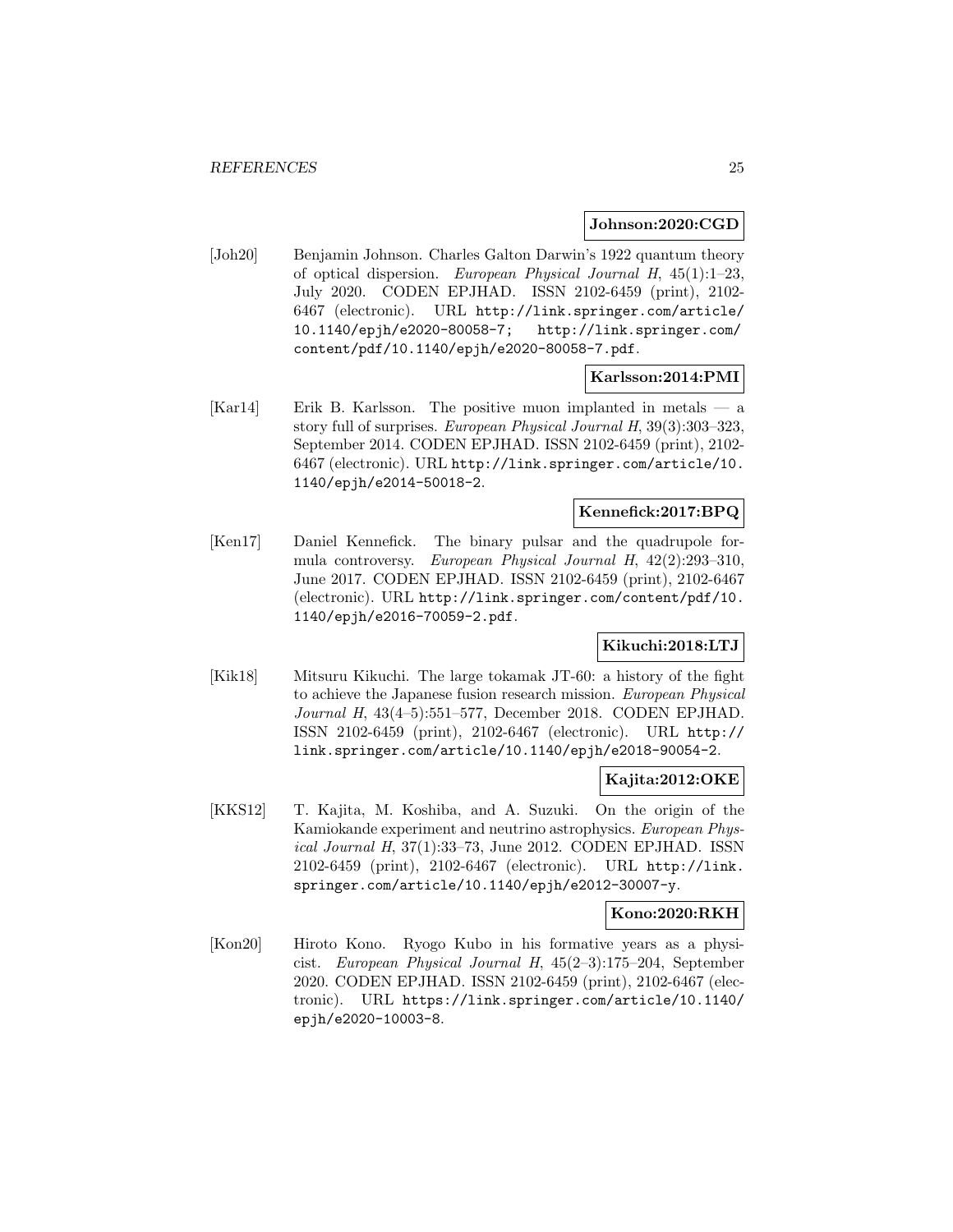# **Kragh:2011:COB**

[Kra11] Helge Kragh. Conceptual objections to the Bohr atomic theory do electrons have a "free will"? European Physical Journal H, 36 (3):327–352, November 2011. CODEN EPJHAD. ISSN 2102-6459 (print), 2102-6467 (electronic). URL http://link.springer.com/ article/10.1140/epjh/e2011-20031-x.

# **Kragh:2013:NCB**

[Kra13a] Helge Kragh. Nordic cosmogonies: Birkeland, Arrhenius and finde-siècle cosmical physics. European Physical Journal H, 38(4): 549–572, September 2013. CODEN EPJHAD. ISSN 2102-6459 (print), 2102-6467 (electronic). URL http://link.springer.com/ article/10.1140/epjh/e2013-40014-0.

# **Kragh:2013:SEU**

[Kra13b] Helge Kragh. Superheavy elements and the upper limit of the periodic table: early speculations. European Physical Journal H, 38(3):411–431, April 2013. CODEN EPJHAD. ISSN 2102-6459 (print), 2102-6467 (electronic). URL http://link.springer.com/ article/10.1140/epjh/e2012-30043-7.

# **Kragh:2014:NPP**

[Kra14] Helge Kragh. The names of physics: plasma, fission, photon. European Physical Journal H, 39(3):263–281, September 2014. CODEN EPJHAD. ISSN 2102-6459 (print), 2102-6467 (electronic). URL http://link.springer.com/article/10.1140/ epjh/e2014-50007-7.

# **Kragh:2016:SSE**

[Kra16] Helge Kragh. The source of solar energy, ca. 1840–1910: From meteoric hypothesis to radioactive speculations. European Physical Journal H, 41(4–5):365–394, November 2016. CODEN EPJHAD. ISSN 2102-6459 (print), 2102-6467 (electronic). URL http://link.springer.com/accesspage/article/ 10.1140/epjh/e2016-70045-7.

# **Krehl:2011:SWP**

[Kre11] Peter O. K. Krehl. Shock wave physics and detonation physics — a stimulus for the emergence of numerous new branches in science and engineering. European Physical Journal H, 36(1):85–152, July 2011. CODEN EPJHAD. ISSN 2102-6459 (print), 2102- 6467 (electronic). URL http://link.springer.com/article/10. 1140/epjh/e2011-10037-x.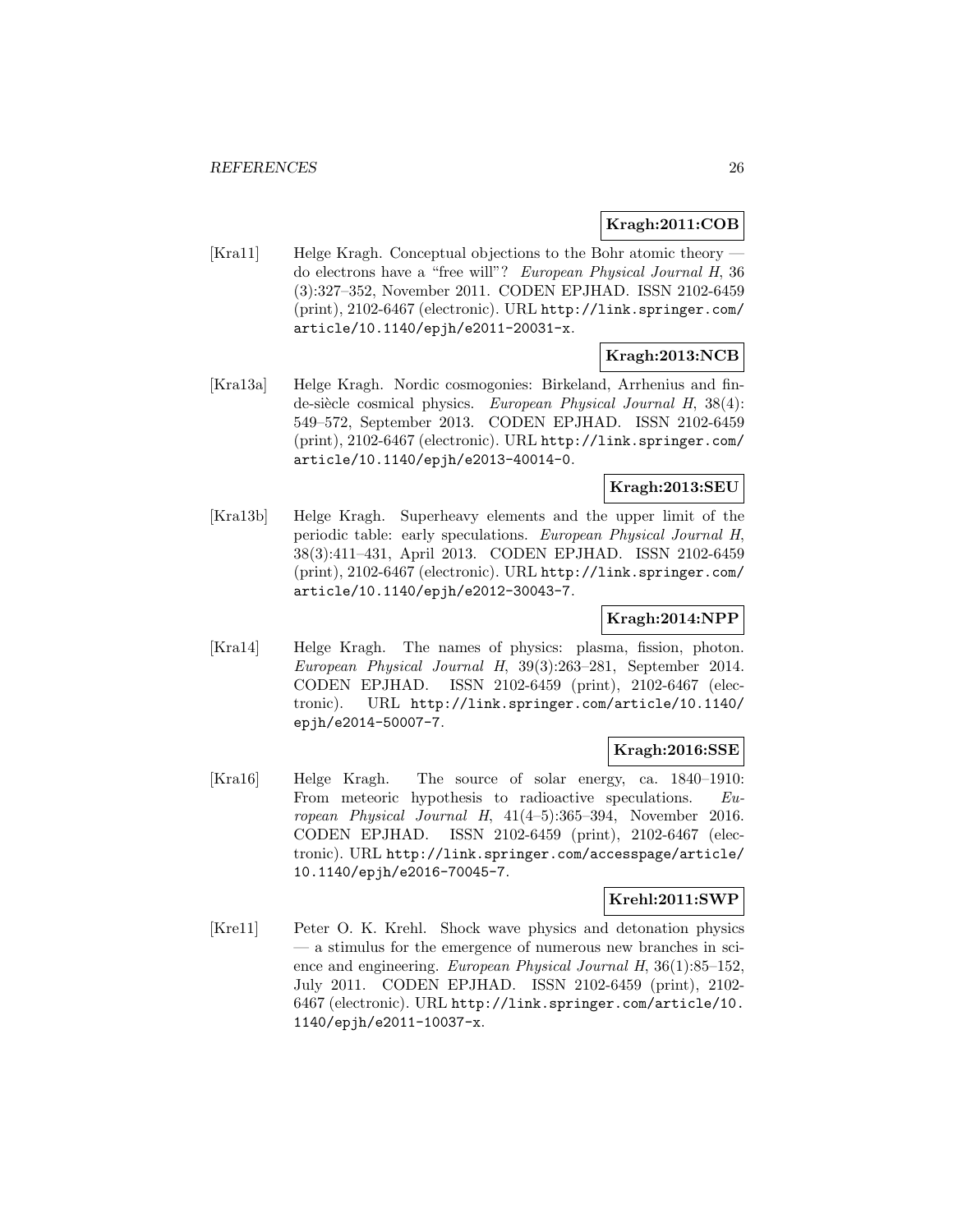#### **Krehl:2015:CRH**

[Kre15] Peter O. K. Krehl. The classical Rankine–Hugoniot jump conditions, an important cornerstone of modern shock wave physics: ideal assumptions vs. reality. European Physical Journal H, 40 (2):159–204, March 2015. CODEN EPJHAD. ISSN 2102-6459 (print), 2102-6467 (electronic). URL http://link.springer.com/ article/10.1140/epjh/e2015-50010-4.

#### **Kampert:2012:EAS**

[KW12] Karl-Heinz Kampert and Alan A. Watson. Extensive air showers and ultra high-energy cosmic rays: a historical review. European Physical Journal H, 37(3):359–412, August 2012. CO-DEN EPJHAD. ISSN 2102-6459 (print), 2102-6467 (electronic). URL http://link.springer.com/article/10.1140/ epjh/e2012-30013-x.

# **Lange:2014:LI**

[Lan14] Ludwig Lange. On the Law of Inertia. European Physical Journal H, 39(2):251–262, April 2014. CODEN EPJHAD. ISSN 2102-6459 (print), 2102-6467 (electronic). URL http://link.springer.com/ article/10.1140/epjh/e2013-40040-5.

# **Lebowitz:2017:LSM**

[LB17] Joel L. Lebowitz and Luisa Bonolis. A life in statistical mechanics. European Physical Journal H, 42(1):1–21, April 2017. CO-DEN EPJHAD. ISSN 2102-6459 (print), 2102-6467 (electronic). URL http://link.springer.com/content/pdf/10.1140/epjh/ e2017-80006-9.pdf.

#### **Levine:2016:HTF**

[Lev16] Judah Levine. The history of time and frequency from antiquity to the present day. European Physical Journal H,  $41(1):1-$ 67, April 2016. CODEN EPJHAD. ISSN 2102-6459 (print), 2102- 6467 (electronic). URL http://link.springer.com/article/10. 1140/epjh/e2016-70004-3.

#### **Levesque:2019:OCS**

[LH19] D. Levesque and J. P. Hansen. The origin of computational statistical mechanics in France. European Physical Journal H, 44(1):37–46, February 2019. CODEN EPJHAD. ISSN 2102-6459 (print), 2102- 6467 (electronic). URL http://link.springer.com/article/10. 1140/epjh/e2018-90041-y.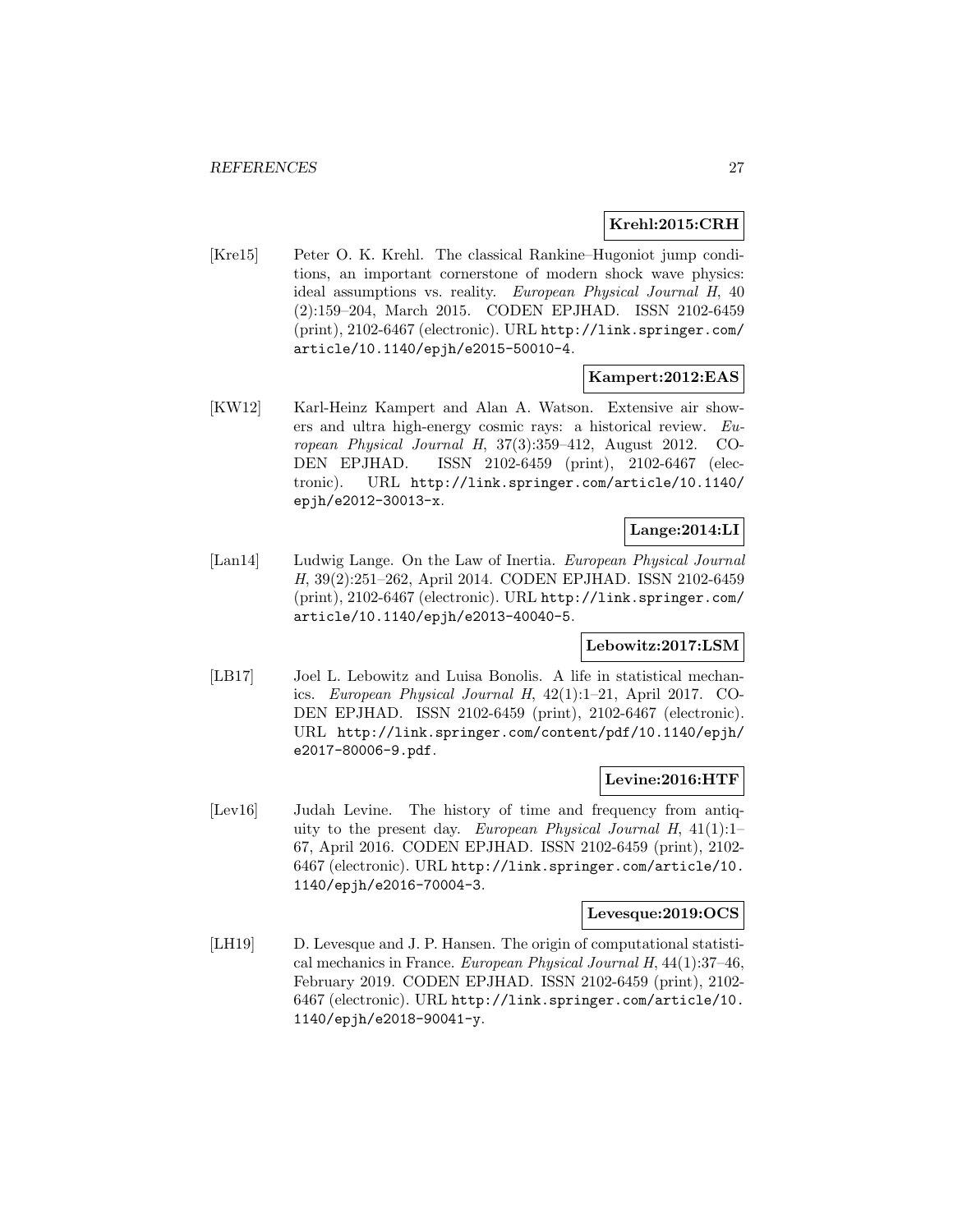#### **Lebon:2015:EHE**

[LJ15] G. Lebon and D. Jou. Early history of extended irreversible thermodynamics (1953–1983): An exploration beyond local equilibrium and classical transport theory. European Physical Journal H, 40 (2):205–240, March 2015. CODEN EPJHAD. ISSN 2102-6459 (print), 2102-6467 (electronic). URL http://link.springer.com/ article/10.1140/epjh/e2014-50033-0.

#### **Labuda:2014:MUD**

[LL14] Cecille Labuda and Iwo Labuda. On the mathematics underlying dispersion relations. European Physical Journal H, 39(5):575–589, December 2014. CODEN EPJHAD. ISSN 2102-6459 (print), 2102- 6467 (electronic). URL http://link.springer.com/article/10. 1140/epjh/e2014-50021-1.

# **Lorenz:2019:LPO**

[Lor19] Ludvig Lorenz. Light propagation in and outside a sphere illuminated by plane waves of light. European Physical Journal H, 44(2):77–135, August 2019. CODEN EPJHAD. ISSN 2102-6459 (print), 2102-6467 (electronic). URL http://link.springer.com/ article/10.1140/epjh/e2019-100021-6. English translation by Jeppe Revall Frisvad of original Danish article Lysbevægelser i og uden for en af plane Lysbølger belyst Kugle in Det kongelige danske Videnskabernes Selskabs Skrifter **6**(6): 1–62, 1890.

# **Laval:2018:WPW**

[LPA18] Guy Laval, Denis Pesme, and Jean-Claude Adam. Wave–particle and wave–wave interactions in hot plasmas: a French historical point of view. European Physical Journal H, 43(4–5):421–458, December 2018. CODEN EPJHAD. ISSN 2102-6459 (print), 2102- 6467 (electronic). URL http://link.springer.com/article/10. 1140/epjh/e2016-70050-2.

# **LaRana:2020:BQM**

[LR20] Adele La Rana and Paolo Rossi. The blossoming of quantum mechanics in Italy: the roots, the context and the first spreading in Italian universities (1900–1947). European Physical Journal H, 45 (4–5):237–257, December 2020. CODEN EPJHAD. ISSN 2102-6459 (print), 2102-6467 (electronic). URL https://link.springer. com/article/10.1140/epjh/e2020-10044-0.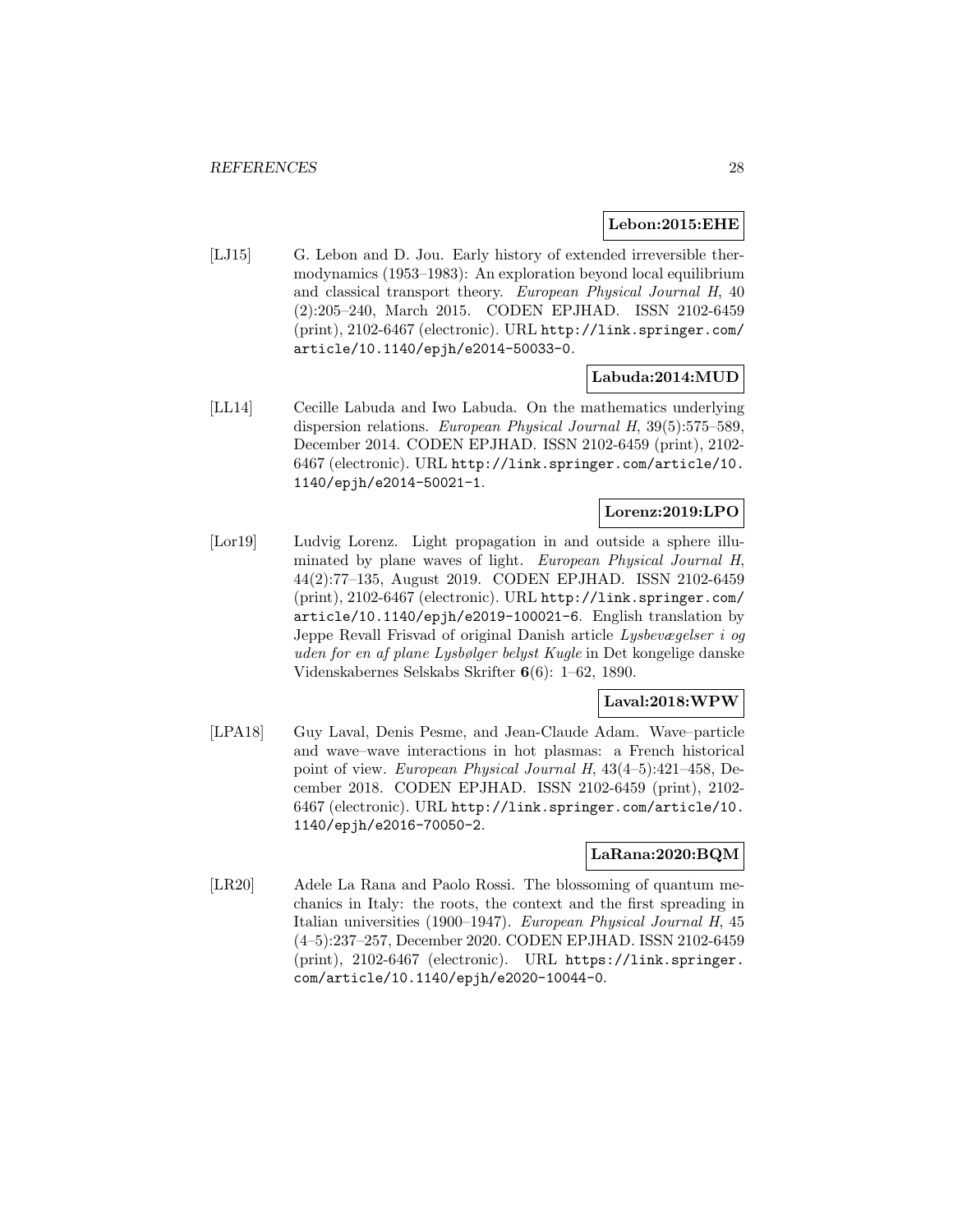### **Lorenz:2012:VHE**

[LW12] E. Lorenz and R. Wagner. Very-high energy gamma-ray astronomy. European Physical Journal H, 37(3):459–513, August 2012. CODEN EPJHAD. ISSN 2102-6459 (print), 2102-6467 (electronic). URL http://link.springer.com/article/10.1140/ epjh/e2012-30016-x.

#### **Minenna:2019:TWT**

[MAE<sup>+</sup>19] Damien F. G. Minenna, Frédéric André, Yves Elskens, Jean-François Auboin, Fabrice Doveil, Jérôme Puech, and Élise Duverdier. The traveling-wave tube in the history of telecommunication. European Physical Journal H, 44(1):1–36, February 2019. CODEN EPJHAD. ISSN 2102-6459 (print), 2102- 6467 (electronic). URL http://link.springer.com/article/10. 1140/epjh/e2018-90023-1.

#### **Mareschal:2018:EYC**

[Mar18] Michel Mareschal. Early years of computational statistical mechanics. European Physical Journal H, 43(3):293–302, August 2018. CODEN EPJHAD. ISSN 2102-6459 (print), 2102-6467 (electronic). URL http://link.springer.com/article/10.1140/ epjh/e2018-90006-7.

#### **Mareschal:2019:VCK**

[Mar19] Michel Mareschal. From Varenna (1970) to Como (1995): Kurt Binder's long walk in the land of criticality. European Physical Journal H, 44(2):161–179, August 2019. CODEN EPJHAD. ISSN 2102-6459 (print), 2102-6467 (electronic). URL http://link.springer. com/article/10.1140/epjh/e2019-100016-3.

#### **Masters:2014:PFR**

[Mas14] B. R. Masters. Paths to Förster's resonance energy transfer (FRET) theory. European Physical Journal H, 39(1):87–139, February 2014. CODEN EPJHAD. ISSN 2102-6459 (print), 2102- 6467 (electronic). URL http://link.springer.com/article/10. 1140/epjh/e2013-40007-9.

#### **Maiani:2017:CTP**

[MB17a] Luciano Maiani and Luisa Bonolis. The charm of theoretical physics (1958–1993). European Physical Journal H, 42(4–5):611–661, December 2017. CODEN EPJHAD. ISSN 2102-6459 (print), 2102- 6467 (electronic). URL http://link.springer.com/content/ pdf/10.1140/epjh/e2017-80040-9.pdf.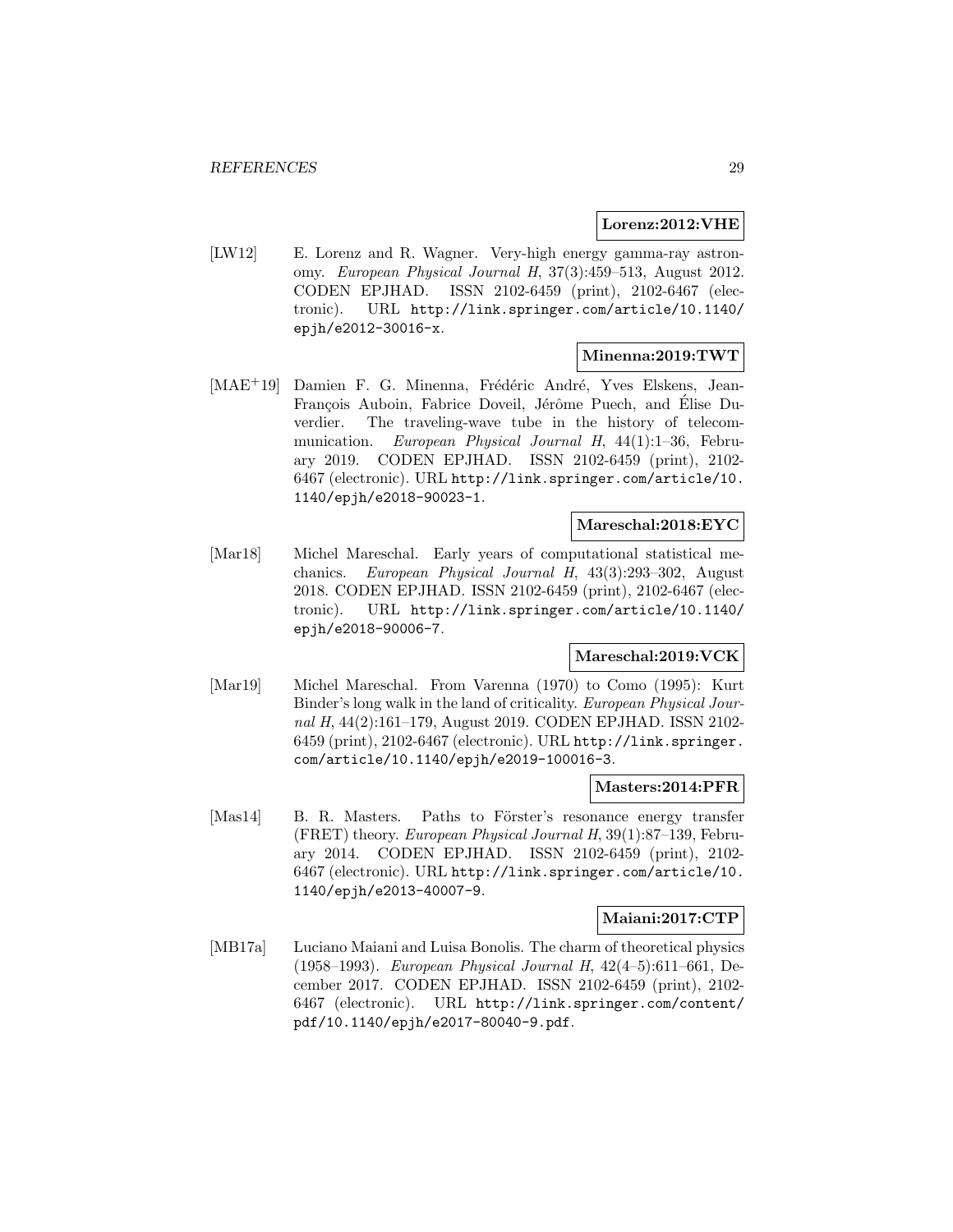### **Maiani:2017:LTP**

[MB17b] Luciano Maiani and Luisa Bonolis. The LHC timeline: a personal recollection (1980–2012). European Physical Journal H, 42(4–5): 475–505, December 2017. CODEN EPJHAD. ISSN 2102-6459 (print), 2102-6467 (electronic). URL http://link.springer.com/ content/pdf/10.1140/epjh/e2017-80052-8.pdf.

# **Mayor:2018:EBN**

[MC18] Michel Mayor and Davide Cenadelli. Exoplanets — the beginning of a new era in astrophysics. European Physical Journal H, 43(1): 1–41, April 2018. CODEN EPJHAD. ISSN 2102-6459 (print), 2102- 6467 (electronic). URL http://link.springer.com/article/10. 1140/epjh/e2018-80063-1.

# **Mouchet:2013:RFF**

[Mou13] Amaury Mouchet. Reflections on the four facets of symmetry: how physics exemplifies rational thinking. European Physical Journal H, 38(5):661–702, December 2013. CODEN EPJHAD. ISSN 2102-6459 (print), 2102-6467 (electronic). URL http://link.springer.com/ article/10.1140/epjh/e2013-40018-4.

#### **Montgomery:2013:LBP**

[MP13] H. E. Montgomery, Jr. and V. I. Pupyshev. On lower bounds for polarisability. European Physical Journal H, 38(4):519–534, September 2013. CODEN EPJHAD. ISSN 2102-6459 (print), 2102- 6467 (electronic). URL http://link.springer.com/article/10. 1140/epjh/e2013-30056-8.

#### **Minlos:2012:SMS**

[MPP<sup>+</sup>12] R. A. Minlos, E. A. Pechersky, S. A. Pirogov, S. Shlosman, and Yu. M. Suhov. From the seminar on Mathematical Statistical Physics in Moscow State University, 1962–1994. Gibbs random fields on the lattice. Definitions, existence, uniqueness. European Physical Journal H, 37(4):571–594, September 2012. CODEN EPJHAD. ISSN 2102-6459 (print), 2102-6467 (electronic). URL http://link.springer.com/article/10.1140/ epjh/e2012-10049-7.

# **Muller:2012:DOG**

[Mül12] Dietrich Müller. Direct observations of galactic cosmic rays. European Physical Journal H, 37(3):413–458, August 2012. CO-DEN EPJHAD. ISSN 2102-6459 (print), 2102-6467 (elec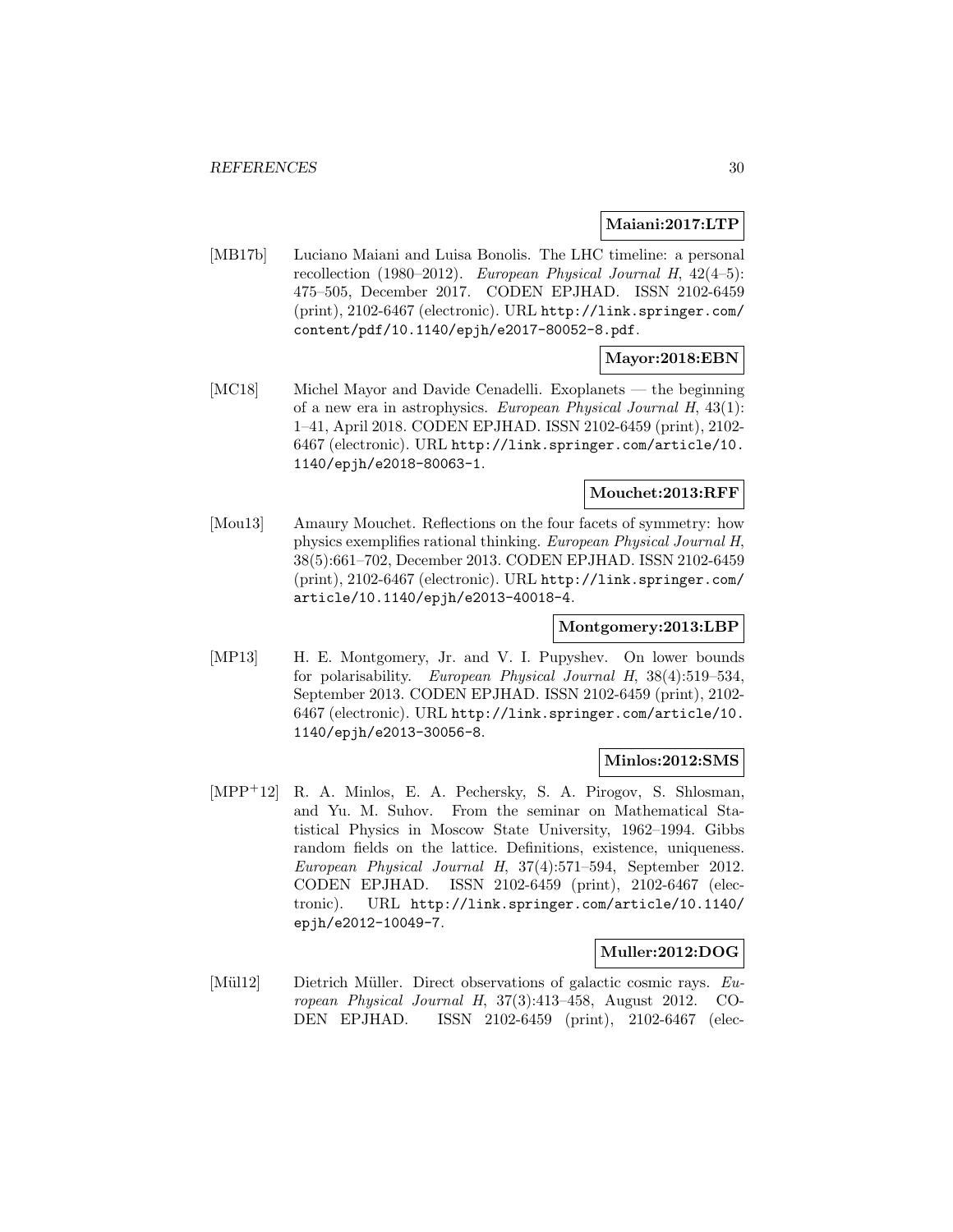tronic). URL http://link.springer.com/article/10.1140/ epjh/e2012-30017-2.

# **Muller:2012:TIP**

[MW12] Ingo Müller and Wolf Weiss. Thermodynamics of irreversible processes — past and present. European Physical Journal H, 37(2):139– 236, July 2012. CODEN EPJHAD. ISSN 2102-6459 (print), 2102- 6467 (electronic). URL http://link.springer.com/article/10. 1140/epjh/e2012-20029-1.

# **Myers:2012:LO**

[Mye12] Steve Myers. LEP operation. European Physical Journal H, 36 (4):563–577, March 2012. CODEN EPJHAD. ISSN 2102-6459 (print), 2102-6467 (electronic). URL http://link.springer.com/ article/10.1140/epjh/e2011-20062-y.

### **Narlikar:2018:EMC**

[Nar18] Jayant V. Narlikar. The evolution of modern cosmology as seen through a personal walk across six decades. European Physical Journal H, 43(1):43–72, April 2018. CODEN EPJHAD. ISSN 2102- 6459 (print), 2102-6467 (electronic). URL http://link.springer. com/article/10.1140/epjh/e2017-80048-5.

#### **Novosyadlyj:2018:C**

[Nov18] Bohdan Novosyadlyj. Century of Λ. European Physical Journal H, 43(3):267–280, August 2018. CODEN EPJHAD. ISSN 2102-6459 (print), 2102-6467 (electronic). URL http://link.springer.com/ article/10.1140/epjh/e2018-90007-y.

#### **Nussbaumer:2014:ECH**

[Nus14] Harry Nussbaumer. Einstein's conversion from his static to an expanding universe. European Physical Journal H, 39(1):37–62, February 2014. CODEN EPJHAD. ISSN 2102-6459 (print), 2102- 6467 (electronic). URL http://link.springer.com/article/10. 1140/epjh/e2013-40037-6.

# **ORaifeartaigh:2014:ECM**

[OM14] C. O'Raifeartaigh and B. McCann. Einstein's cosmic model of 1931 revisited: an analysis and translation of a forgotten model of the universe. European Physical Journal H, 39(1):63–85, February 2014. CODEN EPJHAD. ISSN 2102-6459 (print), 2102- 6467 (electronic). URL http://link.springer.com/article/10. 1140/epjh/e2013-40038-x.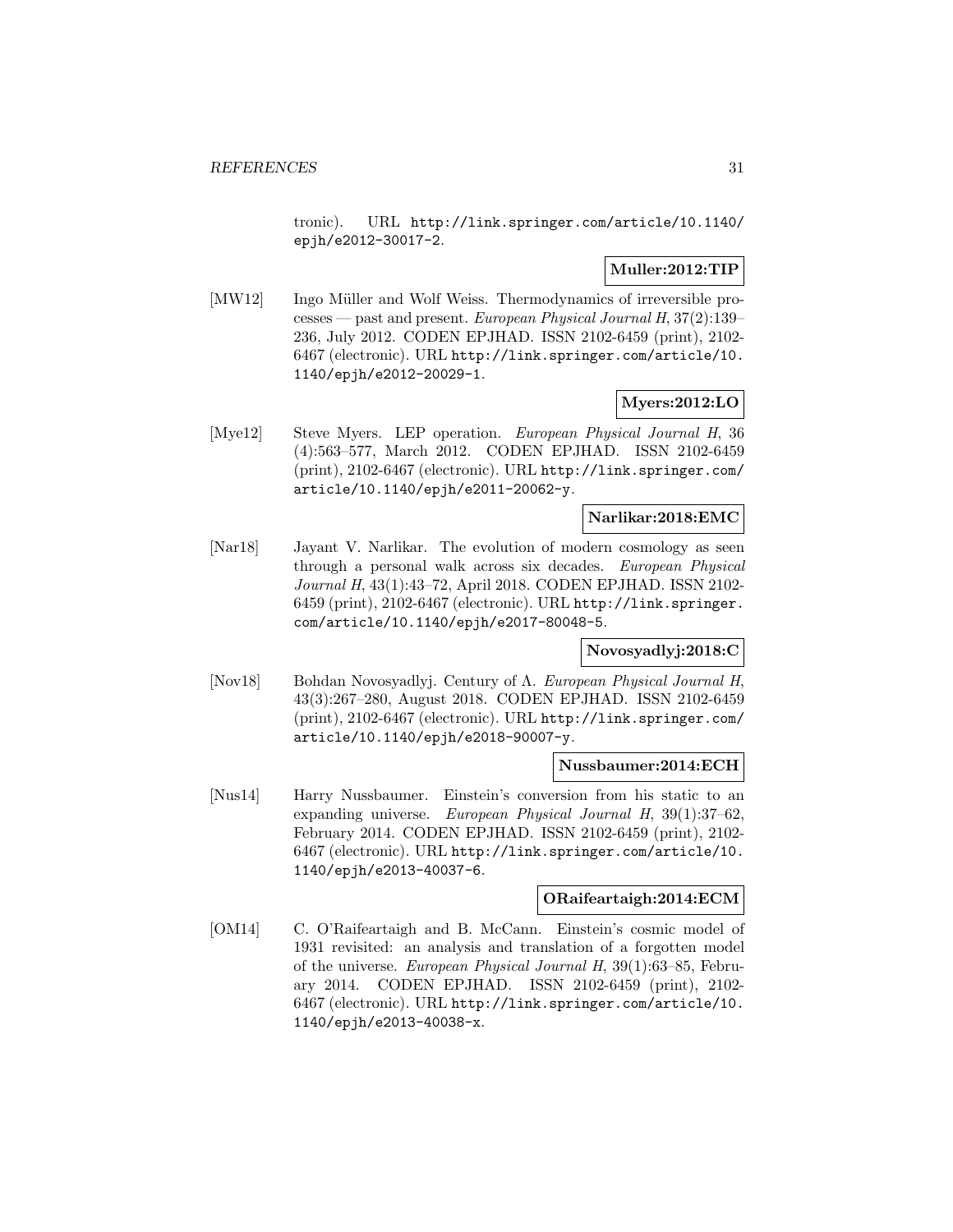#### **ORaifeartaigh:2014:ESS**

[OMNM14] Cormac O'Raifeartaigh, Brendan McCann, Werner Nahm, and Simon Mitton. Einstein's steady-state theory: an abandoned model of the cosmos. European Physical Journal H, 39(3):353–367, September 2014. CODEN EPJHAD. ISSN 2102-6459 (print), 2102- 6467 (electronic). URL http://link.springer.com/article/10. 1140/epjh/e2014-50011-x.

#### **ORaifeartaigh:2021:HPR**

[OOM21] Cormac O'Raifeartaigh, Michael O'Keeffe, and Simon Mitton. Historical and philosophical reflections on the Einstein–de Sitter model. European Physical Journal H, 46(1):??, December 2021. CODEN EPJHAD. ISSN 2102-6459 (print), 2102-6467 (electronic). URL https://link.springer.com/article/10.1140/ epjh/s13129-021-00007-8.

# **ORaifeartaigh:2015:ECR**

[OONM15] Cormac O'Raifeartaigh, Michael O'Keeffe, Werner Nahm, and Simon Mitton. Einstein's cosmology review of 1933: a new perspective on the Einstein–de Sitter model of the cosmos. European Physical Journal H, 40(3):301–335, September 2015. CODEN EPJHAD. ISSN 2102-6459 (print), 2102-6467 (electronic). URL http:// link.springer.com/article/10.1140/epjh/e2015-50061-y.

#### **ORaifeartaigh:2017:ESM**

[OONM17] Cormac O'Raifeartaigh, Michael O'Keeffe, Werner Nahm, and Simon Mitton. Einstein's 1917 static model of the universe: a centennial review. European Physical Journal H, 42(3):431–474, August 2017. CODEN EPJHAD. ISSN 2102-6459 (print), 2102-6467 (electronic).

#### **ORaifeartaigh:2018:OHY**

[OONM18] Cormac O'Raifeartaigh, Michael O'Keeffe, Werner Nahm, and Simon Mitton. One hundred years of the cosmological constant: from 'superfluous stunt" to dark energy. European Physical Journal H, 43(1):73–117, April 2018. CODEN EPJHAD. ISSN 2102-6459 (print), 2102-6467 (electronic). URL http://link.springer.com/ article/10.1140/epjh/e2017-80061-7.

#### **Petrov:2021:YNP**

[PAP21] M. P. Petrov, V. I. Afanasyev, and S. Ya. Petrov. 60 years of neutral particle analysis: from early tokamaks to ITER. European Physical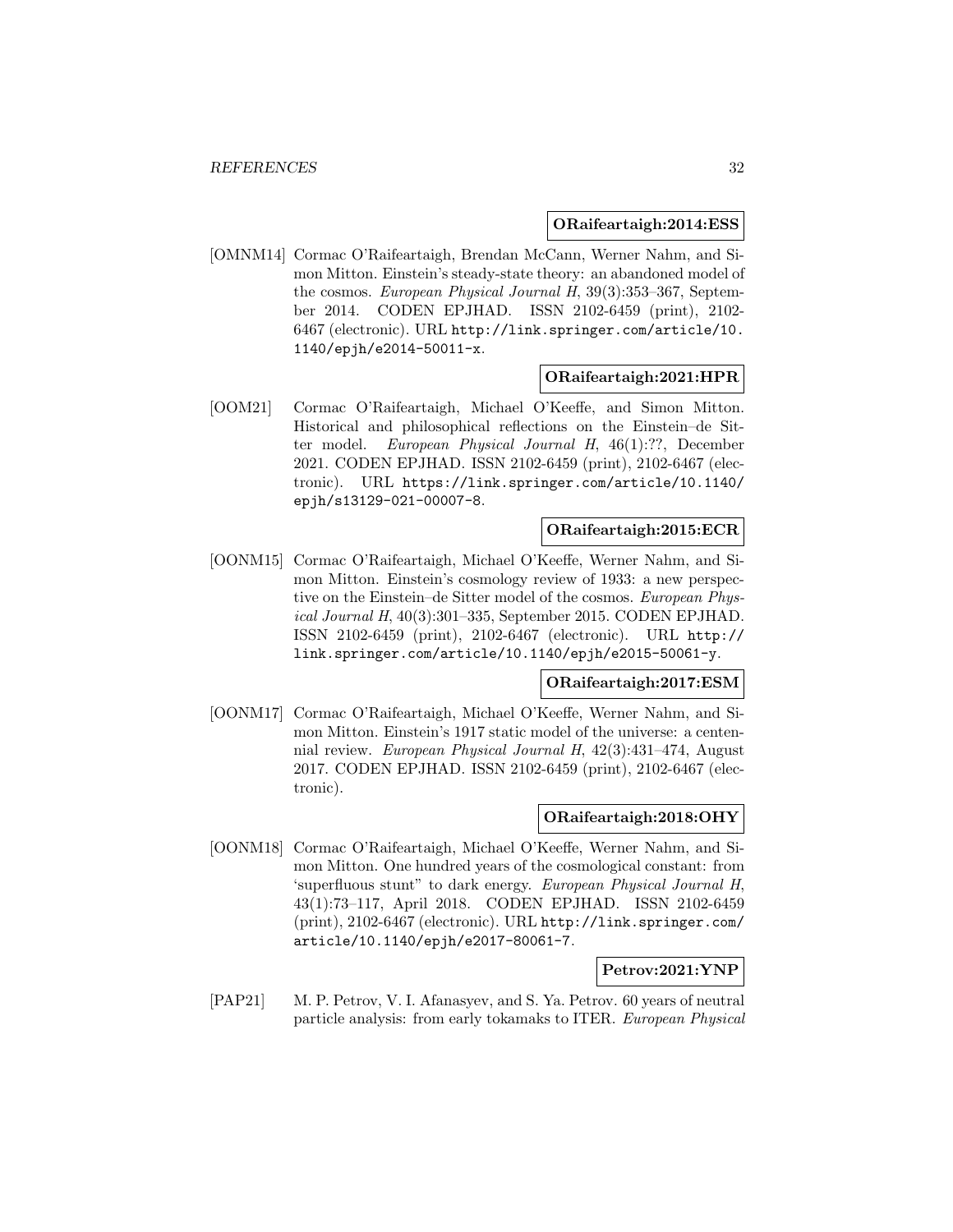Journal H, 46(1):??, December 2021. CODEN EPJHAD. ISSN 2102-6459 (print), 2102-6467 (electronic). URL https://link. springer.com/article/10.1140/epjh/s13129-021-00009-6.

# **Paul:2013:YEP**

[Pau13] Ewald Paul. 50 years of experimental particle physics in Bonn. A personal recollection. European Physical Journal H, 38(4):471–506, September 2013. CODEN EPJHAD. ISSN 2102-6459 (print), 2102- 6467 (electronic). URL http://link.springer.com/article/10. 1140/epjh/e2013-30028-7.

# **Pelogia:2017:AJI**

[PB17] Karla Pelogia and Carlos Alexandre Brasil. Analysis of the Jun Ishiwara's "The universal meaning of the quantum of action". European Physical Journal H, 42(4–5):507–521, December 2017. CODEN EPJHAD. ISSN 2102-6459 (print), 2102-6467 (electronic). URL https://link.springer.com/article/10.1140/ epjh/e2017-80034-x. See [Ish17].

# **Peebles:2014:DHB**

[Pee14] Phillip James Edwin Peebles. Discovery of the hot Big Bang: What happened in 1948. European Physical Journal H, 39(2):205-223, April 2014. CODEN EPJHAD. ISSN 2102-6459 (print), 2102- 6467 (electronic). URL http://link.springer.com/article/10. 1140/epjh/e2014-50002-y.

#### **Peebles:2017:RDN**

[Pee17] Phillip James Edwin Peebles. Robert Dicke and the naissance of experimental gravity physics, 1957–1967. European Physical Journal H, 42(2):177–259, June 2017. CODEN EPJHAD. ISSN 2102-6459 (print), 2102-6467 (electronic). URL http://link.springer.com/ content/pdf/10.1140/epjh/e2016-70034-0.pdf.

#### **Pellegrini:2012:HXR**

[Pel12] C. Pellegrini. The history of X-ray free-electron lasers. European Physical Journal H, 37(5):659–708, October 2012. CO-DEN EPJHAD. ISSN 2102-6459 (print), 2102-6467 (electronic). URL http://link.springer.com/article/10.1140/ epjh/e2012-20064-5.

# **Penny:2013:SED**

[Pen13] Alan John Penny. The SETI episode in the 1967 discovery of pulsars. European Physical Journal H, 38(4):535–547, Septem-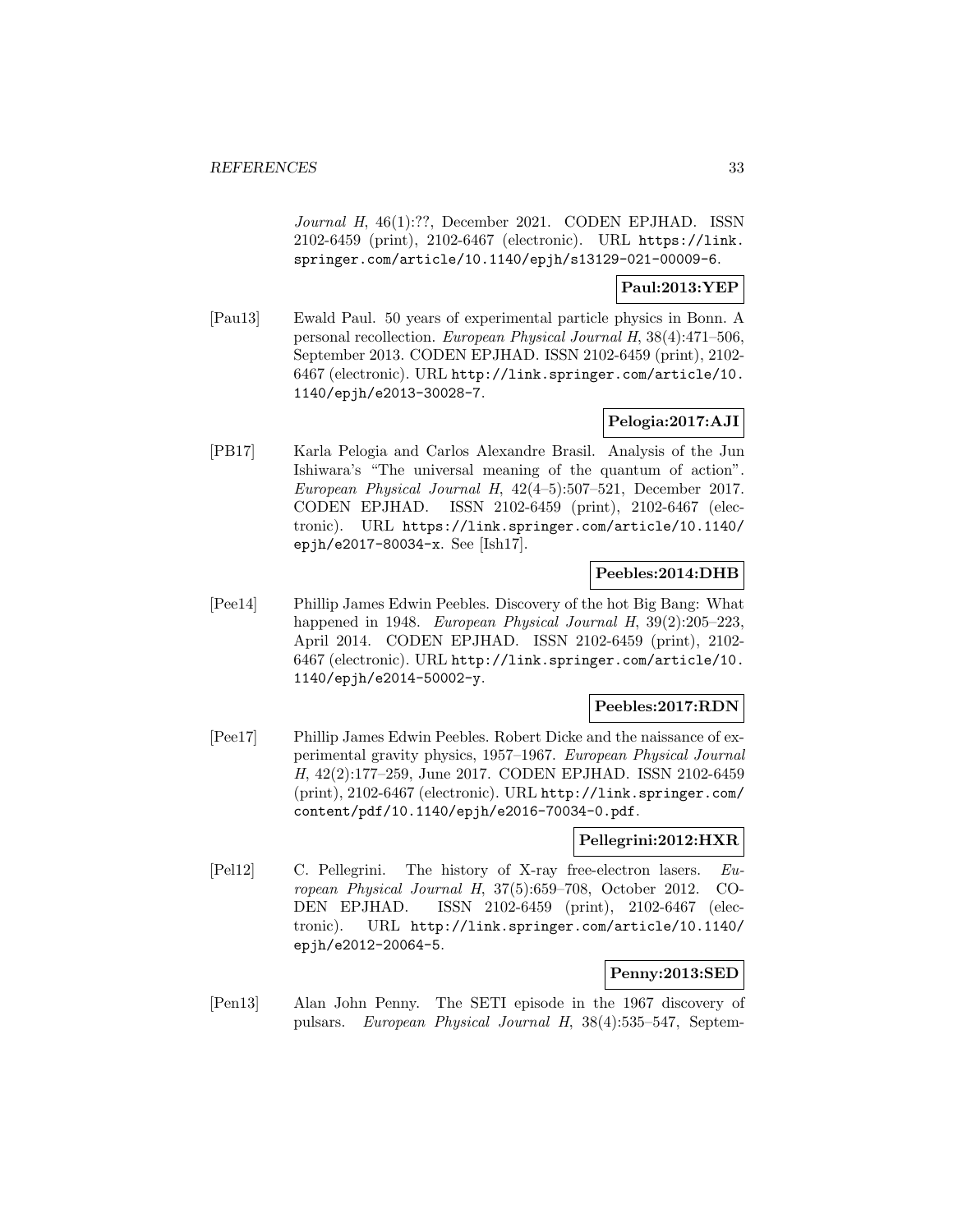ber 2013. CODEN EPJHAD. ISSN 2102-6459 (print), 2102- 6467 (electronic). URL http://link.springer.com/article/10. 1140/epjh/e2012-30052-6.

# **Perryman:2012:HA**

[Per12] Michael Perryman. The history of astrometry. European Physical Journal H, 37(5):745–792, October 2012. CODEN EPJHAD. ISSN 2102-6459 (print), 2102-6467 (electronic). URL http:// link.springer.com/article/10.1140/epjh/e2012-30039-4.

#### **Perkins:2013:ENE**

[Per13] D. H. Perkins. An early neutrino experiment: how we missed quark substructure in 1963. European Physical Journal H, 38(5):713–726, December 2013. CODEN EPJHAD. ISSN 2102-6459 (print), 2102- 6467 (electronic). URL http://link.springer.com/article/10. 1140/epjh/e2013-40024-3.

### **Perkins:2014:RHD**

[Per14] Don H. Perkins. The remarkable history of the discovery of neutrino oscillations. European Physical Journal H, 39(5):505–515, December 2014. CODEN EPJHAD. ISSN 2102-6459 (print), 2102- 6467 (electronic). URL http://link.springer.com/article/10. 1140/epjh/e2014-50037-4.

### **Perkins:2016:EST**

[Per16] Don H. Perkins. Early steps towards quarks and their interactions using neutrino beams in CERN bubble chamber experiments. European Physical Journal H, 41(2):157–164, June 2016. CODEN EPJHAD. ISSN 2102-6459 (print), 2102-6467 (electronic). URL http://link.springer.com/content/pdf/10. 1140/epjh/e2016-70016-2.pdf.

### **Pfister:2014:LLL**

[Pfi14] Herbert Pfister. Ludwig Lange on the Law of Inertia. European Physical Journal H, 39(2):245–250, April 2014. CODEN EPJHAD. ISSN 2102-6459 (print), 2102-6467 (electronic). URL http:// link.springer.com/article/10.1140/epjh/e2013-40039-2.

#### **Perez:2022:IEO**

[PI22] Enric Pérez and Joana Ibáñez. Indistinguishable elements in the origins of quantum statistics. the case of Fermi–Dirac statistics. European Physical Journal H, 47(1):??, December 2022.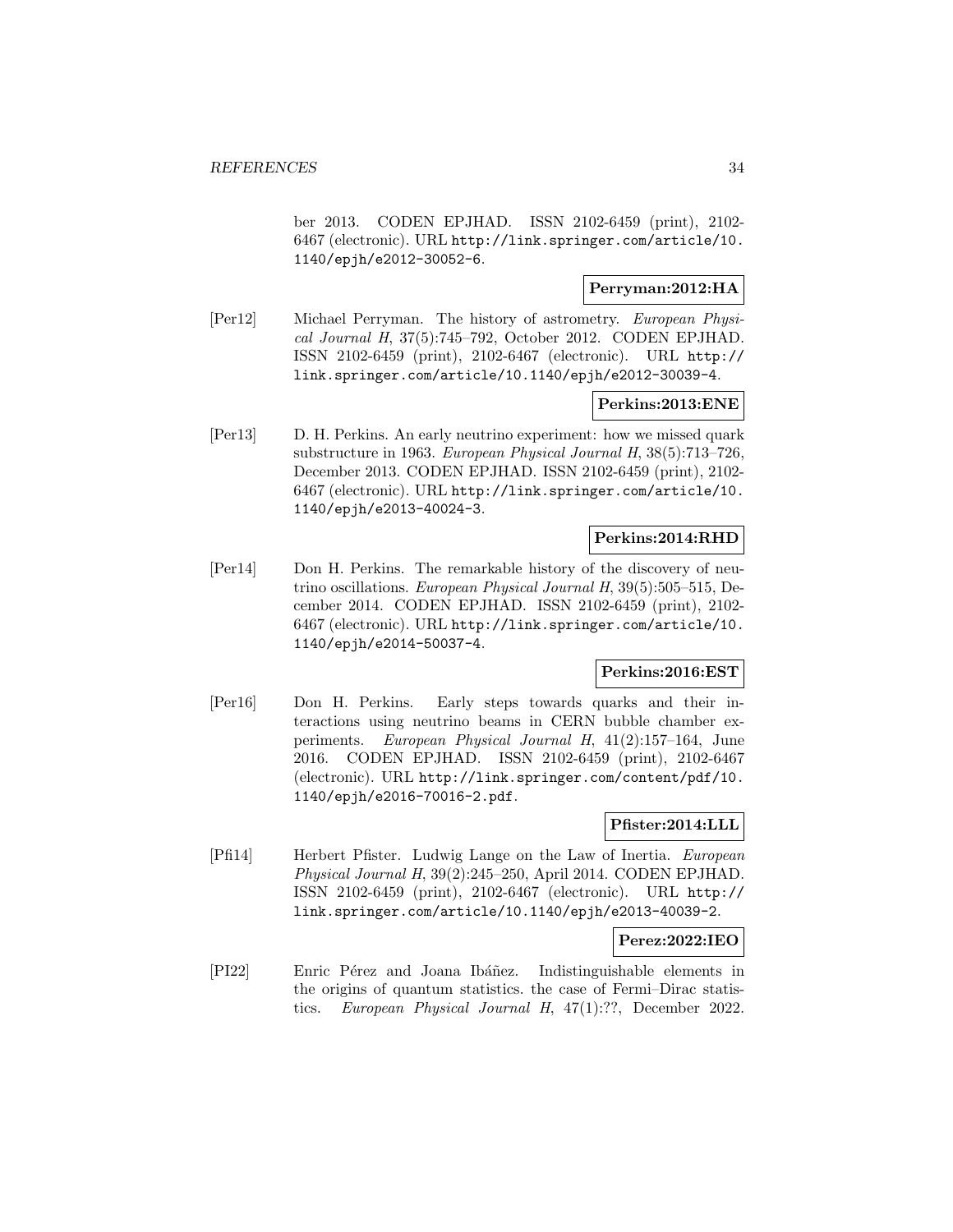CODEN EPJHAD. ISSN 2102-6459 (print), 2102-6467 (electronic). URL https://link.springer.com/article/10.1140/ epjh/s13129-021-00033-6.

### **Picasso:2012:FMD**

[Pic12] Emilio Picasso. A few memories from the days at LEP. European Physical Journal H, 36(4):551–562, March 2012. CO-DEN EPJHAD. ISSN 2102-6459 (print), 2102-6467 (electronic). URL http://link.springer.com/article/10.1140/ epjh/e2011-20050-0.

#### **Pietschmann:2011:EHC**

[Pie11] Herbert Pietschmann. The early history of current algebra. European Physical Journal H, 36(1):75–84, July 2011. CO-DEN EPJHAD. ISSN 2102-6459 (print), 2102-6467 (electronic). URL http://link.springer.com/article/10.1140/ epjh/e2011-20013-0.

# **Pizzella:2016:BID**

[Piz16] G. Pizzella. Birth and initial developments of experiments with resonant detectors searching for gravitational waves. European Physical Journal H, 41(4–5):267–302, November 2016. CODEN EPJHAD. ISSN 2102-6459 (print), 2102-6467 (electronic). URL http://link.springer.com/accesspage/article/ 10.1140/epjh/e2016-70036-8.

#### **Plass:2012:CPS**

[Pla12] Günther Plass. The CERN proton synchrotron: 50 years of reliable operation and continued development. European Physical Journal H, 36(4):439–454, March 2012. CODEN EPJHAD. ISSN 2102-6459 (print), 2102-6467 (electronic). URL http://link.springer.com/ article/10.1140/epjh/e2011-20059-0.

# **Perez:2016:BET**

[PP16] Enric Pérez and Blai Pié i Valls. Bohr and Ehrenfest: transformations and correspondences in the early 1920s. European Physical Journal H, 41(2):93–136, June 2016. CODEN EPJHAD. ISSN 2102-6459 (print), 2102-6467 (electronic). URL http://link. springer.com/article/10.1140/epjh/e2016-60028-1.

# **Pagano:2019:NLT**

[PP19] Angelo Pagano and Emanuele V. Pagano. A note on Lorentz transformations and simultaneity in classical physics and special rel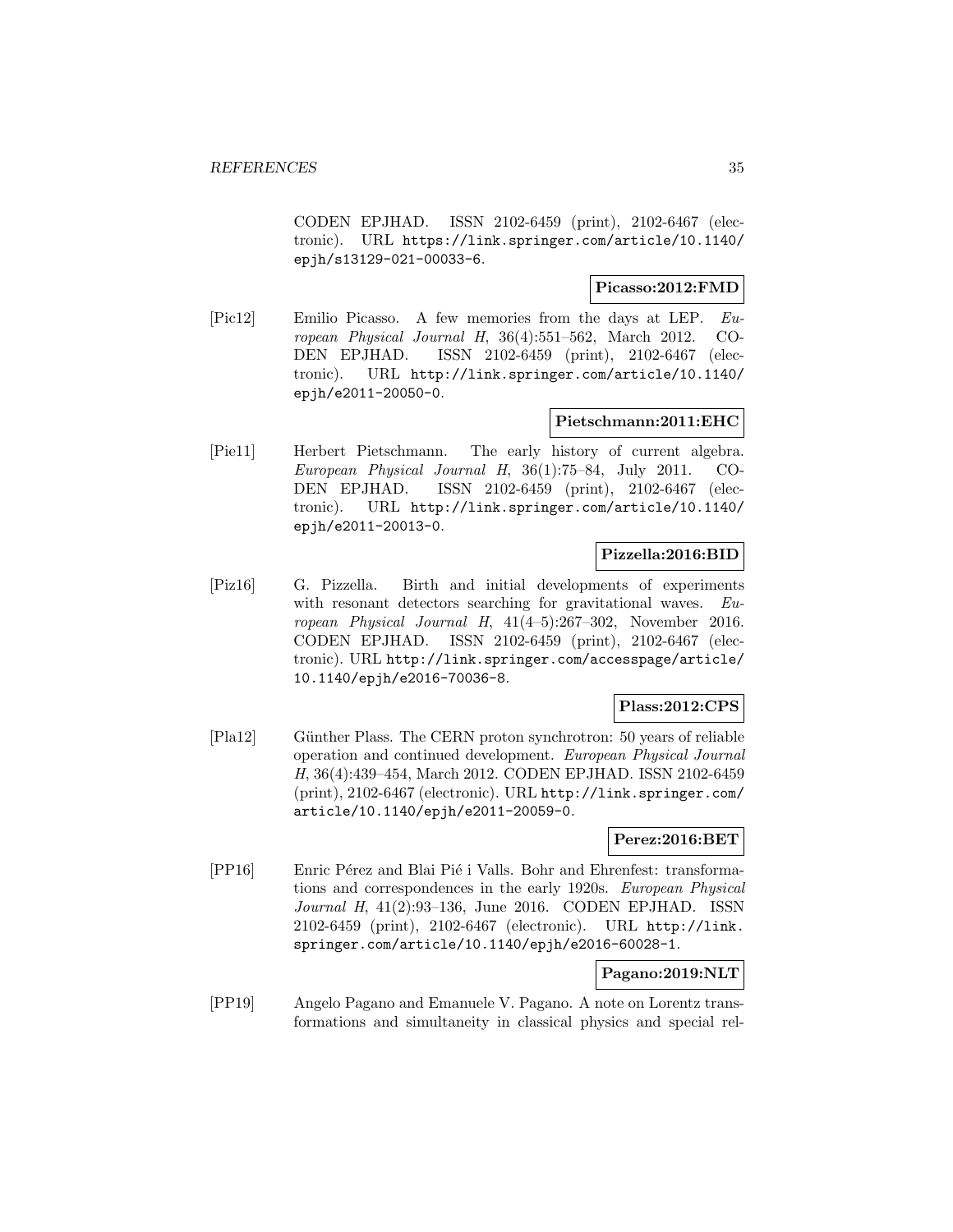ativity. European Physical Journal H, 44(4–5):321–330, November 2019. CODEN EPJHAD. ISSN 2102-6459 (print), 2102- 6467 (electronic). URL http://link.springer.com/article/10. 1140/epjh/e2019-90058-4.

# **Peruzzi:2018:TPQ**

[PR18] Giulio Peruzzi and Alessio Rocci. Tales from the prehistory of quantum gravity. European Physical Journal H, 43(2):185–241, May 2018. CODEN EPJHAD. ISSN 2102-6459 (print), 2102- 6467 (electronic). URL http://link.springer.com/article/10. 1140/epjh/e2018-80018-6.

#### **Radvanyi:2013:DBP**

[Rad13] Pierre Radvanyi. The discussion between P. Curie and E. Rutherford (1900–1904). European Physical Journal H, 38(4):433–441, September 2013. CODEN EPJHAD. ISSN 2102-6459 (print), 2102- 6467 (electronic). URL http://link.springer.com/article/10. 1140/epjh/e2013-30019-8.

# **Rickles:2015:PWG**

[RB15] Dean Rickles and Alexander Blum. Paul Weiss and the genesis of canonical quantization. European Physical Journal H, 40(4– 5):469–487, December 2015. CODEN EPJHAD. ISSN 2102-6459 (print), 2102-6467 (electronic). URL http://link.springer.com/ article/10.1140/epjh/e2015-60001-5.

# **Ray:2014:ARG**

[RBM14] Saibal Ray, Sudhindra Nath Biswas, and Utpal Mukhopadhyay. Astronomer R. G. Chandra: In the light of his Anglo–American connection. European Physical Journal H, 39(3):369–387, September 2014. CODEN EPJHAD. ISSN 2102-6459 (print), 2102- 6467 (electronic). URL http://link.springer.com/article/10. 1140/epjh/e2014-40019-6.

#### **Rozelot:2011:HSO**

[RD11] J.-P. Rozelot and C. Damiani. History of solar oblateness measurements and interpretation. European Physical Journal H, 36 (3):407–436, November 2011. CODEN EPJHAD. ISSN 2102-6459 (print), 2102-6467 (electronic). URL http://link.springer.com/ article/10.1140/epjh/e2011-20017-4.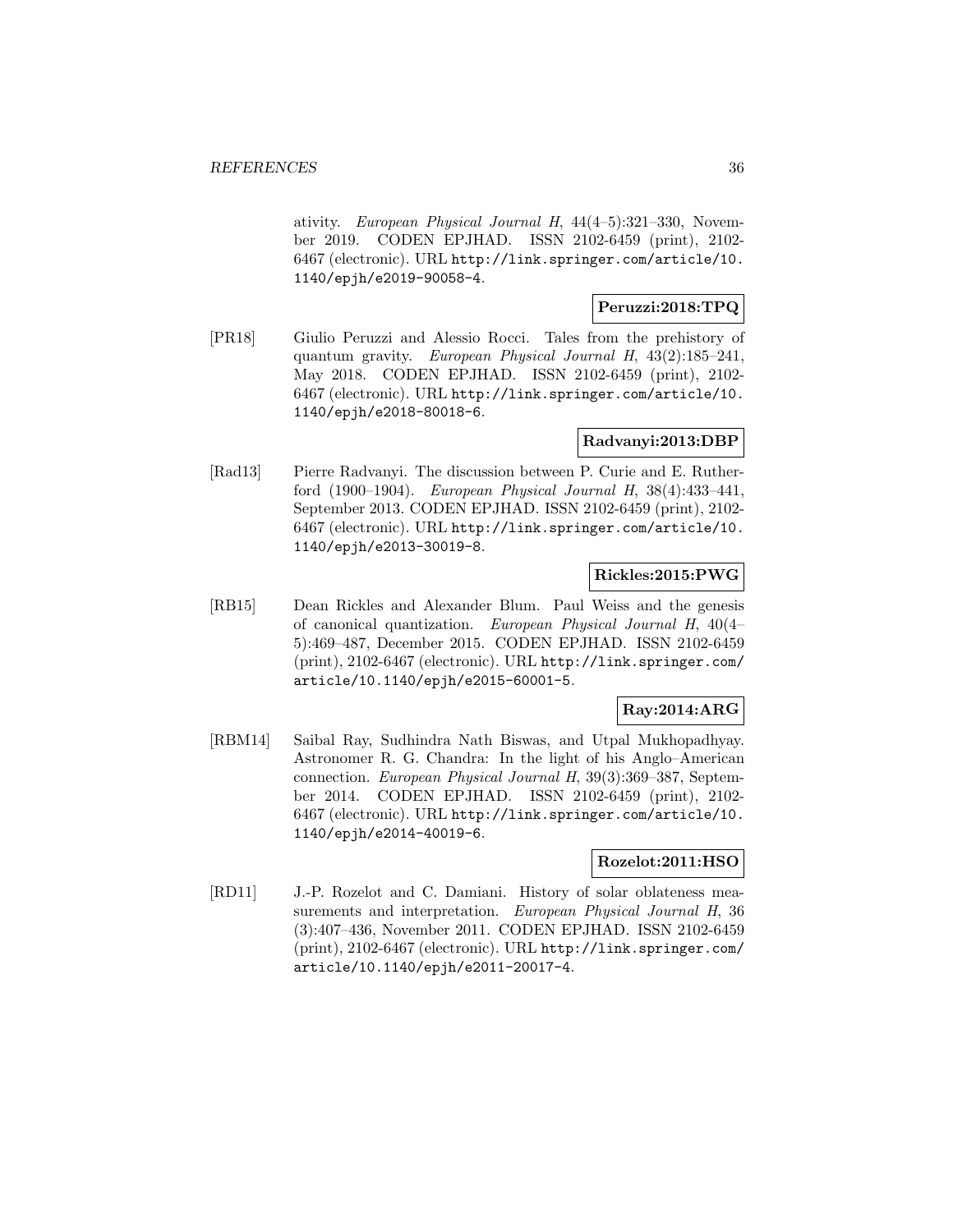#### **Rozelot:2012:RWT**

[RD12] J. P. Rozelot and C. Damiani. Rights and wrongs of the temporal solar radius variability. European Physical Journal H, 37 (5):709–743, October 2012. CODEN EPJHAD. ISSN 2102-6459 (print), 2102-6467 (electronic). URL http://link.springer.com/ article/10.1140/epjh/e2012-20030-4.

# **Rebut:2018:JET**

[Reb18] Paul-Henri Rebut. The Joint European Torus (JET). European Physical Journal H, 43(4–5):459–497, December 2018. CODEN EPJHAD. ISSN 2102-6459 (print), 2102-6467 (electronic). URL http://link.springer.com/article/10.1140/ epjh/e2017-70068-y.

# **Richter:2012:ECC**

[Ric12] Burton Richter. Electron colliders at CERN. European Physical Journal H, 36(4):543–549, March 2012. CODEN EPJHAD. ISSN 2102-6459 (print), 2102-6467 (electronic). URL http:// link.springer.com/article/10.1140/epjh/e2011-20056-0.

### **Rickles:2018:GWN**

[Ric18] Dean Rickles. Geon Wheeler: from nuclear to spacetime physicist. European Physical Journal H, 43(3):243–265, August 2018. CODEN EPJHAD. ISSN 2102-6459 (print), 2102-6467 (electronic). URL http://link.springer.com/article/10.1140/ epjh/e2018-80053-x.

# **Ray:2021:RSF**

[RMS21] Saibal Ray, Utpal Mukhopadhyay, and Rajinder Singh. N. R. Sen: Father of Indian applied mathematics. European Physical Journal H, 46(1):??, December 2021. CODEN EPJHAD. ISSN 2102-6459 (print), 2102-6467 (electronic). URL https://link.springer. com/article/10.1140/epjh/s13129-021-00003-y.

#### **Robinson:2019:GGR**

[Rob19] D. C. Robinson. Gravitation and general relativity at King's College London. European Physical Journal H, 44(3):181– 270, September 2019. CODEN EPJHAD. ISSN 2102-6459 (print), 2102-6467 (electronic). URL http://link.springer. com/article/10.1140/epjh/e2019-100020-1; http://link. springer.com/content/pdf/10.1140/epjh/e2019-100020-1.pdf.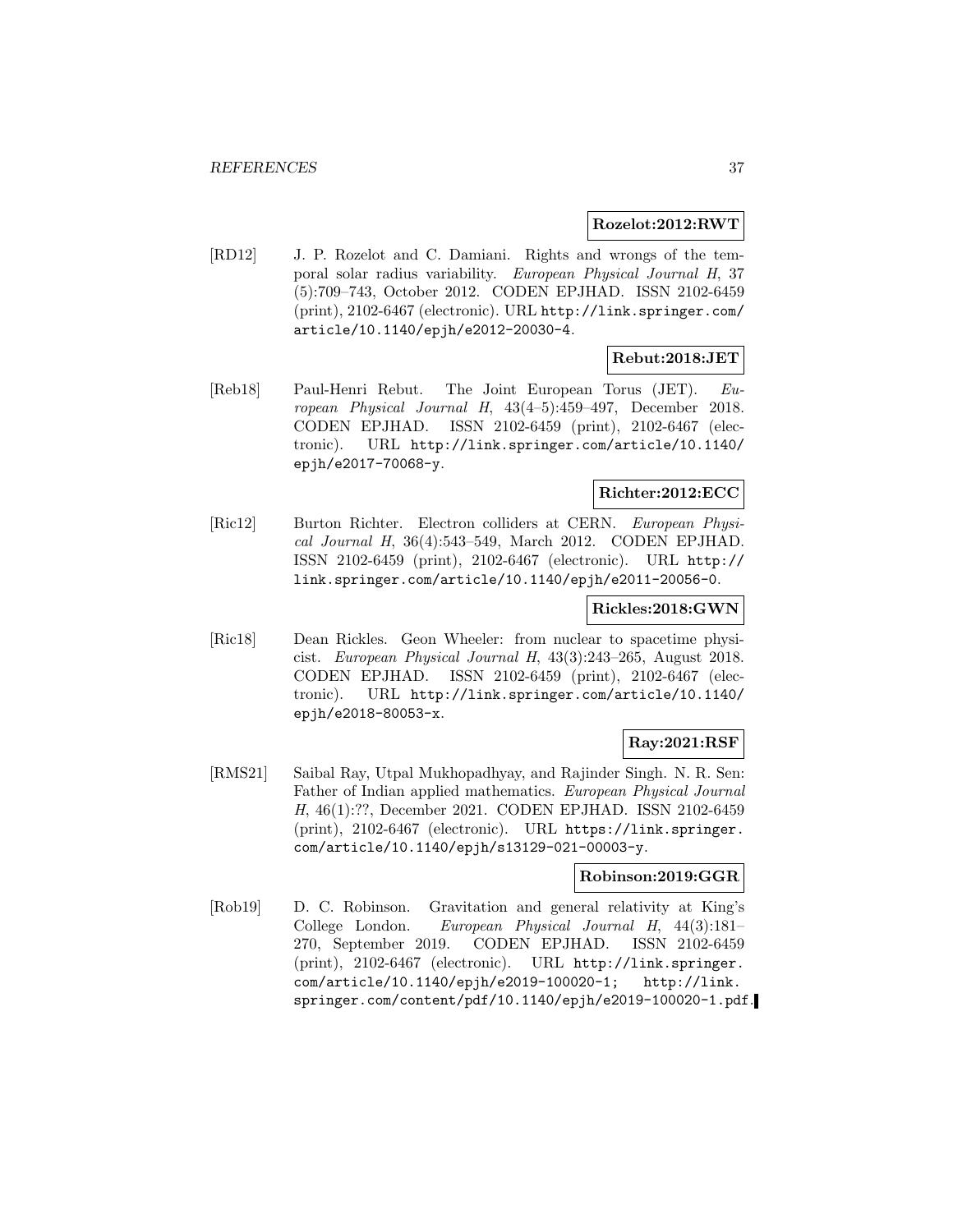#### **Rosenfeld:2017:QWF**

[Ros17] Léon Rosenfeld. On the quantization of wave fields.  $Eu$ ropean Physical Journal H, 42(1):63–94, April 2017. CO-DEN EPJHAD. ISSN 2102-6459 (print), 2102-6467 (electronic). URL http://link.springer.com/accesspage/article/ 10.1140/epjh/e2016-70041-3. Originally published in German Zur Quantelung der Wellenfelder in Annalen der Physik 397, 113 (1930). Submitted for publication on March 18, 1930.

### **Rubbia:2012:PAC**

[Rub12] Carlo Rubbia. Proton-antiproton colliders. European Physical Journal H, 36(4):523–542, March 2012. CODEN EPJHAD. ISSN 2102- 6459 (print), 2102-6467 (electronic). URL http://link.springer. com/article/10.1140/epjh/e2011-20065-y.

#### **Sauer:2019:EWS**

[Sau19] Tilman Sauer. Einstein's working sheets and his search for a unified field theory. European Physical Journal H, 44(4–5):371–379, November 2019. CODEN EPJHAD. ISSN 2102-6459 (print), 2102- 6467 (electronic). URL http://link.springer.com/article/10. 1140/epjh/e2019-100019-6.

#### **Schmidt-Bocking:2016:SGE**

[SBSL<sup>+</sup>16] Horst Schmidt-Böcking, Lothar Schmidt, Hans Jürgen Lüdde, Wolfgang Trageser, Alan Templeton, and Tilman Sauer. The Stern– Gerlach experiment revisited. European Physical Journal H, 41(4– 5):327–364, November 2016. CODEN EPJHAD. ISSN 2102-6459 (print), 2102-6467 (electronic). URL http://link.springer.com/ accesspage/article/10.1140/epjh/e2016-70053-2.

#### **Schroer:2010:JSC**

[Sch10] B. Schroer. Jorge A. Swieca's contributions to quantum field theory in the 60s and 70s and their relevance in present research. European Physical Journal H, 35(1):53–88, July 2010. CODEN EPJHAD. ISSN 2102-6459 (print), 2102-6467 (electronic). URL http:// link.springer.com/article/10.1140/epjh/e2010-00004-1.

#### **Schroer:2011:PJL**

[Sch11] B. Schroer. Pascual Jordan's legacy and the ongoing research in quantum field theory. European Physical Journal H, 35(4):377– 434, April 2011. CODEN EPJHAD. ISSN 2102-6459 (print), 2102- 6467 (electronic). URL http://link.springer.com/article/10. 1140/epjh/e2011-10015-8.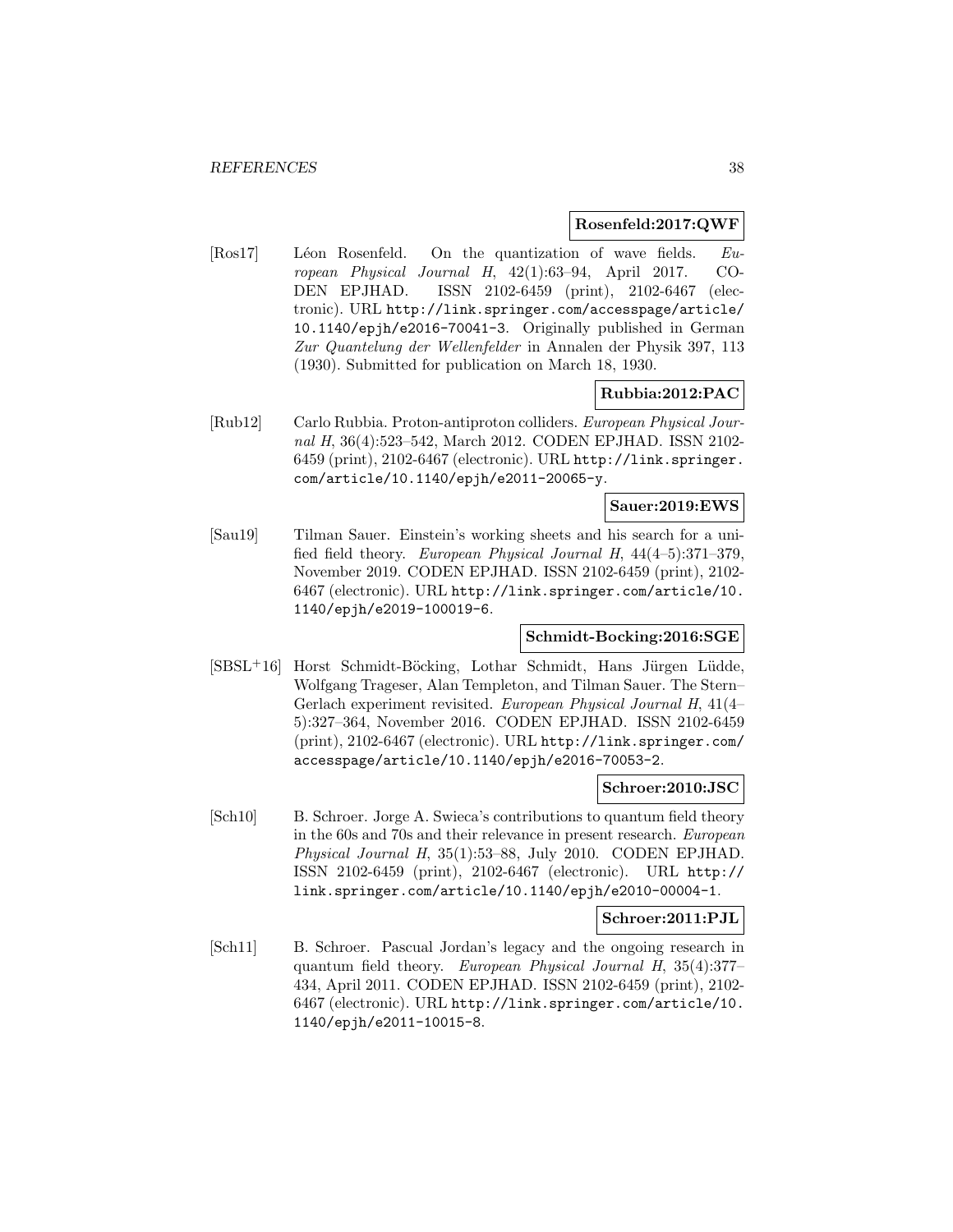### **Schopper:2012:CAE**

[Sch12] Herwig Schopper. CERN's accelerators, experiments and international integration 1959–2009. European Physical Journal H, 36(4): 437, March 2012. CODEN EPJHAD. ISSN 2102-6459 (print), 2102- 6467 (electronic). URL http://link.springer.com/content/ pdf/10.1140/epjh/e2012-20067-5.pdf.

# **Schroer:2013:EJC**

[Sch13] Bert Schroer. The Einstein–Jordan conundrum and its relation to ongoing foundational research in local quantum physics. European Physical Journal H, 38(2):137–173, March 2013. CO-DEN EPJHAD. ISSN 2102-6459 (print), 2102-6467 (electronic). URL http://link.springer.com/article/10.1140/ epjh/e2012-30059-x.

#### **Schrimpf:2014:FMD**

[Sch14a] Andreas Schrimpf. The first measurement of the deflection of the vertical in longitude. European Physical Journal H, 39(3):389–402, September 2014. CODEN EPJHAD. ISSN 2102-6459 (print), 2102- 6467 (electronic). URL http://link.springer.com/article/10. 1140/epjh/e2014-40055-2.

# **Schrimpf:2014:ICC**

[Sch14b] Andreas Schrimpf. An international campaign of the 19th century to determine the solar parallax. European Physical Journal H, 39(2):225–244, April 2014. CODEN EPJHAD. ISSN 2102-6459 (print), 2102-6467 (electronic). URL http://link.springer.com/ article/10.1140/epjh/e2013-40036-2.

#### **Schweber:2015:HQR**

[Sch15] Silvan S. Schweber. Hacking the quantum revolution: 1925– 1975. European Physical Journal H, 40(1):53–149, March 2015. CODEN EPJHAD. ISSN 2102-6459 (print), 2102-6467 (electronic). URL http://link.springer.com/article/10.1140/ epjh/e2014-50060-9.

# **Scholz:2019:CAB**

[Sch19] Erhard Scholz. E. Cartan's attempt at bridge-building between Einstein and the Cosserats — or how translational curvature became to be known as torsion. European Physical Journal H, 44(1):47–75, February 2019. CODEN EPJHAD. ISSN 2102-6459 (print), 2102- 6467 (electronic). URL http://link.springer.com/article/10. 1140/epjh/e2018-90059-x. See erratum [Sch20].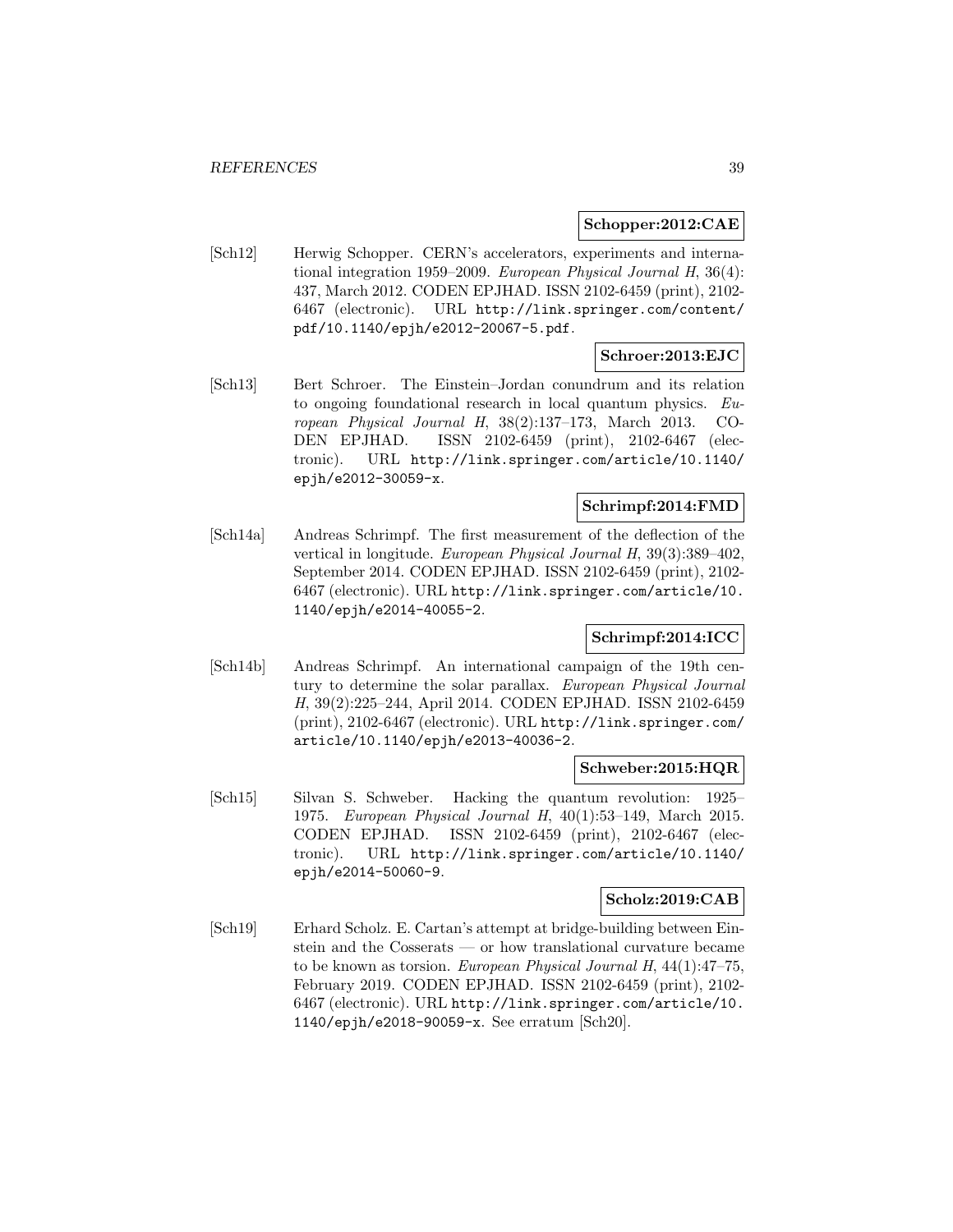#### **Scholz:2020:ECA**

[Sch20] Erhard Scholz. Erratum to: E. Cartan's attempt at bridgebuilding between Einstein and the Cosserats — or how translational curvature became to be known as torsion. European Physical Journal H, 45(4–5):345–374, December 2020. CODEN EPJHAD. ISSN 2102-6459 (print), 2102-6467 (electronic). URL https: //link.springer.com/article/10.1140/epjh/e2020-0001s-y. See [Sch19].

#### **Sonin:2022:HZM**

[SCS22] Anatoly S. Sonin, Natalia A. Churochkina, and Andrei A. Sonin. Hans Zocher and mineral liquid crystals. European Physical Journal H, 47(1):??, December 2022. CODEN EPJHAD. ISSN 2102-6459 (print), 2102-6467 (electronic). URL https://link.springer. com/article/10.1140/epjh/s13129-021-00035-4.

#### **Sagdeev:2018:IRS**

[SD18] Roald Z. Sagdeev and Patrick H. Diamond. An interview with Roald Sagdeev: his story of plasma physics in Russia, 1956– 1988. European Physical Journal H, 43(4–5):355–396, December 2018. CODEN EPJHAD. ISSN 2102-6459 (print), 2102- 6467 (electronic). URL http://link.springer.com/article/10. 1140/epjh/e2018-90042-3.

# **Smith:2020:MSC**

[SGD20] William Smith, Martyn Guest, and Paul Durham. Molecular simulation and the collaborative computational projects. European Physical Journal H, 45(4–5):259–343, December 2020. CODEN EPJHAD. ISSN 2102-6459 (print), 2102-6467 (electronic). URL https://link.springer.com/article/10.1140/ epjh/e2020-10034-9.

#### **Shlosman:2012:SMS**

[Shl12] S. Shlosman. From the seminar on Mathematical Statistical Physics in Moscow State University, 1962–1994. Constructive criteria. European Physical Journal H, 37(4):595–603, September 2012. CODEN EPJHAD. ISSN 2102-6459 (print), 2102- 6467 (electronic). URL http://link.springer.com/article/10. 1140/epjh/e2012-10050-x.

# **Sinai:2012:SMS**

[Sin12] Ya. G. Sinai. From the seminar on Mathematical Statistical Physics in Moscow State University, 1962–1994. How everything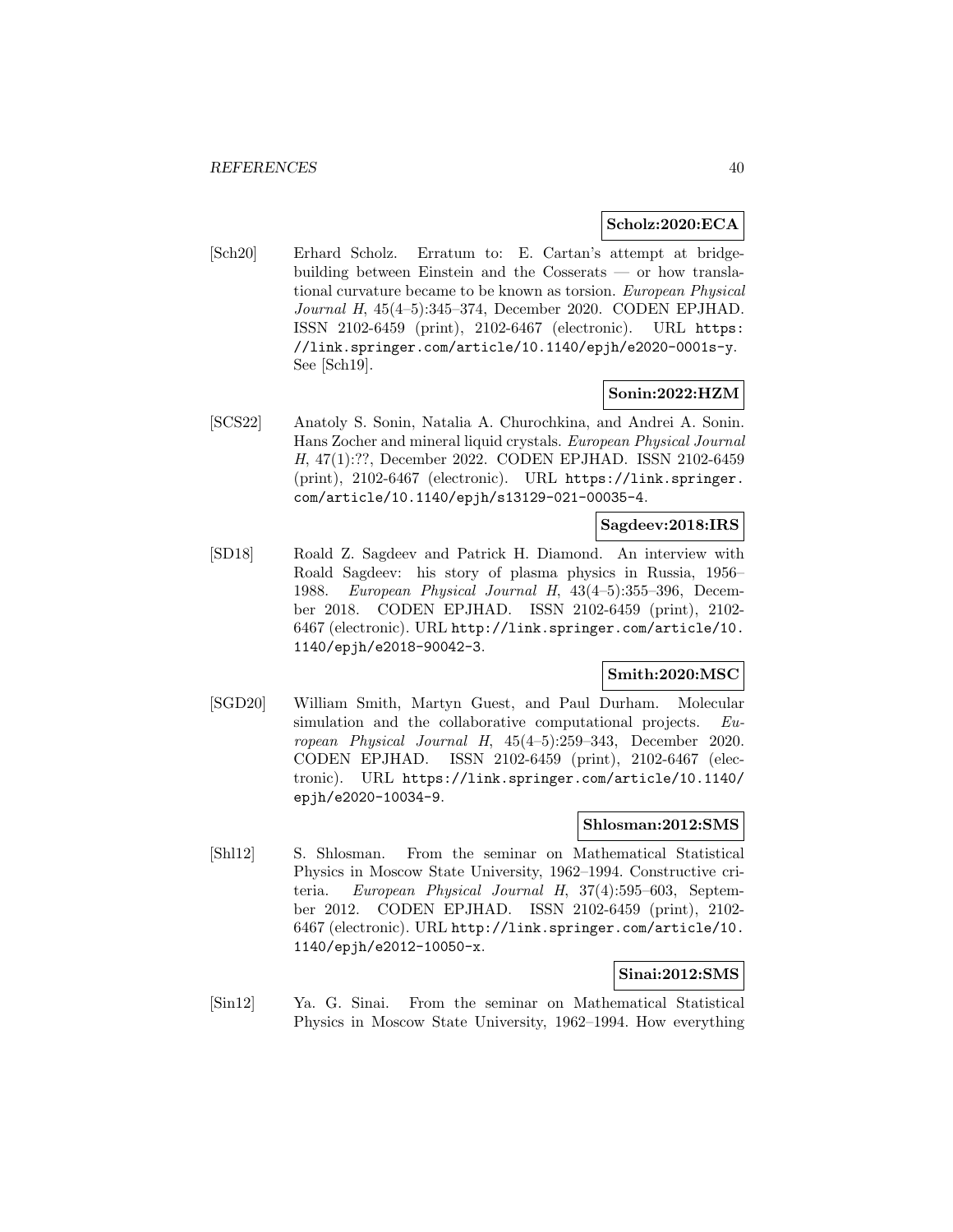started. European Physical Journal H, 37(4):567–569, September 2012. CODEN EPJHAD. ISSN 2102-6459 (print), 2102- 6467 (electronic). URL http://link.springer.com/article/10. 1140/epjh/e2012-10055-6.

# **Smorenburg:2014:CFE**

[SKL14] P. W. Smorenburg, L. P. J. Kamp, and O. J. Luiten. Classical formulations of the electromagnetic self-force of extended charged bodies. European Physical Journal H, 39(3):283–302, September 2014. CODEN EPJHAD. ISSN 2102-6459 (print), 2102- 6467 (electronic). URL http://link.springer.com/article/10. 1140/epjh/e2014-50015-2.

# **Stella:2011:GGD**

[SM11] Bruno R. Stella and Hans-Jürgen Meyer.  $\Upsilon$  (9.46 GeV) and the gluon discovery (a critical recollection of PLUTO results). European Physical Journal H, 36(2):203–243, September 2011. CODEN EPJHAD. ISSN 2102-6459 (print), 2102-6467 (electronic). URL http://link.springer.com/article/10.1140/ epjh/e2011-10029-3.

### **Smith:2013:WDM**

[Smi13] Anders Smith. Who discovered the magnetocaloric effect? European Physical Journal H, 38(4):507–517, September 2013. CODEN EPJHAD. ISSN 2102-6459 (print), 2102-6467 (electronic). URL http://link.springer.com/article/10.1140/ epjh/e2013-40001-9.

# **Soding:2010:DG**

[Söd10] P. Söding. On the discovery of the gluon. European Physical Journal H, 35(1):3–28, July 2010. CODEN EPJHAD. ISSN 2102-6459 (print), 2102-6467 (electronic). URL http://link.springer.com/ article/10.1140/epjh/e2010-00002-5.

#### **Sommerfeld:2014:FSH**

[Som14a] A. Sommerfeld. The fine structure of hydrogen and hydrogenlike lines. European Physical Journal H, 39(2):179–204, April 2014. CODEN EPJHAD. ISSN 2102-6459 (print), 2102-6467 (electronic). URL http://link.springer.com/article/10.1140/ epjh/e2013-40054-0.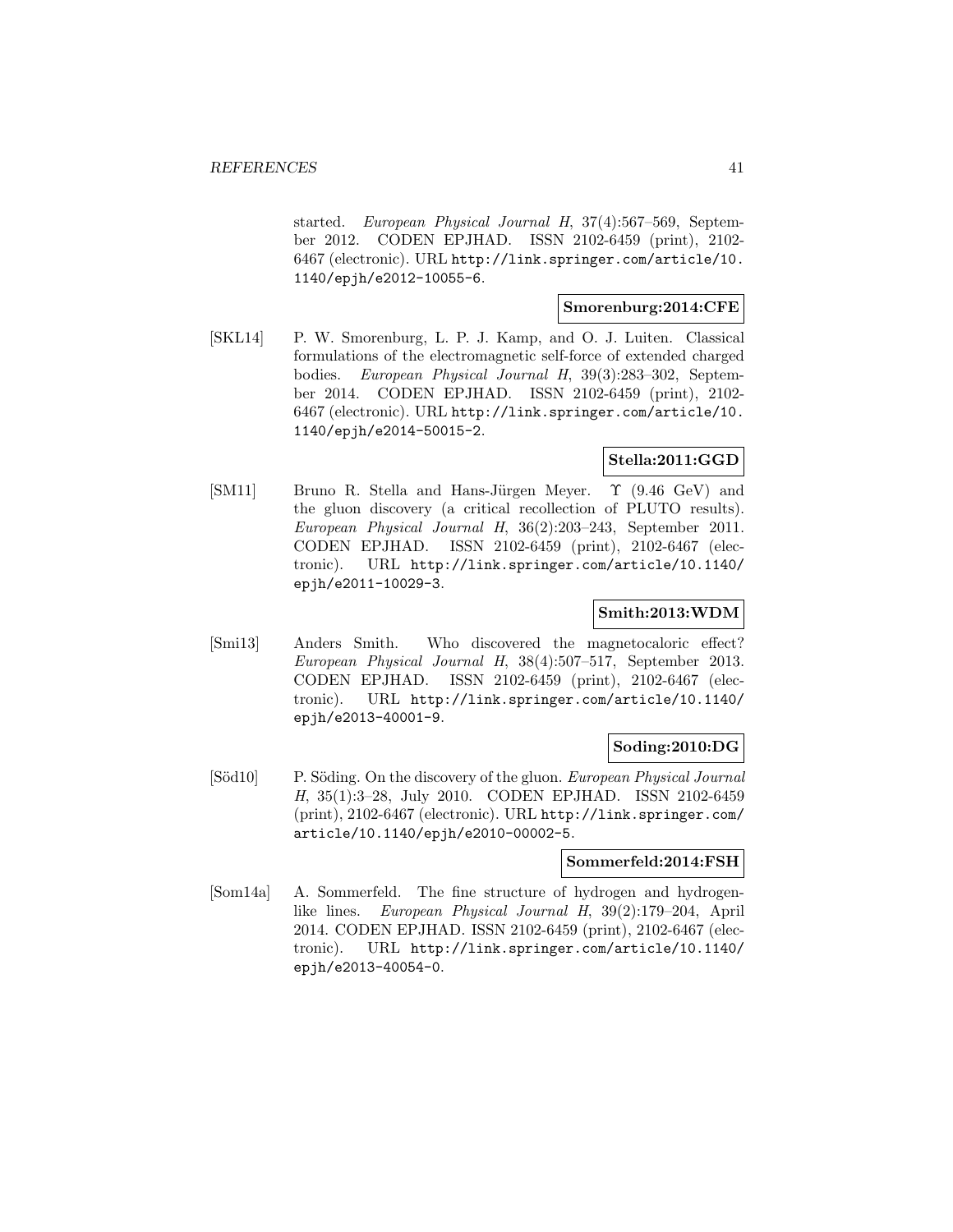#### **Sommerfeld:2014:TBS**

[Som14b] A. Sommerfeld. On the theory of the Balmer series. European Physical Journal H, 39(2):157–177, April 2014. CODEN EPJHAD. ISSN 2102-6459 (print), 2102-6467 (electronic). URL http:// link.springer.com/article/10.1140/epjh/e2013-40053-8.

#### **Spearman:2010:JM**

[Spe10] T. D. Spearman. James MacCullagh 1809–1847. European Physical Journal H, 35(2):113–122, November 2010. CODEN EPJHAD. ISSN 2102-6459 (print), 2102-6467 (electronic). URL http:// link.springer.com/article/10.1140/epjh/e2010-00012-2.

#### **Spiering:2012:CRG**

[Spi12a] Christian Spiering. Cosmic rays, gamma rays and neutrinos: a survey of 100 years of research. European Physical Journal H, 37 (3):319–321, August 2012. CODEN EPJHAD. ISSN 2102-6459 (print), 2102-6467 (electronic). URL http://link.springer.com/ content/pdf/10.1140/epjh/e2012-30035-0.pdf.

#### **Spiering:2012:THE**

[Spi12b] Christian Spiering. Towards high-energy neutrino astronomy. European Physical Journal H, 37(3):515–565, August 2012. CO-DEN EPJHAD. ISSN 2102-6459 (print), 2102-6467 (electronic). URL http://link.springer.com/article/10.1140/ epjh/e2012-30014-2.

#### **Salisbury:2017:LRG**

[SS17] Donald Salisbury and Kurt Sundermeyer. Léon Rosenfeld's general theory of constrained Hamiltonian dynamics. European Physical Journal H, 42(1):23–61, April 2017. CODEN EPJHAD. ISSN 2102- 6459 (print), 2102-6467 (electronic). URL http://link.springer. com/content/pdf/10.1140/epjh/e2016-70042-7.pdf.

#### **Steinhauser:2016:HSF**

[Ste16] Georg Steinhauser. Hahn and Strassmann's first credible, yet erroneous approximation to the discovery of nuclear fission. European Physical Journal H, 41(3):265–266, September 2016. CODEN EPJHAD. ISSN 2102-6459 (print), 2102-6467 (electronic). URL http://link.springer.com/accesspage/article/ 10.1140/epjh/e2016-70043-y.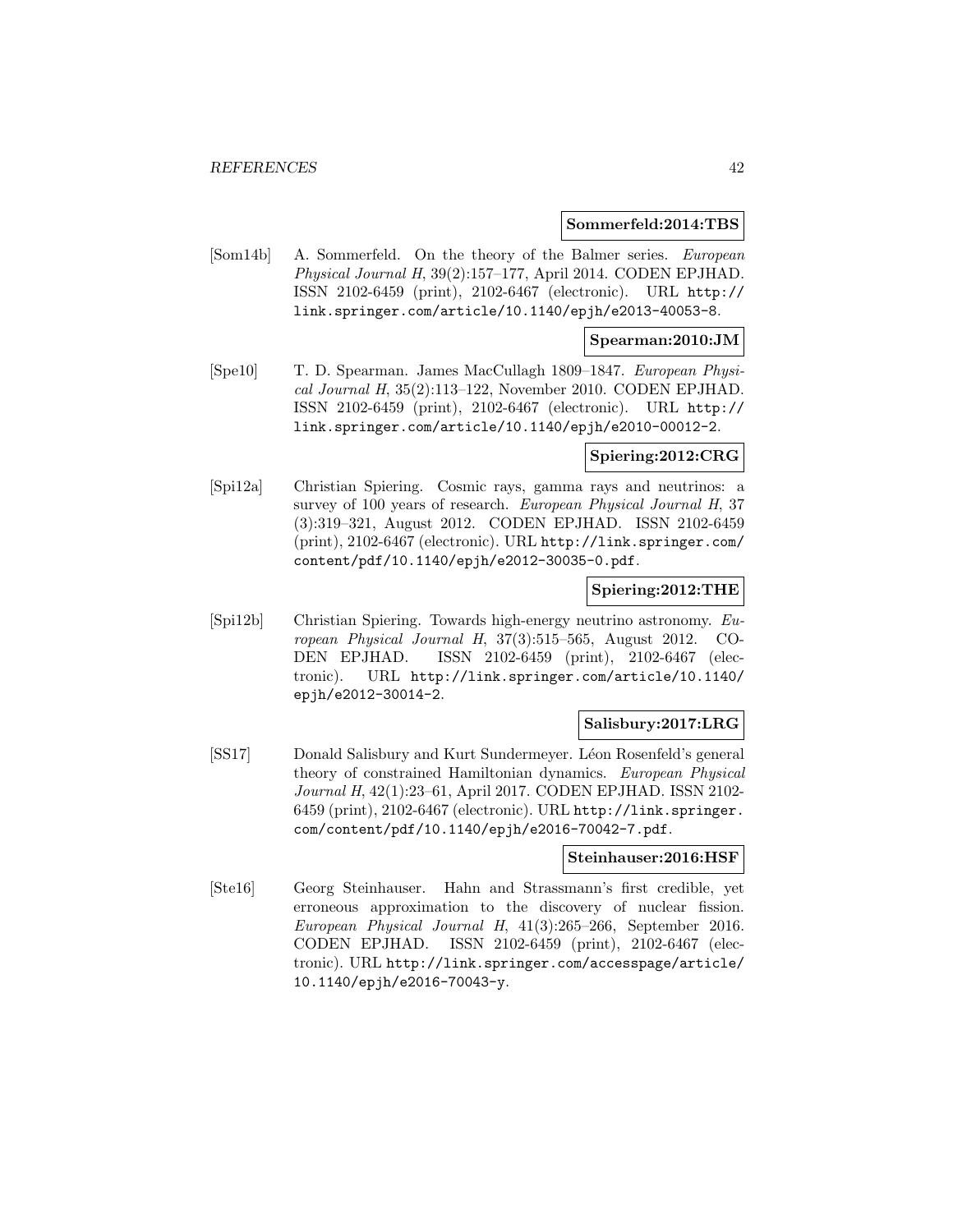#### **Straumann:2011:FSC**

[Str11] Norbert Straumann. On the first Solvay Congress in 1911. European Physical Journal H, 36(3):379–399, November 2011. CODEN EPJHAD. ISSN 2102-6459 (print), 2102-6467 (electronic). URL http://link.springer.com/article/10.1140/ epjh/e2011-20043-9.

# **Schlatter:2012:SHL**

[SZ12] W.-D. Schlatter and P. M. Zerwas. Searching for Higgs: from LEP towards LHC. European Physical Journal H, 36(4):579–600, March 2012. CODEN EPJHAD. ISSN 2102-6459 (print), 2102- 6467 (electronic). URL http://link.springer.com/article/10. 1140/epjh/e2012-20069-1.

# **Taltavull:2020:RLF**

[Tal20] Marta Jordi Taltavull. Rudolf Ladenburg and the first quantum interpretation of optical dispersion. European Physical Journal H, 45(2–3):123–173, September 2020. CODEN EPJHAD. ISSN 2102-6459 (print), 2102-6467 (electronic). URL https://link. springer.com/article/10.1140/epjh/e2020-10027-6.

#### **Tannenbaum:2016:WW**

[Tan16] M. J. Tannenbaum. Waiting for the W. European Physical Journal H, 41(4–5):303–325, November 2016. CODEN EPJHAD. ISSN 2102-6459 (print), 2102-6467 (electronic). URL http://link. springer.com/accesspage/article/10.1140/epjh/e2016-70048- 7.

#### **Tannenbaum:2018:HHC**

[Tan18] M. J. Tannenbaum. How hadron collider experiments contributed to the development of QCD: from hard-scattering to the perfect liquid. European Physical Journal H, 43(2):119–183, May 2018. CODEN EPJHAD. ISSN 2102-6459 (print), 2102-6467 (electronic). URL http://link.springer.com/article/10.1140/ epjh/e2017-80056-0.

# **Tipler:2013:PKA**

[Tip13] Frank J. Tipler. Perry, Kelvin, and the age of the sun. European Physical Journal H, 38(3):405–409, April 2013. CODEN EPJHAD. ISSN 2102-6459 (print), 2102-6467 (electronic). URL http:// link.springer.com/article/10.1140/epjh/e2012-30021-5.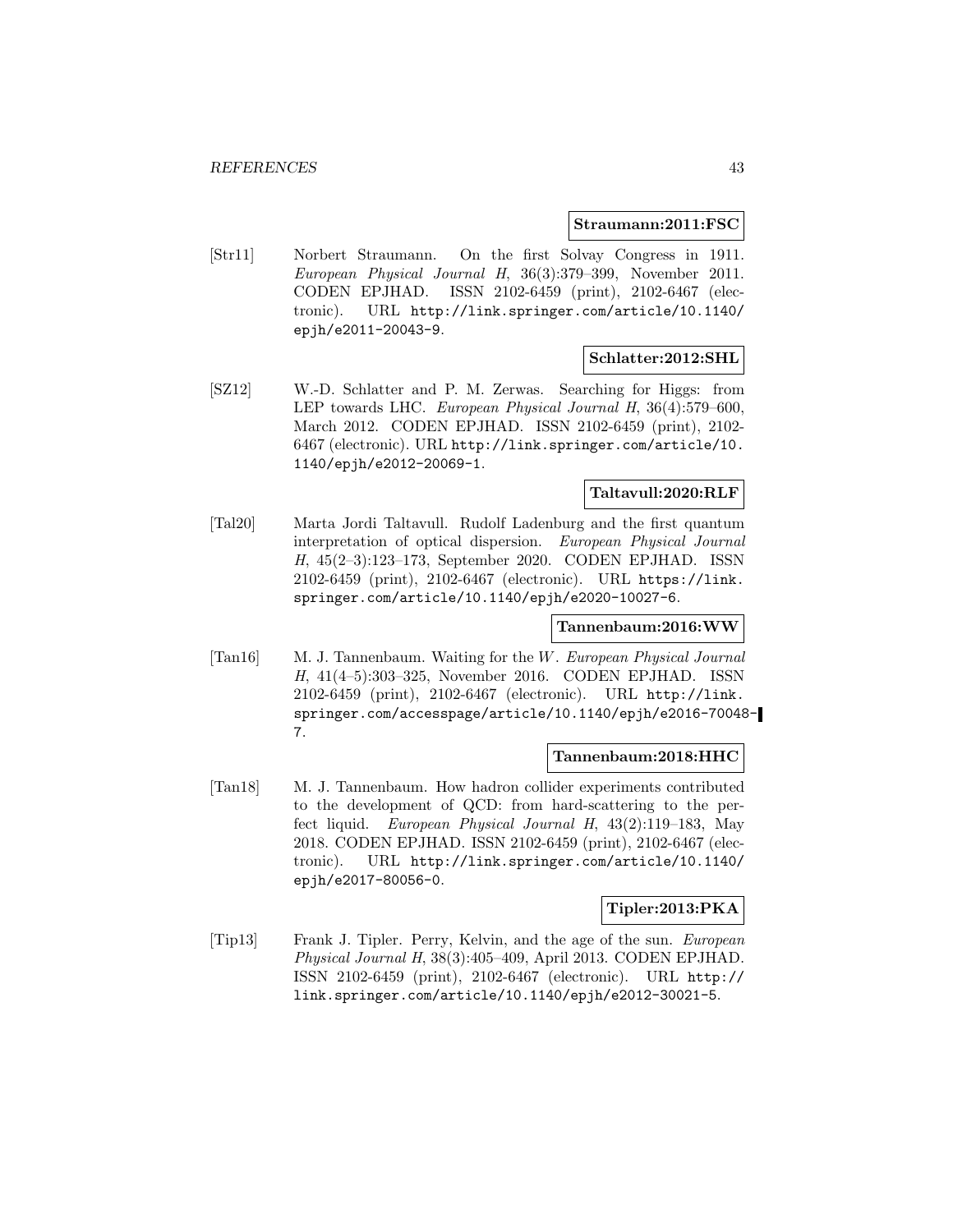#### **Trimble:2010:OAC**

[Tri10] Virginia Trimble. The origins and abundances of the chemical elements before 1957: from Prout's hypothesis to Pasadena. European Physical Journal H, 35(1):89–109, July 2010. CODEN EPJHAD. ISSN 2102-6459 (print), 2102-6467 (electronic). URL http:// link.springer.com/article/10.1140/epjh/e2010-00006-9.

#### **Trimble:2017:WW**

[Tri17] Virginia Trimble. Wired by Weber. European Physical Journal H, 42(2):261–291, June 2017. CODEN EPJHAD. ISSN 2102-6459 (print), 2102-6467 (electronic). URL http://link.springer.com/ content/pdf/10.1140/epjh/e2016-70060-5.pdf.

#### **Trautman:2019:MME**

[TS19] Andrzej Trautman and Donald Salisbury. Memories of my early career in relativity physics. European Physical Journal H, 44(4-5):391-413, November 2019. CODEN EPJHAD. ISSN 2102-6459 (print), 2102-6467 (electronic). URL http:/ /link.springer.com/article/10.1140/epjh/e2019-100044-5; https://link.springer.com/content/pdf/10.1140/epjh/e2019- 100044-5.pdf.

### **Tsesmelis:2012:JSM**

[Tse12] Emmanuel Tsesmelis. Jack Steinberger: Memories of the PS and of LEP. European Physical Journal H, 36(4):455–467, March 2012. CODEN EPJHAD. ISSN 2102-6459 (print), 2102-6467 (electronic). URL http://link.springer.com/article/10.1140/ epjh/e2012-20066-1.

# **Taylor:2019:LPU**

[TWZ19] Thomas Taylor, Horst Wenninger, and Antonino Zichichi. LAA: a project using dedicated funding to develop technology for highenergy physics experiments. European Physical Journal H, 44(4– 5):307–319, November 2019. CODEN EPJHAD. ISSN 2102-6459 (print), 2102-6467 (electronic). URL http://link.springer.com/ article/10.1140/epjh/e2019-100010-9.

#### **vonNeumann:2010:PET**

[vN10] J. von Neumann. Proof of the ergodic theorem and the Htheorem in quantum mechanics. European Physical Journal H, 35 (2):201–237, November 2010. CODEN EPJHAD. ISSN 2102-6459 (print), 2102-6467 (electronic). URL http://link.springer.com/ article/10.1140/epjh/e2010-00008-5.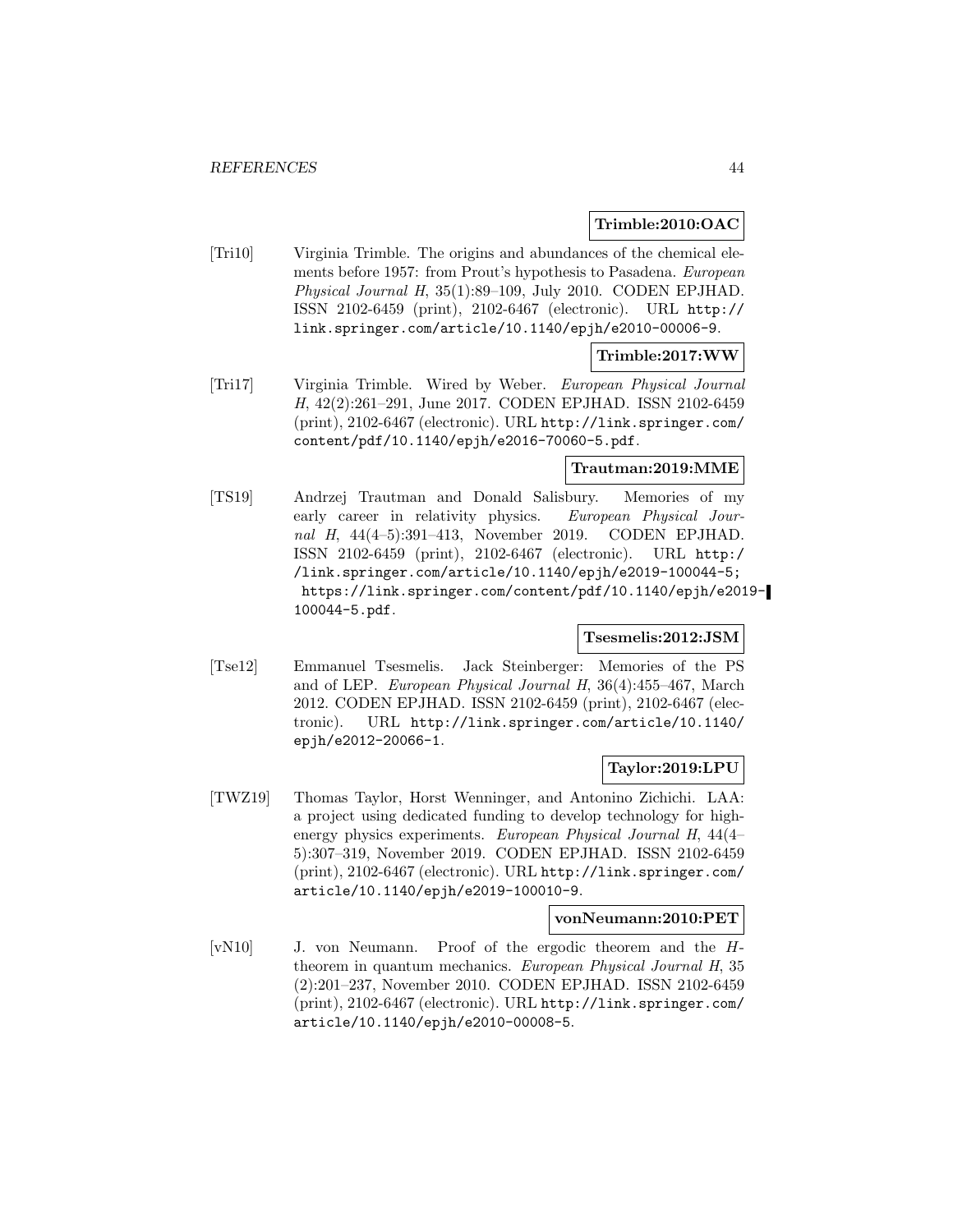# **Villone:2017:HHG**

[VR17] Barbara Villone and Cornelius Rampf. Hermann Hankel's "On the general theory of motion of fluids". European Physical Journal H, 42(4–5):557–609, December 2017. CODEN EPJHAD. ISSN 2102- 6459 (print), 2102-6467 (electronic).

# **vanStrien:2021:WPE**

[vS21] Marij van Strien. Was physics ever deterministic? The historical basis of determinism and the image of classical physics. European Physical Journal H, 46(1):??, December 2021. CO-DEN EPJHAD. ISSN 2102-6459 (print), 2102-6467 (electronic). URL https://link.springer.com/article/10.1140/ epjh/s13129-021-00012-x.

# **Wagner:2018:HRI**

[Wag18] F. Wagner. The history of research into improved confinement regimes. European Physical Journal H, 43(4–5):523–549, December 2018. CODEN EPJHAD. ISSN 2102-6459 (print), 2102- 6467 (electronic). URL http://link.springer.com/article/ 10.1140/epjh/e2016-70064-9; http://link.springer.com/ content/pdf/10.1140/epjh%2Fe2016-70064-9.pdf.

# **Weidenmuller:2015:NPH**

[Wei15] Hans A. Weidenmüller. Nuclear physics in Heidelberg in the years 1950 to 1980. Personal recollections. European Physical Journal H, 40(3):279–299, September 2015. CODEN EPJHAD. ISSN 2102- 6459 (print), 2102-6467 (electronic). URL http://link.springer. com/article/10.1140/epjh/e2015-60019-4.

#### **Weinberg:2021:DEF**

[Wei21] Steven Weinberg. On the development of effective field theory. European Physical Journal H, 46(1):??, December 2021. CODEN EPJHAD. ISSN 2102-6459 (print), 2102-6467 (electronic). URL https://link.springer.com/article/10.1140/ epjh/s13129-021-00004-x.

# **Wu:2021:ETU**

[Wu21] Biao Wu. Everett's theory of the universal wave function. European Physical Journal H, 46(1):??, December 2021. CODEN EPJHAD. ISSN 2102-6459 (print), 2102-6467 (electronic). URL https://link.springer.com/article/10.1140/epjh/s13129- 021-00001-0.